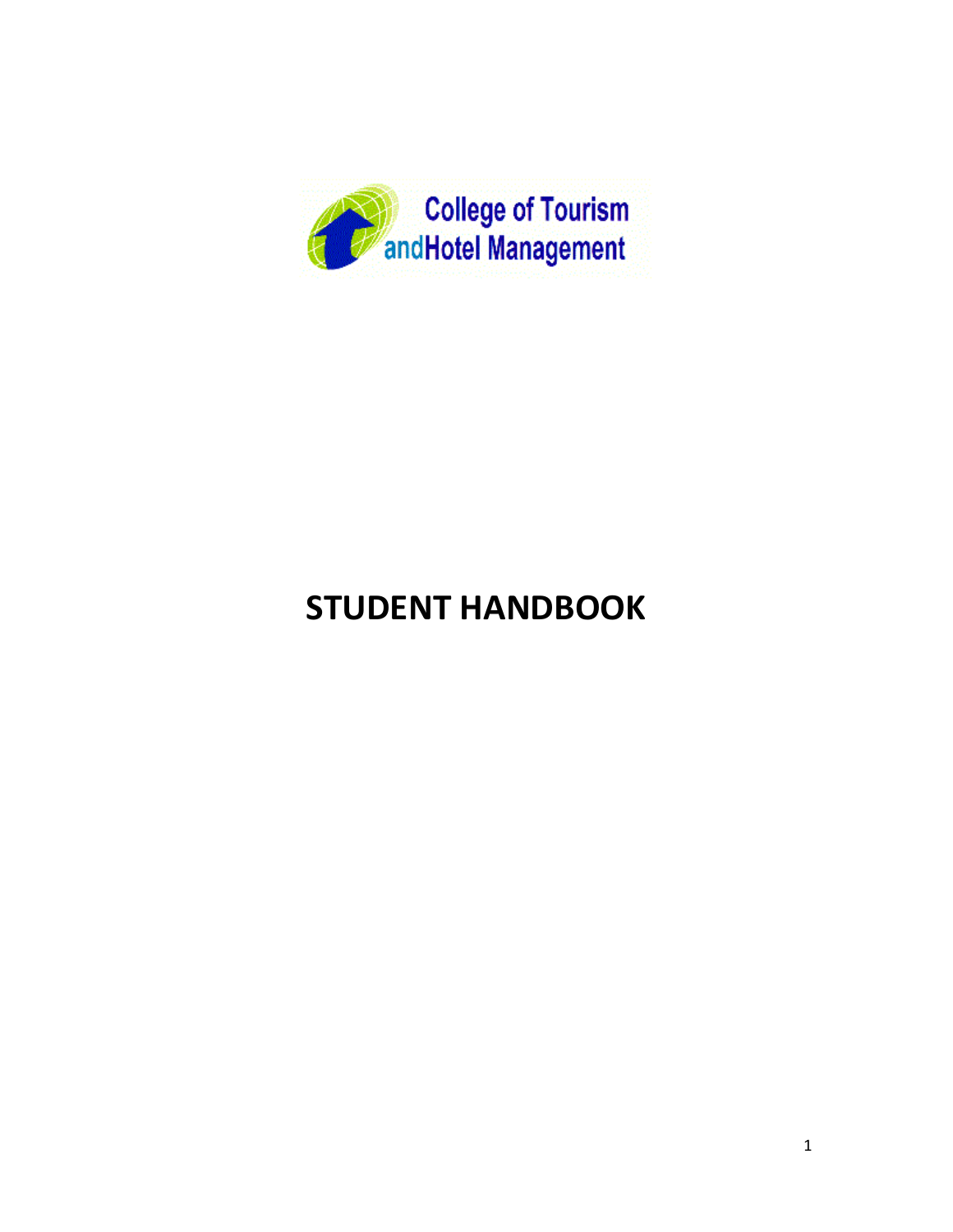*This Handbook was created to give students all the necessary information for a smooth induction to the College while informing them about the College's operation, all the important points they need to be aware and the College's rules and regulations.*

To download the Handbook, please visit our website [www.cothm.ac.cy](http://www.cothm.ac.cy/)

Please note that the printing facilities of the College are located at the Computer Lab on the 2<sup>nd</sup> floor.

Latest update: May 2022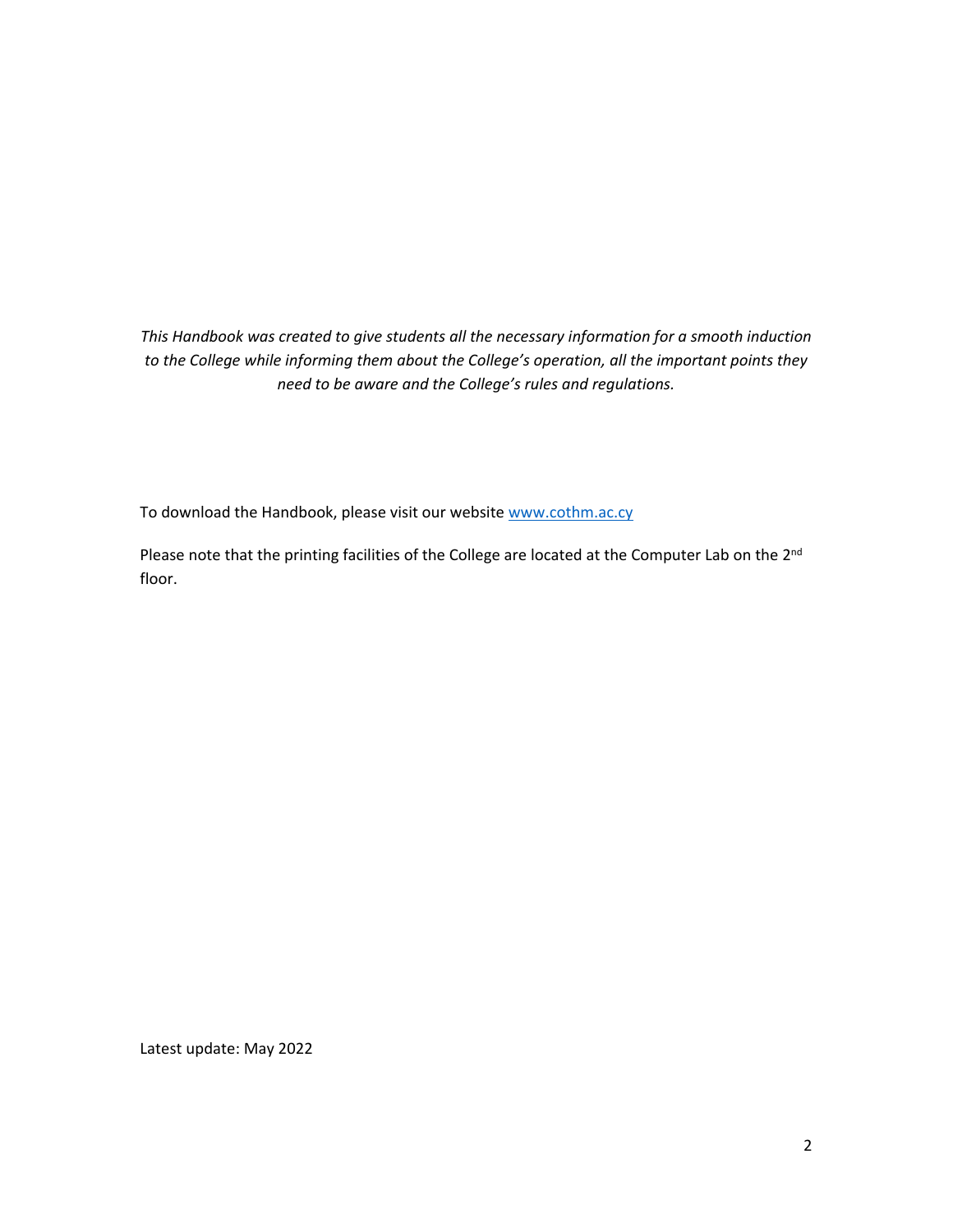# Contents-

| 1.             |  |
|----------------|--|
|                |  |
|                |  |
|                |  |
|                |  |
|                |  |
| 2.             |  |
|                |  |
|                |  |
|                |  |
|                |  |
|                |  |
|                |  |
| $\mathbf{3}$ . |  |
|                |  |
|                |  |
|                |  |
|                |  |
|                |  |
|                |  |
|                |  |
|                |  |
|                |  |
|                |  |
| 4.             |  |
|                |  |
|                |  |
|                |  |
|                |  |
|                |  |
|                |  |
| 5.             |  |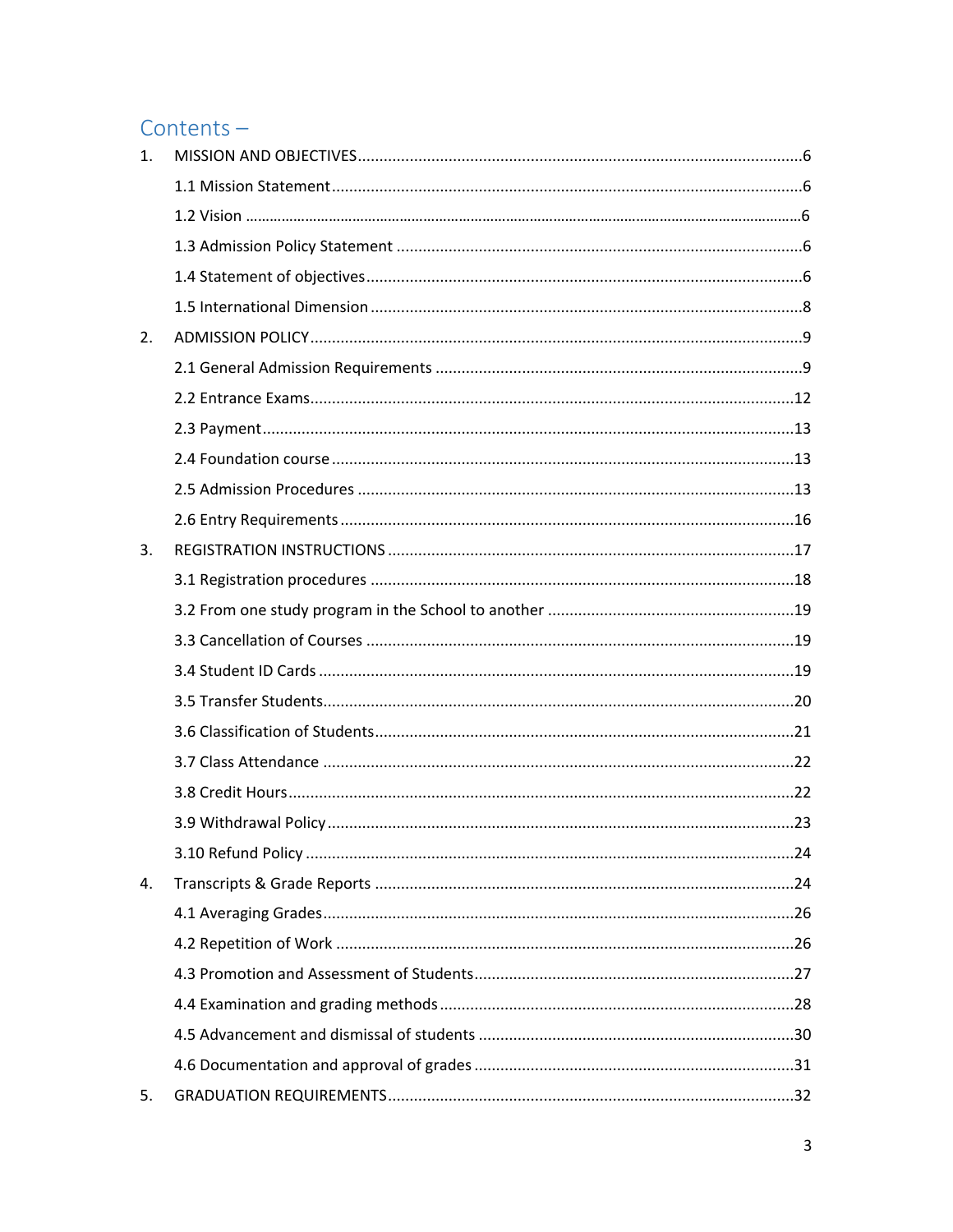| 6. |  |
|----|--|
|    |  |
|    |  |
|    |  |
|    |  |
| 7. |  |
|    |  |
|    |  |
|    |  |
| 8. |  |
|    |  |
|    |  |
|    |  |
|    |  |
|    |  |
|    |  |
|    |  |
|    |  |
|    |  |
|    |  |
|    |  |
|    |  |
|    |  |
|    |  |
|    |  |
|    |  |
|    |  |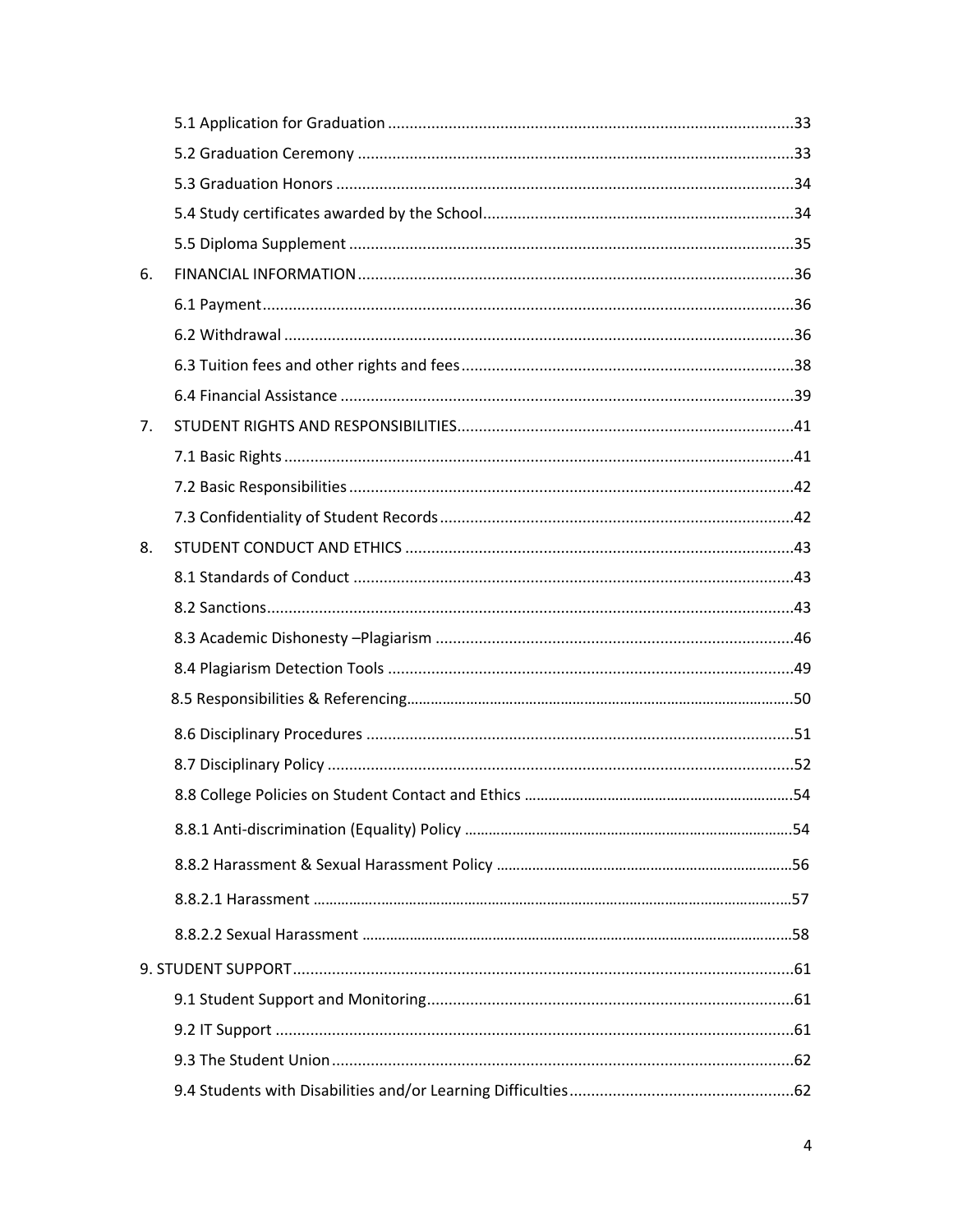| 10. |  |
|-----|--|
|     |  |
| 11. |  |
|     |  |
|     |  |
|     |  |
|     |  |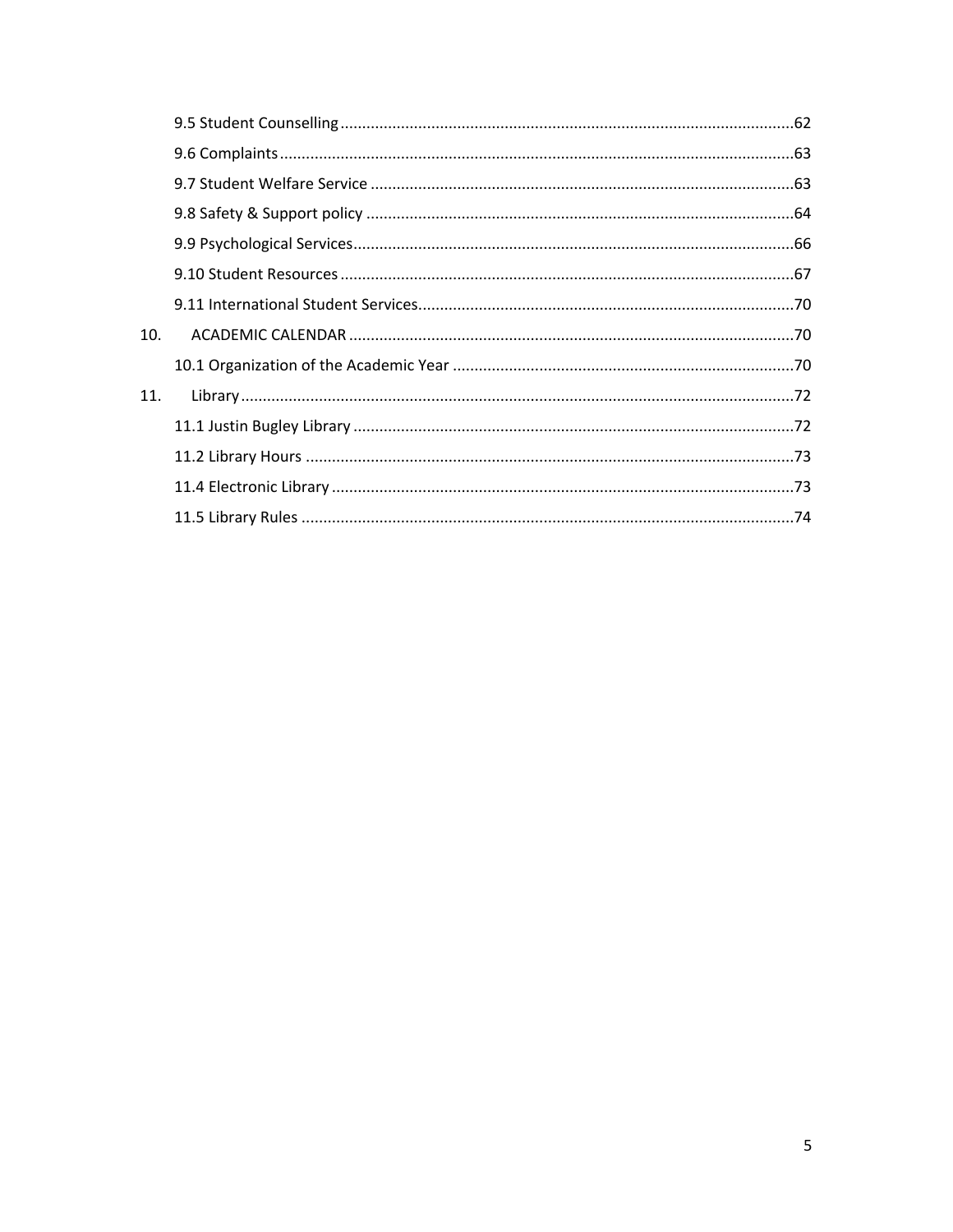## <span id="page-5-0"></span>1. MISSION AND OBJECTIVES

#### <span id="page-5-1"></span>1.1 Mission Statement

The mission of the College of Tourism and Hotel Management is to provide a full educational experience to students, creating an environment in which students will develop intellectually and personally. Such an educational experience includes worldclass instruction that will prepare students for the challenges that they will face in the world and open up opportunities for personal and professional growth and development. Our priority is to enable and encourage individuals to achieve their full potential and to accomplish academic excellence through a flexible, innovative curriculum. The College's major academic specialization is in courses of study in Tourism and Hospitality Management, as well as in Business Studies.

#### 1.2 Vision

Our Vision is to facilitate positive impact on society by equipping learners with the knowledge, competence, tools and mind-set needed to become responsible and engaged citizens and professionals.

#### <span id="page-5-2"></span>1.3 Admission Policy Statement

Admission to the College of Tourism and Hotel Management is open to all qualified students. The College adheres to a policy of non-discrimination in admitting students. Candidates for admission are considered without reference to race, religion, sex, special needs, age, sexual orientation or ethnic origin.

#### <span id="page-5-3"></span>1.4 Statement of objectives

The main objectives of the College are to offer innovative academic programs of high quality, in response to the needs of today's rapidly changing society; to prepare its graduates either to eventually assume positions of responsibility in the local or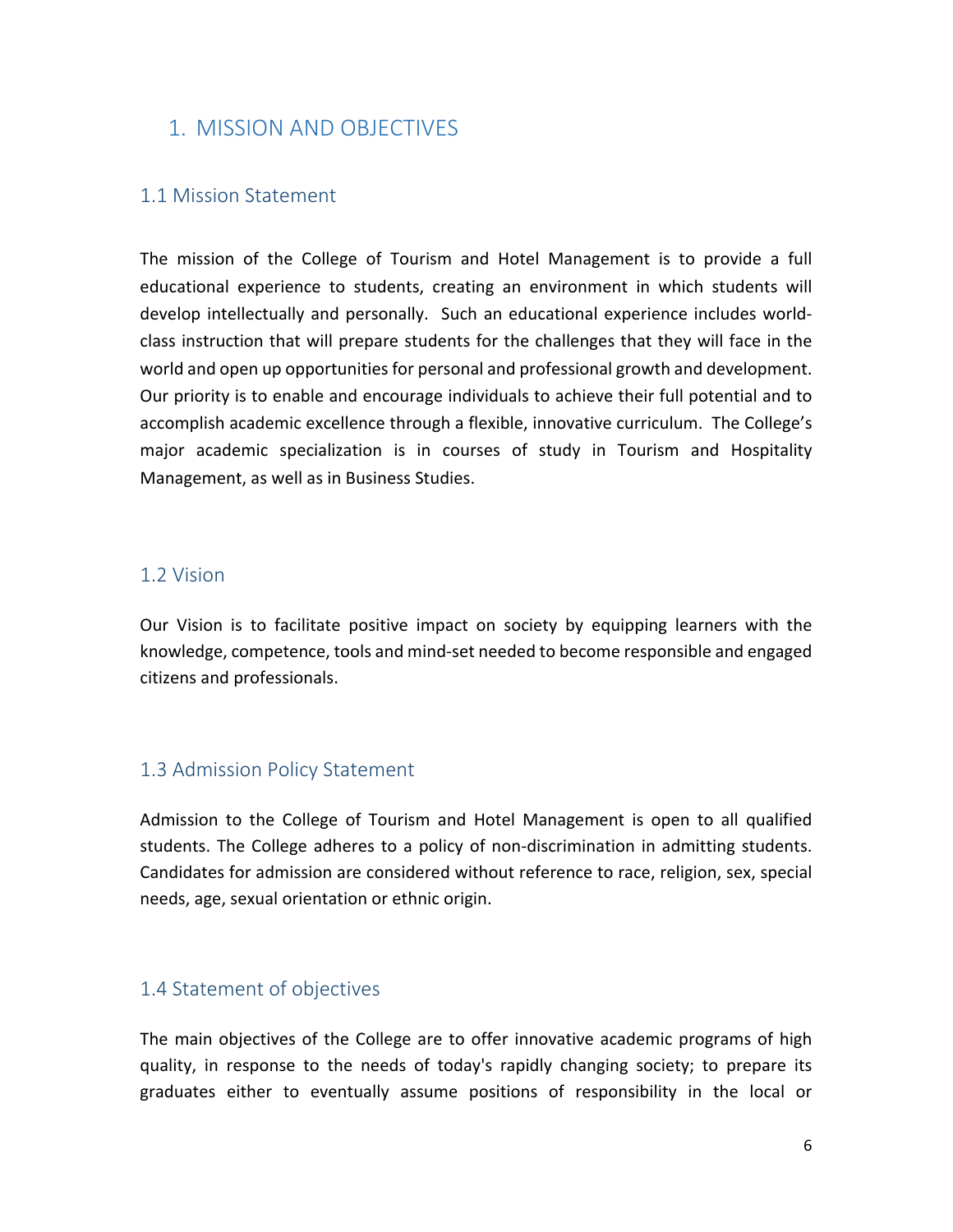international tourism, travel or hospitality industries and international business, or to continue their studies for a higher degree. Furthermore, the College strives to help its students become ethical, fair in their relations with other people, honest and sincere.

Special emphasis is also given to continuing education with a view to upgrading the knowledge and skills of international business, tourism, travel and hospitality professionals, as well as helping people who are interested in entering these industries. These programs are designed to meet the specific and ever changing needs of these expanding sectors of the economy.

The College, in order to achieve its mission and attain its goals, attracts and retains a faculty of high quality, enjoying academic freedom, which take an active part in decisionmaking. The College expects every faculty member to be an effective teacher.

An additional objective of the College is to help its students develop a sense of belonging to an educational institution of quality, which is concerned about their welfare and meets their academic, professional, social and other needs.

The College admits applicants based on criteria, which demonstrate one's ability to pursue higher education and eventually fulfil all graduation requirements. These graduates will be equipped with the knowledge and skills to pursue a successful career in the international business, tourism, travel or hospitality industries.

In addition to the formal program of instruction for its students, the College provides an informal program of educational opportunities to help meet its educational objectives. This Program contributes to the professional, personal and social growth of the students.

Activities such as work placement, lectures and discussions attendance, visits to places of interest, trips abroad, membership to professional and social clubs either form an integral part of a course of study or are encouraged by the College.

The underlying objective of all programs is to prepare students for a successful career in tourism, hospitality and the service industries. The ease with which successful graduates of the College secure employment, demonstrates the confidence shown in the College by the industry and the correctness of its educational policy.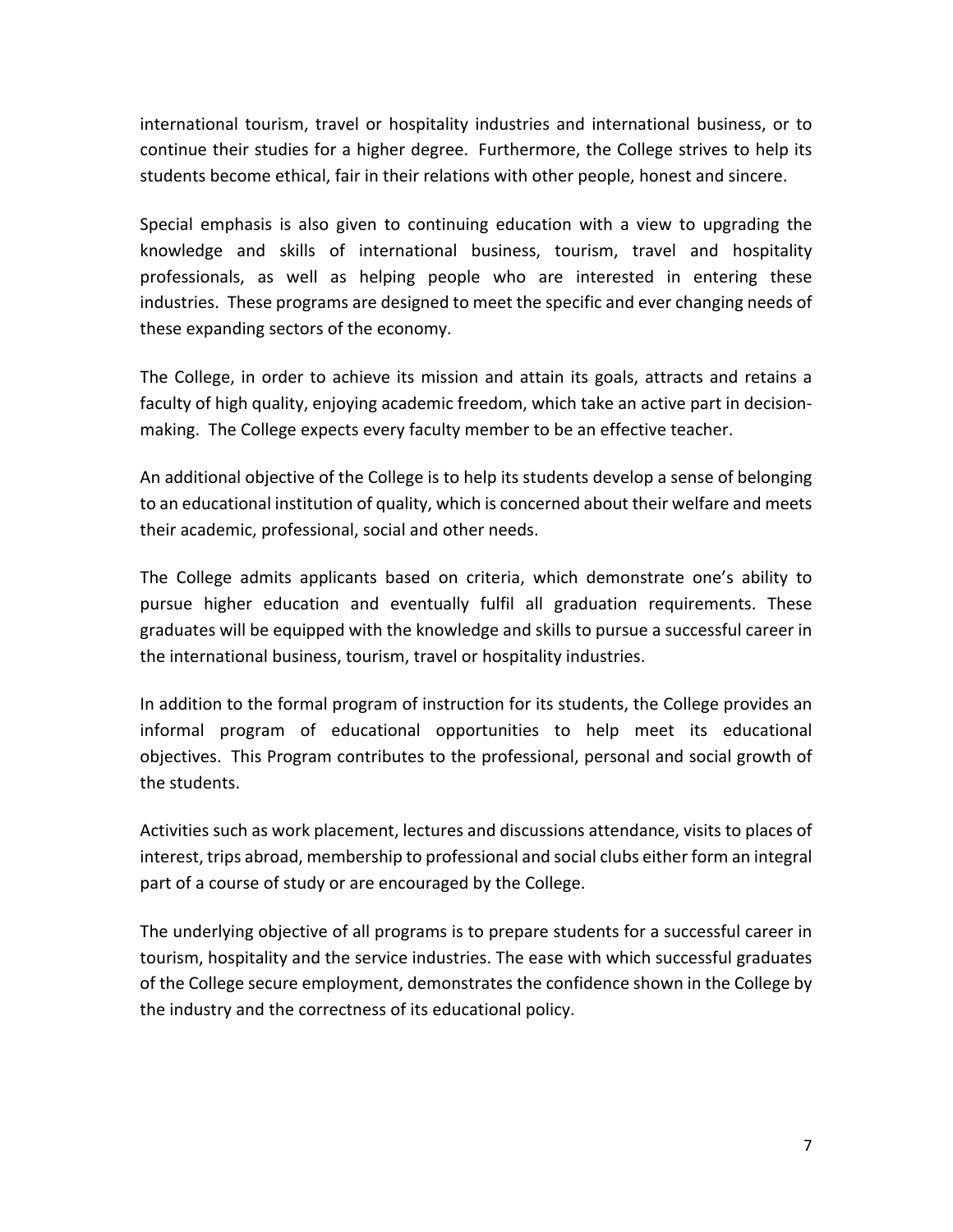### <span id="page-7-0"></span>1.5 International Dimension

The program's collaborations with other institutions are compared positively with corresponding collaborations of other Departments /programs of study in Europe and internationally. The program attracts Visiting professors of recognized academic standing. The academic profile of the program of study is compatible with corresponding programs of study in Cyprus and internationally.

Also, the degree of the program compares positively with corresponding programs operating in Cyprus and abroad in higher education institutions of the same rank. The programme apart from its new dimensions is compared evenly and positively with other corresponding programmes in Cyprus and abroad.

Learners will develop the knowledge, skills, integrity and commitment to personal development essential for working to the industry. Our programme delivers a variety of technical units which are designed to provide a solid foundation upon which successful candidates may build upon should they wish to continue in education and gain a BA, other degree qualification or enter employment directly.

Our programmes develop a range of skills and techniques, personal qualities and attributes essential for successful performance in working life and thereby enabling you to make an immediate contribution to employment. It will also provide flexibility, knowledge, skills and motivation as a basis for future studies and career progression.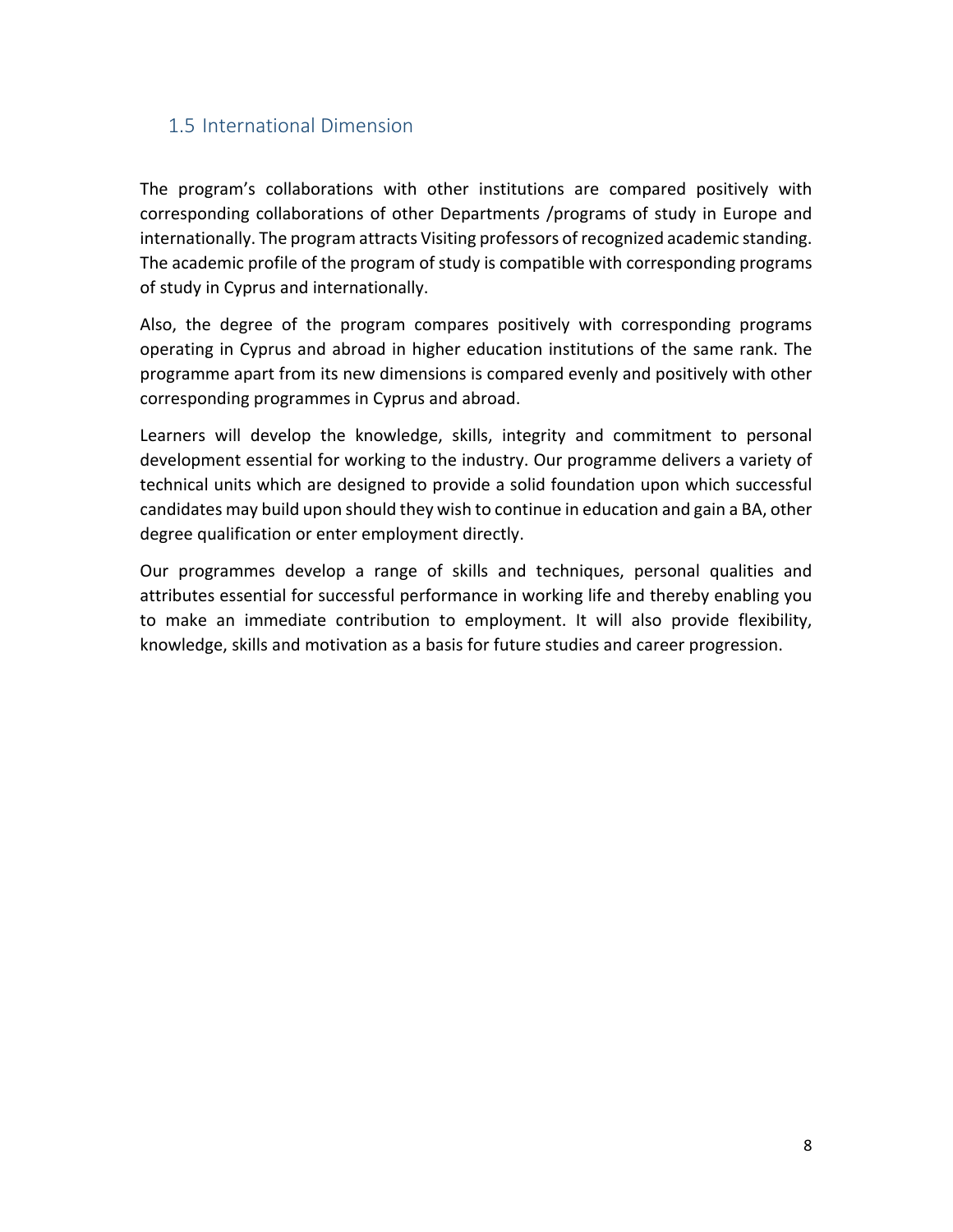# <span id="page-8-0"></span>2. ADMISSION POLICY

### <span id="page-8-1"></span>2.1 General Admission Requirements

The criteria for admission have been prepared to enable the Admissions Office to select students who have potential to do college-level work and to place students in courses and programs appropriate to the student's academic preparation, in an effort to help them successfully realize their academic potential.

The students come from many different countries and bring with them a wide range of academic disciplines, experiences, special interests, talents and cultural heritages. The Admissions Office aims to form a student body, which will give the opportunity to each student to share education and grow in experience as a member of an international community.

In general, all applicants must have completed a secondary (high) school education or the equivalent of twelve years of schooling to be considered for admission. The College recognizes a strong academic performance at high school level as the primary determinant for college level success.

Any person who intends to register for a program/course at the College must first be admitted to the College. Application forms and the most current information about admission requirements can be obtained from the Admissions Office.

The application for admission may be obtained either in person or by writing to the Director of Admissions. A non-refundable fee must accompany every application.

The admission of new students will be carried out during the following periods:

- a) For the academic year of two semesters, new student admissions can be done twice a year, in October and February.
- b) For the modular academic year that concerns only the postgraduate programs, new student admissions can be carried out at the start of each module.
- c) In addition, new student admissions can be carried out at the start of each summer intensive period, around the middle of June, only if students are about to attend the intensive foundational lessons in the English language in
- d) the form of a short course of about two weeks.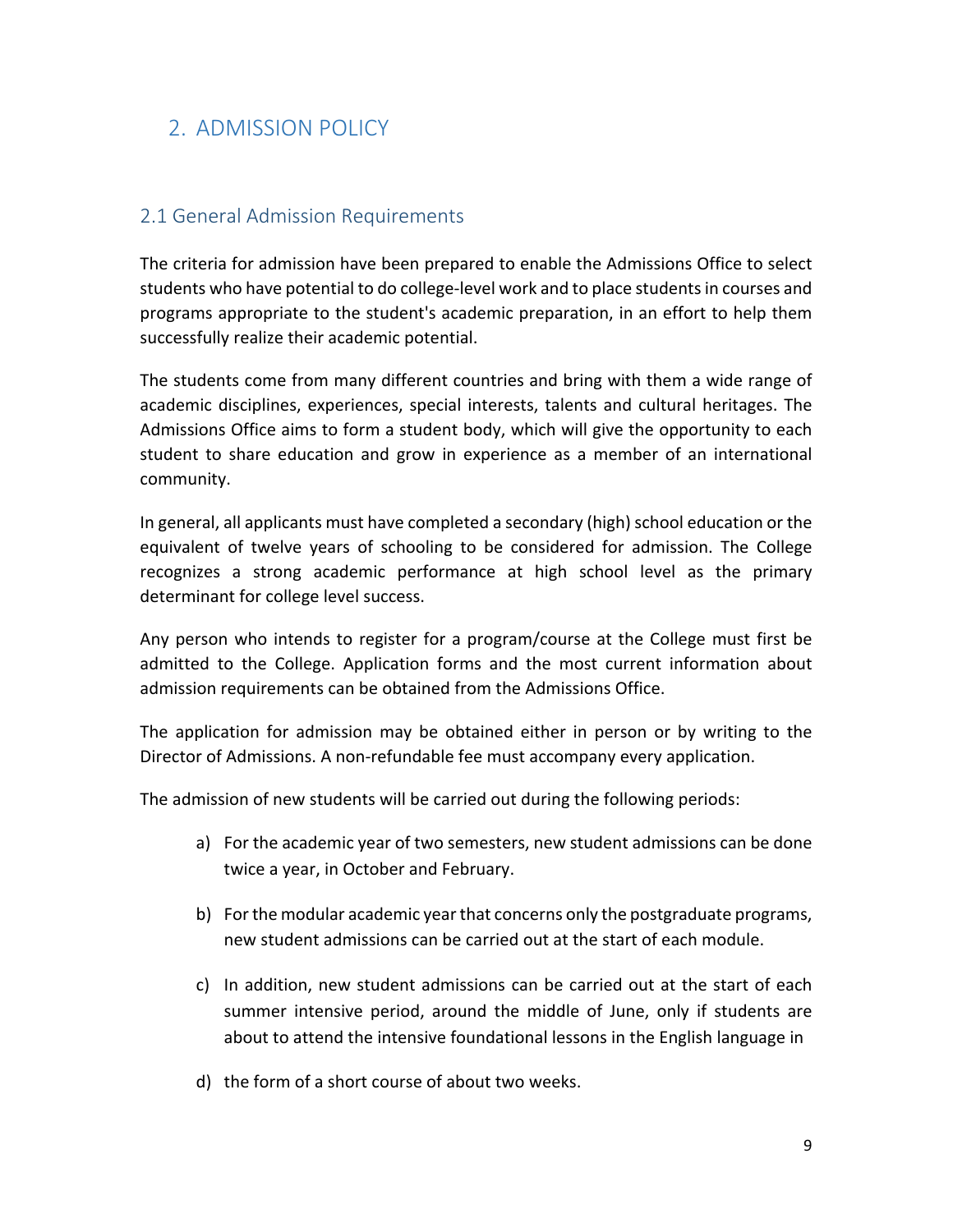The requirements for the operation of such a short course are the following:

- The School must include in the registration of a course or in a later modification intensive foundation courses in the English language as optional subjects with clear timetables and analytics.
- The short course of intensive foundational lessons in the English language will be taught inside the School premises and will include five daily 55-minute lessons.
- At the end of the foundation course no credit or any other qualification will be delivered.
- In case the new student admission concerns foreign students, along with the application form and the ratification of the relevant list a timetable with the English lesson and the corresponding teachers must be submitted so that the Ministry can oversee the operation of the School during the summer period.

Minimum Admission requirements for all programs:

- A High School leaving certificate or equivalent qualification is a necessary entry requirement. In the case of overseas applicants their secondary/high school credentials should be sufficient to allow them to apply for admission to postsecondary (higher) educational establishments of their home country.
- The applicant must submit an official transcript of his secondary school record together with the application or its equivalent for students coming from American, British or other secondary schools. Applicants who do not satisfy the above criteria, may be accepted and placed on probation. For candidates applying for admission with advanced standing, an official transcript of their previous college/university record is required.
- A General Certificate of Secondary Education (GCSE) in four subjects with A-C marks, as well as a General Certificate of Education (GCE) with two subjects at the advanced subsidiary (A/S) level, for a total of 6 subjects at level 3 in the Qualifications and Credit Framework (QCF) / level 4 in the European Qualifications Framework (EQF).
- A GCSE in three subjects with A-C marks in addition to a GCE with three subjects at the advanced level (six subjects total at QCF level 3 / EQF level 4) is equivalent to a secondary school education.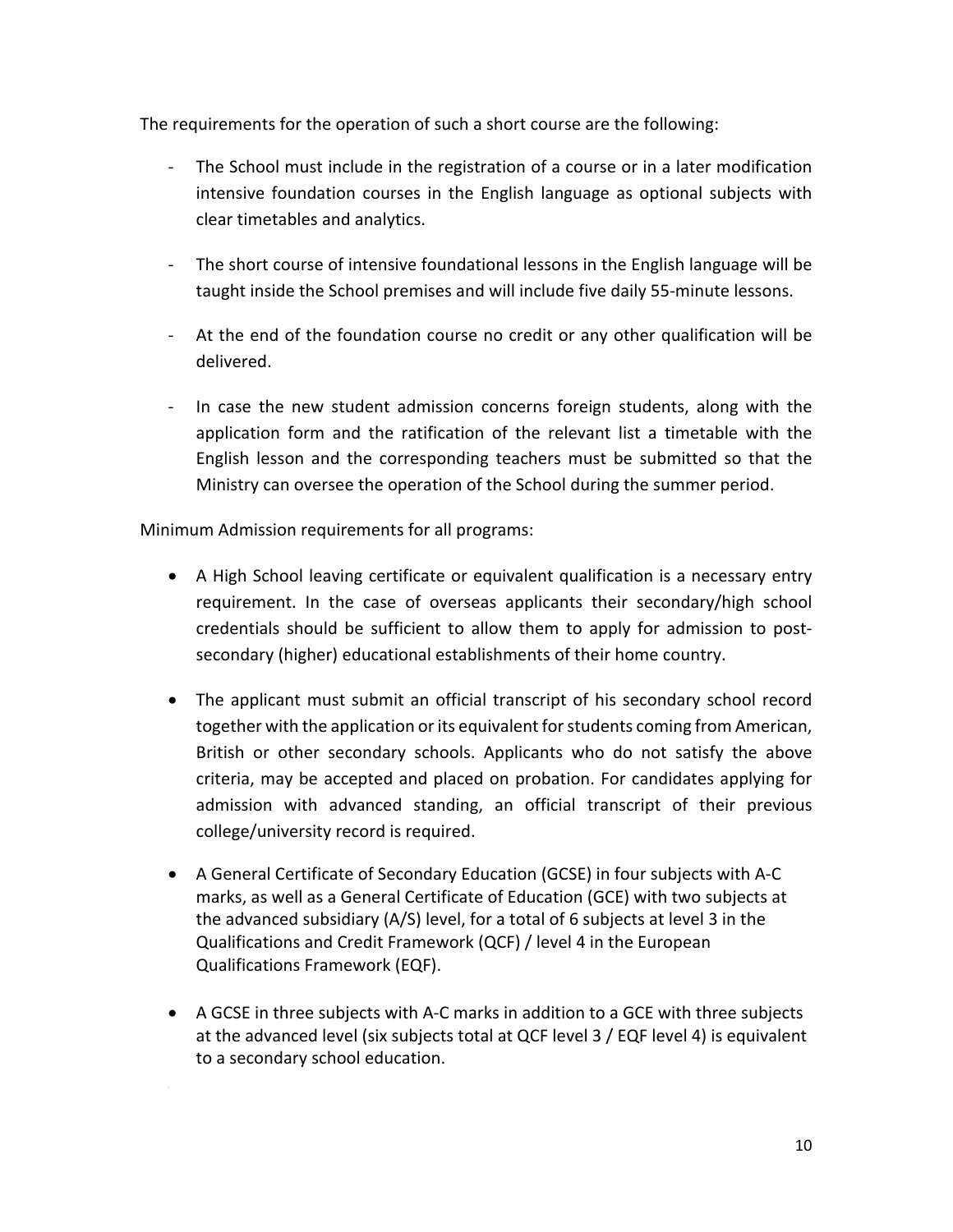- An Access to Higher Education (HE) Diploma is also accepted as fulfilling the secondary school requirement. It is necessary to achieve QCF level 3 / EQF level 4. This diploma is also comparable to a secondary school education and will allow students to apply for a Bachelor's programme directly.
- English is the language of instruction at the College. Students must have very good knowledge of the English Language with any of the following certificates:

|    | <b>IGCSE</b>                       |           |              | AT LEAST GRADE D     |                                     |
|----|------------------------------------|-----------|--------------|----------------------|-------------------------------------|
| 2. | <b>IELTS</b>                       |           | $\mathbf{r}$ | ;                    | 5                                   |
|    | 3. TOEFL IBT                       | ÷         | ÷            | $\cdot$              | 70                                  |
|    | <b>PASSWORD TEST</b>               | ÷         | ÷            | ;                    | 5                                   |
|    | 4. ANGLIA EXAMINATIONS             | ;         | ÷            | ;                    | <b>INTERMEDIATE</b>                 |
|    | 5. MICHIGAN LANGUAGE ASSESSMENT    | $\cdot$ : | $\cdot$      | ÷                    | <b>ECCE (52)</b>                    |
|    | (PROFICIENCY OF MICHIGAN)          |           |              |                      |                                     |
|    | 6. CAMBRIDGE GCE AS LEVEL          | ÷         | $\cdot$ :    | $\cdot$              |                                     |
|    | <b>ENGLISH LANGUAGE</b>            |           |              |                      |                                     |
|    | 7. UNIVERSITY OF CAMBRIDGE EXAMS : |           |              | $\ddot{\phantom{0}}$ | <b>PET-PRELIMINARY ENGLISH TEST</b> |
|    |                                    |           |              |                      |                                     |

Candidates with the above mentioned qualifications, whose English proficiency is not up to the College standard, will take Foundation English Language Classes.

#### **Minimum Admission requirements for the Postgraduate Programs:**

- A Bachelor's degree, or equivalent degree under category level 6 of the EQF, from a recognized institution. Alternatively, applicants may possess a professional qualification (or a combination of qualifications) officially recognized as being equivalent to a Bachelor's degree from recognized institutions. Examples of professional qualifications, which are officially recognized as equivalent to a Bachelor's degree, are the qualifications of the Chartered Accountants, The Chartered Certified Accountants, the Chartered Management Accountants, the International Accountants, the Certified Public Accountants, the Chartered Surveyors, Chartered Architects, AHLEI and other professional qualifications which are recognized internationally as equivalent to a Bachelor Degree.
- A Bachelor's honours degree or 3 to 4 years at QCF level 6 or EQF level 6 is equivalent to a Bachelor's degree at an applied science or research university, depending on the study. This will allow students to apply for a Master's programme.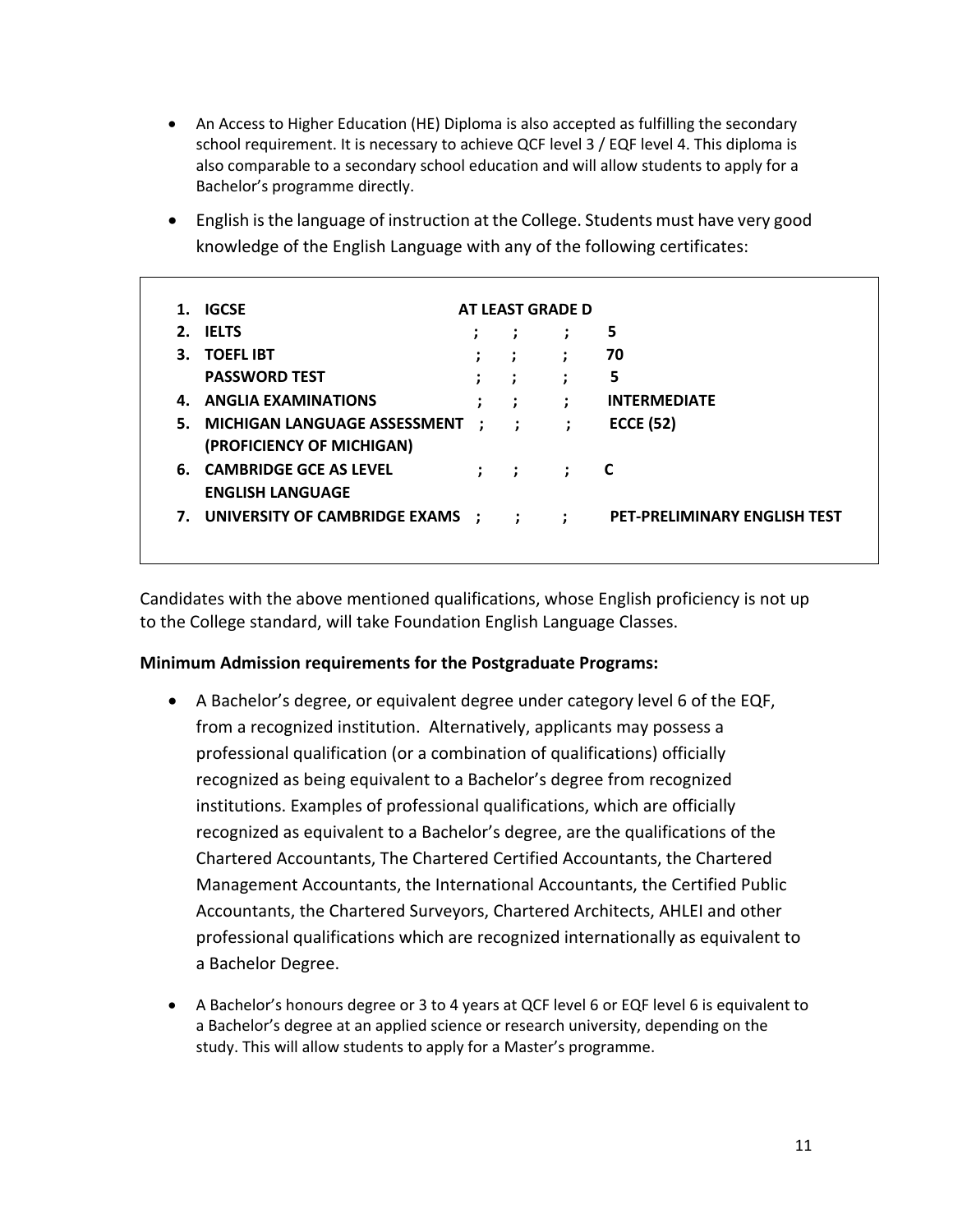A Higher National Diploma at QCF or EQF level 5 equivalates to 3 years of study at a university or applied sciences. A Higher National Certificate can be compared to 2 years in a vocational programme.

#### **Additional Admissions Requirements for the MBA program:**

 Official Graduate Management Admission Test (GMAT) score: A minimum of 400 on the GMAT examination. Students who have a grade point average of 3.0 and above for US standards, 2.2 for UK standards or the equivalent, or at least 3 years of work experience will be exempted from the GMAT. An applicant who does not fulfill the GMAT requirements may be conditionally accepted and may take remedial courses of at least 15 credits.

The Director of Admissions is responsible for the evaluation of all applications for admission to the College.

The College has accepted among its responsibilities a commitment to international students by providing opportunities to citizens from other countries to study at the College. The College considers the admission of qualified students from other countries a part of its educational program. International students enrich the life of the College and contribute to the education and personal growth of Cypriot students.

### <span id="page-11-0"></span>2.2 Entrance Exams

All candidates for the English taught programs should take and pass the College Entrance Exam in order for them to be accepted and allowed to register as full time students.

The purpose of this exam is to evaluate the students' level of English before they register for any program of study and to make sure that only candidates who are likely to succeed in their studies are admitted. Any student who passes the exam should be able to attend lectures, communicate and write in English without any difficulty.

There are no set books that candidates should study in advance, nor is there any preparation or training for this exam.

The minimum passing grade is a total of fifty (50) points out of the maximum one hundred (100). The Entrance exam consists of 4 parts which the students complete in three hours: Listening, Grammar, Reading Comprehension and Writing.

Candidates whose average grade is below fifty (50), will be accepted on the Foundation Course or the Intensive Summer Course. In order for them to be admitted to the full time program, they must take and pass the Entrance Exam. If they fail, the foundation programme and the exams they **will not accepted to** any of the College programmes.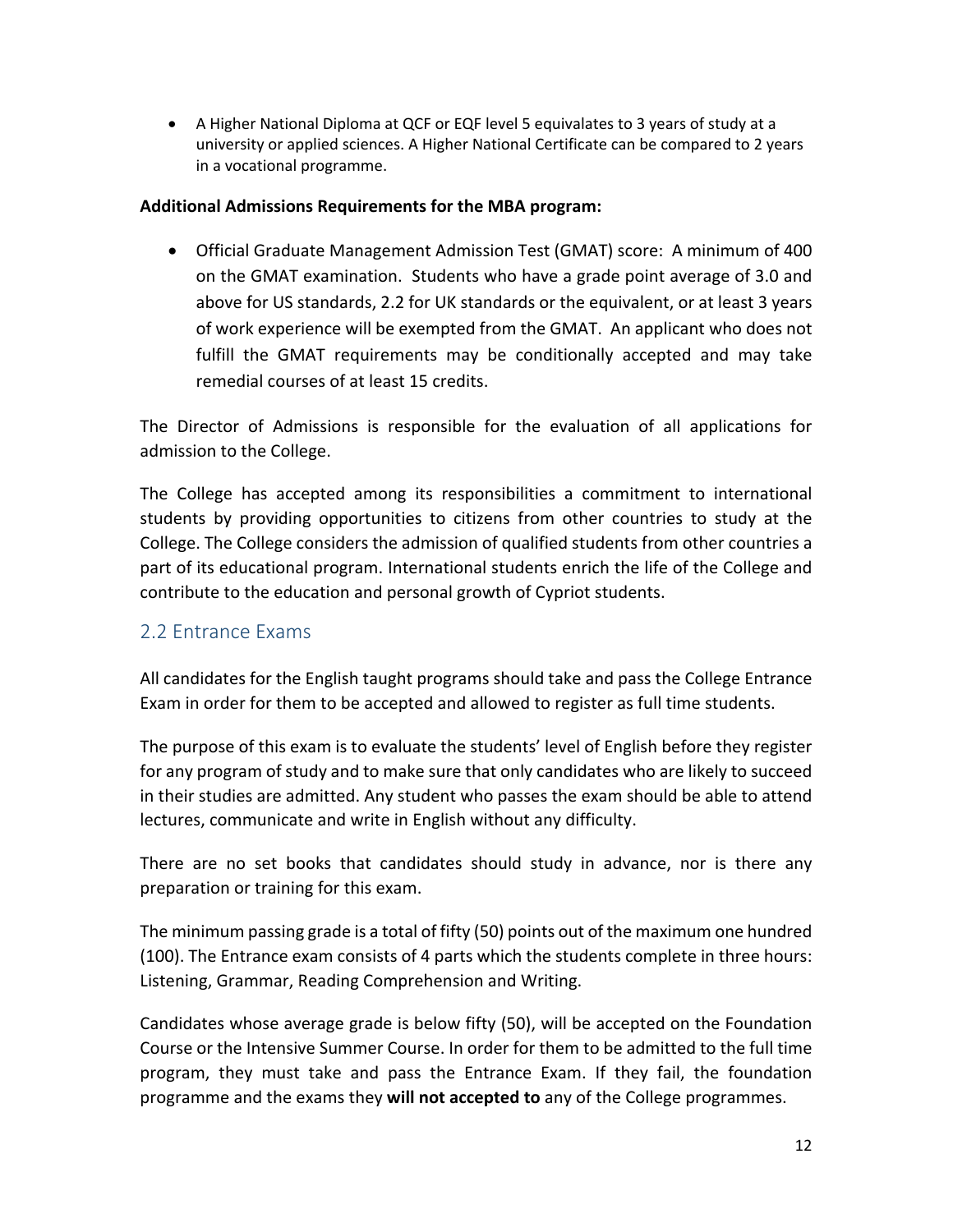### <span id="page-12-0"></span>2.3 Payment

When the applicant receives an acceptance letter from the Admissions Office then he/she must send the application fee noted in the Financial Information section of the Prospectus.

### <span id="page-12-1"></span>2.4 Foundation course

After the end of the foundation course, the students from A and B semester will take final exams. The students who receive a mark equivalent or higher than 60, are registered in the specific course. Students from semester A who receive a mark lower than 60 are registered in semester B of the foundation course. Students from semester B of the foundation course who receive a mark lower than 60 have to retake semester B of the foundation course.

Foreign students from third countries who fail A Semester exams of the foundation course and they do not receive a grade equal to or higher than 60% can only attend one more semester in the foundation course.

For foreign students from third countries the length of the foundation course must not exceed two academic semesters according to The Aliens and Immigration Law N. 184 (1) / 2007.

The students who take and succeed in the following exams, their mother tongue is English or have a School Leaving Certificate from countries whose mother tongue is English do not need to take any placement test in English and can enter their intended main course.

### <span id="page-12-2"></span>2.5 Admission Procedures

#### *2.5.1 Local Students*

This section includes all general procedures relating to admission of students to the college. Further information, if required can be found on the prospectus.

Local applicants should fill out and submit an application for admission to the College. If they have already finished high school, they should also attach a photocopy of their high school leaving certificate.

They will then be notified of the exact date and time of the entrance exams.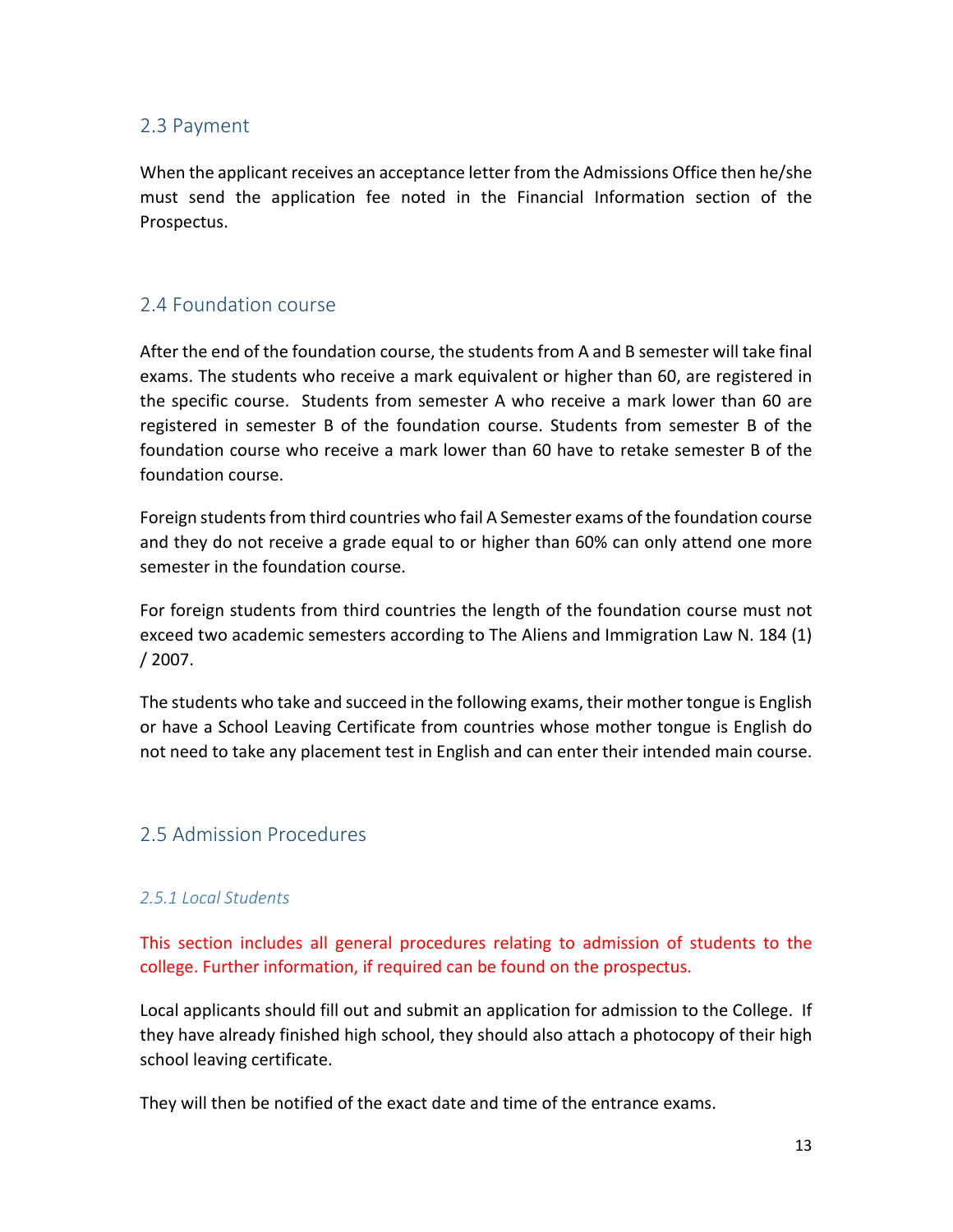#### *2.5.2 International Students*

International students are most welcome to the College and a student visa will be issued by the Cyprus Government, provided all admission requirements are met.

The college has prepared a full guide on all the steps they have to follow from the moment that they arrive in Cyprus. These are noted in section 4 – Admissions of the Prospectus.

#### **a. Application for Admission**

International students are advised to apply for admission as early as possible and in any case, at least three months before the scheduled commencement of classes. Overseas candidates should submit to the College the following documents together with the Application Form:

#### 1. Application for admission duly completed

2. Attested copy of the passport – validity of at least two years from the date classes commence of the semester applied for

3. Four photos passport size

4. Officially attested photocopies of the Senior/High School leaving Certificate with its Grades Report, as issued by the school. Attestations must be made by the Principal of the school, from which the students have graduated, by the Ministry of Education, by the Ministry of Foreign Affairs and by a notary public.

If these are issued in a language other than English, translation in English must accompany the School Certificate and the Grades Report. The translation must be attached to the photocopies of the original certificates, and the documents must be attested. The translator's name and address must be clearly mentioned on the documents. Additionally, provisional school leaving certificates are acceptable for maximum period of two years after graduation.

5. Original bank letter stating that the student's sponsor has sufficient funds to finance the student's stay and studies in Cyprus. The letter must be dated, signed and stamped by an official bank officer. The student's name, the sponsor's name and their relationship should appear clearly in this letter. The sponsor could be the father, mother, the student, the officially appointed guardian, or any other person. If the original is not in English, then an attested (by notary public) translation must be attached to the original. The owner of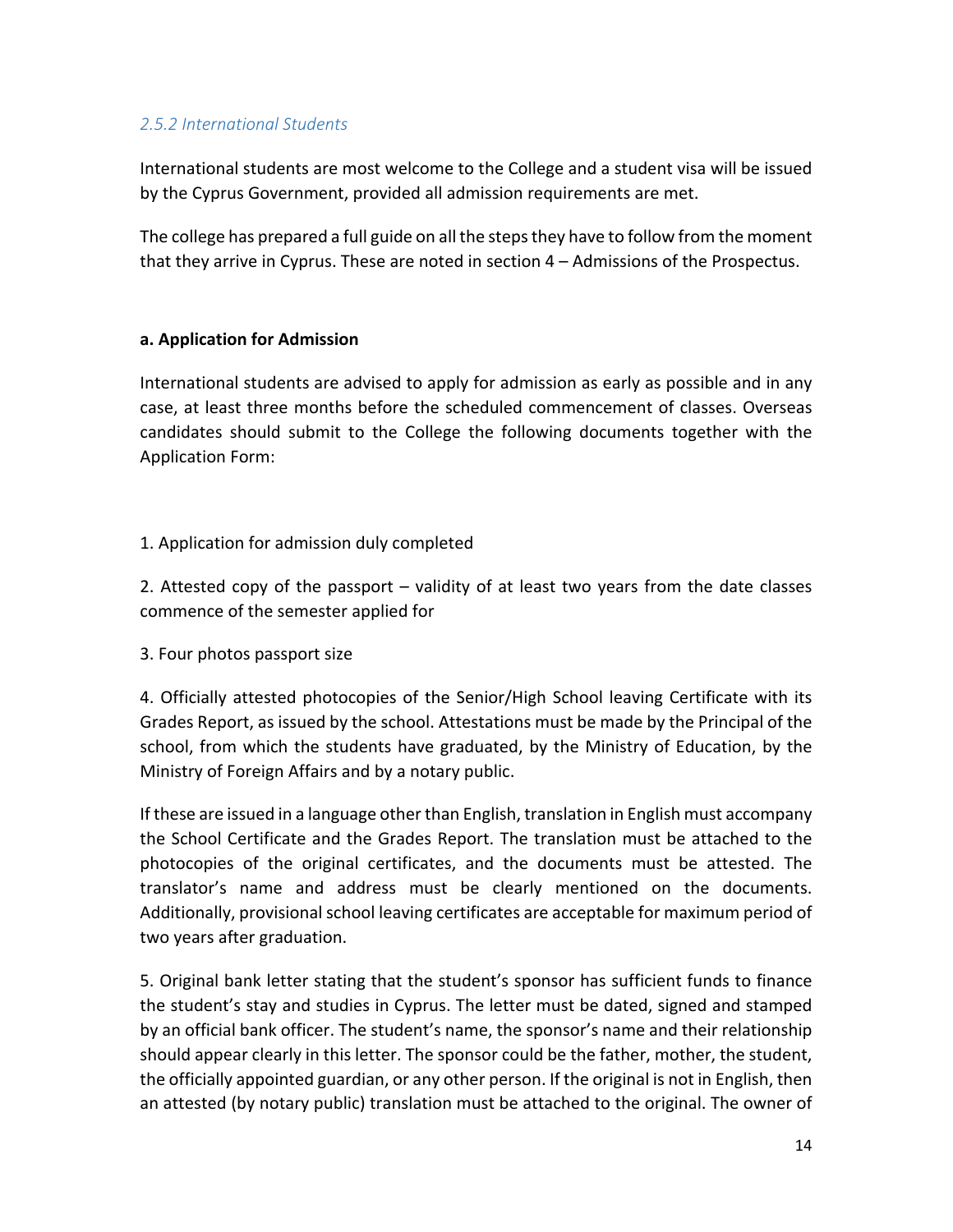the deposit account should be either the student or one of his/her parents or brothers and sisters. If the owner of the account is not the applicant, a separate certificate must be issued showing the relationship between the student and the owner of the account.

6. Original police character certificate (no criminal record). It must be issued no more than six (6) months prior to the date classes commence of the semester applied for. The police certificate must be signed and stamped by an official police officer and must be attested by the Ministry of Foreign Affairs.

7. Any other certificates required by the Ministry of Interior, Cyprus from time to time.

### **b. Letter of Admission**

As soon as the application for admission and all supporting documents are received, the Admissions Director will inform the candidate whether he/she qualifies for admission. Eligible candidates will receive a letter of eligibility confirming the terms and conditions on which the candidate is admitted to the College. Applicants, whose previous academic performance is poor or is judged unsatisfactory by the Director of Admissions will not be eligible for admission.

#### **c. Deposits and Prepayments**

Eligible candidates should send to the College a certain sum of money representing deposits and prepayments. The exact amount to be paid in advance and all other details such as payment deadlines and refund policy are stated in the section of the Prospectus on Financial Information.

#### **d. Application for Visa**

As soon as the College receives the advance payment, it will send the student a receipt and apply for the student's visa.

### **e. Arrival in Cyprus**

Students should not leave their country before receiving confirmation from the College that their visa has been granted. They should also let the College know in advance the date and time of their arrival in Cyprus so that they are welcomed at the airport and driven to Nicosia.

### **f. Entrance Exams**

Immediately after their arrival, all overseas students should take the College Entrance Exams.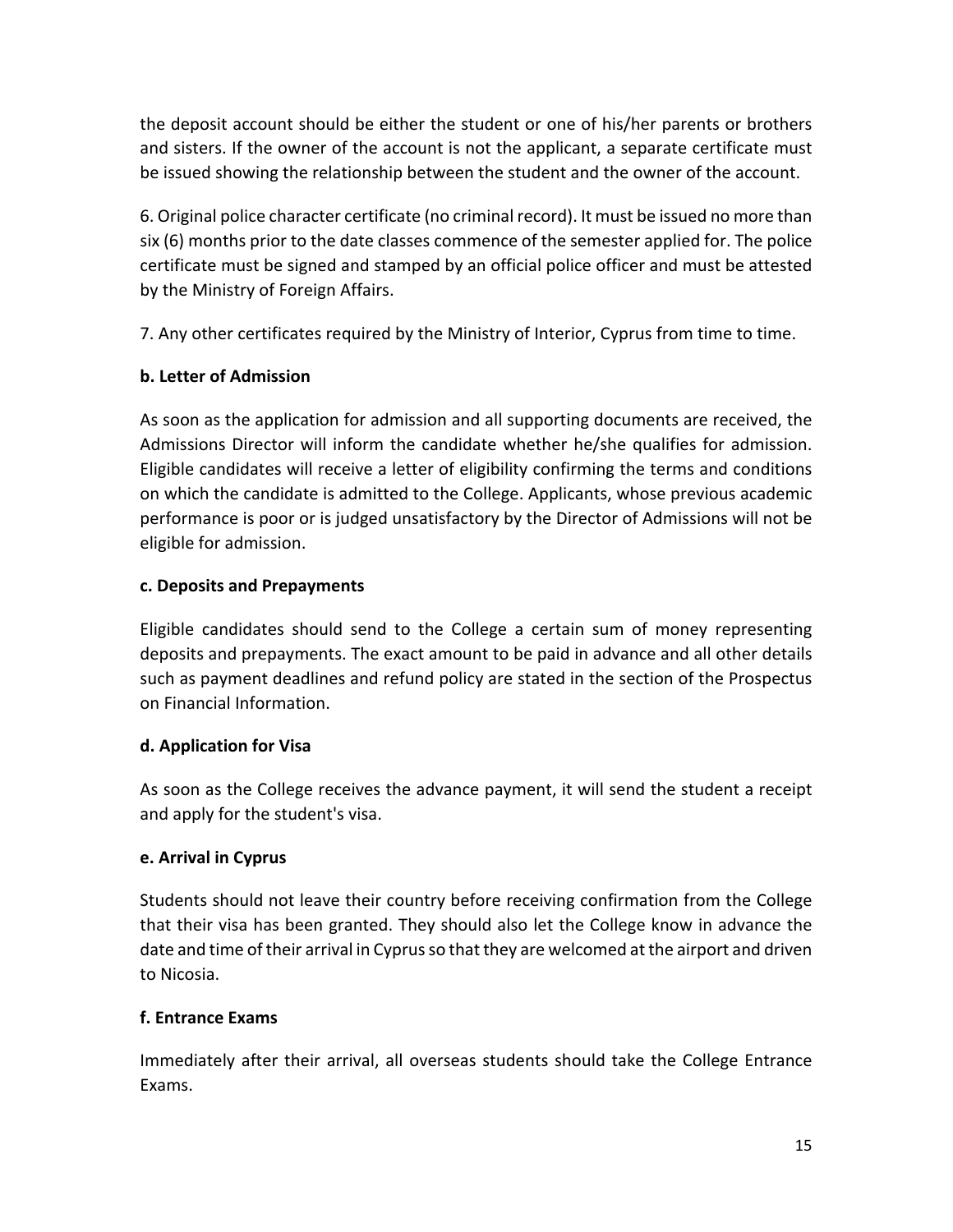#### **g. Pre-registration things to be done by students**

- Take the College Entrance Exams.
- •Comply with all visa requirements of the immigration department.
- Possess evidence of negative results of communicable disease tests
- Pay all semester tuition fees and other charges
- Have a chest X-ray taken
- Subscribe to a medical insurance

### <span id="page-15-0"></span>2.6 Entry Requirements

i) Individuals of both sexes are accepted at the School, both locals and foreigners without any discrimination concerning race, religion, sex, special needs, age, sexual orientation or ethnic origin as long as they have graduated from a secondary education school with at least six years' duration of studies or possess another equivalent certificate.

ii) The School accepts applications for registration in the first semester by graduates from six-class schools of public or otherwise accredited by the State private schools of secondary education in Cyprus or abroad independent of their school leaving certificate grade or if they hold another equivalent qualification.

iii) The School accepts applications for registration in the second or in the following semesters from people who have completed their tuition in the immediately preceding semester in the same study program in a tertiary education school in Cyprus or abroad or who possess equivalent qualifications as they are defined by examination boards in Cyprus or abroad, especially from European Union countries.

iv)A necessary prerequisite for the registration or transfer of a student in the study programs is the knowledge of Greek or English depending on the medium of instruction of the specific study program.

The candidate students are called for a personal interview if considered necessary.

A grant of a student place for the next semester can take place any time. The candidate student, local or foreigner, can submit any application to be accepted in the School and if the candidate satisfies the requirements of the School and the Law, the School grants a place in a particular semester depending on each case.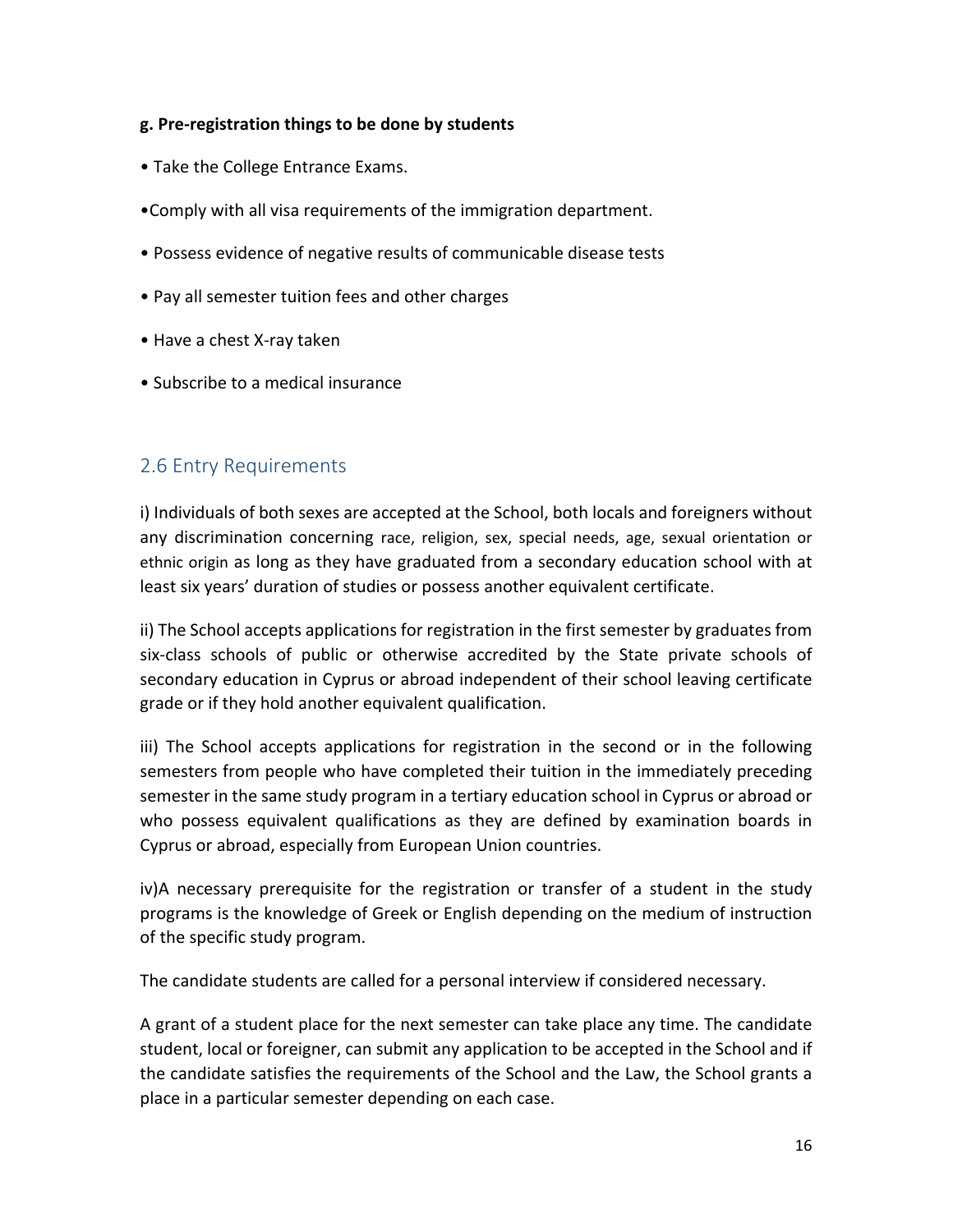# <span id="page-16-0"></span>3. REGISTRATION INSTRUCTIONS

#### **General Information**

Registration for any semester is contingent upon being eligible for registration. Thus, advance registration, including the payment of fees is considered to be invalid if students are later declared to be ineligible due to scholastic, financial or disciplinary reasons.

Students should also be familiar with the following general points about registration:

- Registration for a semester is conducted under a Registration Calendar (please refer to the Academic Calendar). Students who do not register according to the specified schedule will be charged with the late registration fee.
- The "Student Personal Data" form and "Registration" form must be processed through the Admissions Office.
- Enrolment changes to classes can only be made through the processing of an official "ADD/DROP" form which must be signed by the student's Advisor.
- Students may not drop a course merely by stopping attendance.
- The last day to Add or Drop a course is the last day of the second week of classes.
- The last day to withdraw from a course is the last day of the 8th week of classes. Students wishing to withdraw from a course(s) must file a "Withdrawal" form at the Registrar's Office. Students receive no credits for courses they choose to withdraw from. All withdrawals are subject to the tuition refund policy of the college. Students who do not file for withdrawal with the Registrar's Office within the specified period will continue to be registered for the course(s) and if they have not completed the requirements of the course(s), will be assigned an "F" as a final grade.
- No student will be allowed to register for a course if the prerequisites for that course are not completed.
- Students may take 30 to 36 ECTS per semester. To qualify for this a student must have either a 2.0 cumulative grade point average, or a 2.0 grade point average in the previous semester or Summer Session. A student with a G.P.A. of 3.0 or better on all work completed may be permitted to register for more ECTS and may continue to do so as long as the 3.0 average is maintained.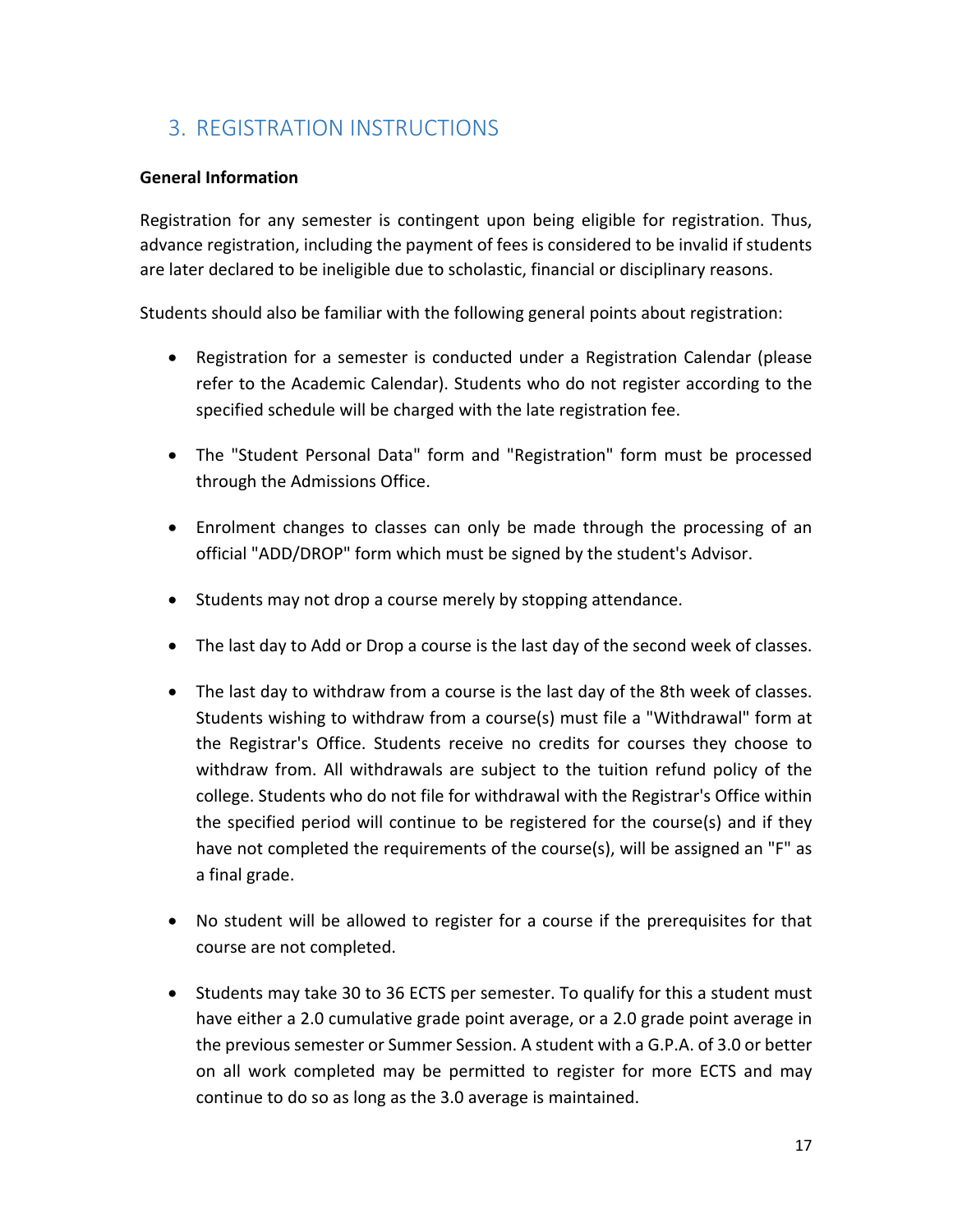### <span id="page-17-0"></span>3.1 Registration procedures

- The student completes and submits in the registrations office the special application document which is studied and the appropriateness or not of the student for registration.
- The students that are judged suitable for admission ought to arrange their financial and other obligations that come with their registration in the School.
- The student submits a registration right which is not returned.
- The registration of a new student entails that they are filed in the Students Register. The registration of new students in the School is only done once, not each year or semester. The registration of new students in the Students Register is done a few days after the students attend their lessons for the first time.
- Along with the filing in the Register, the student completes the Registration Form for a New Student, which contains more information about the student than those contained in the Students Register.
- The ongoing registration of a student from one semester to the next is done by filling in an Enrollment form for a Continuing Student, without affecting the Students Register. This document contains approximately the same information as the one in the initial registration.
- When the registrations of the semester are completed, the alphabetical catalogue of the registered students in the specific semester, which will be used as an attendance sheet and later on as a grading sheet, is formed. Also, it will be updated in the same manner as the Enrollment Register of Students by Program and Year of Study.

The students who will attend the intensive foundation lessons in the English language will be enrolled and considered to be students of their intended study program.

The registration procedure with all applicable financial information is also included in the prospectus.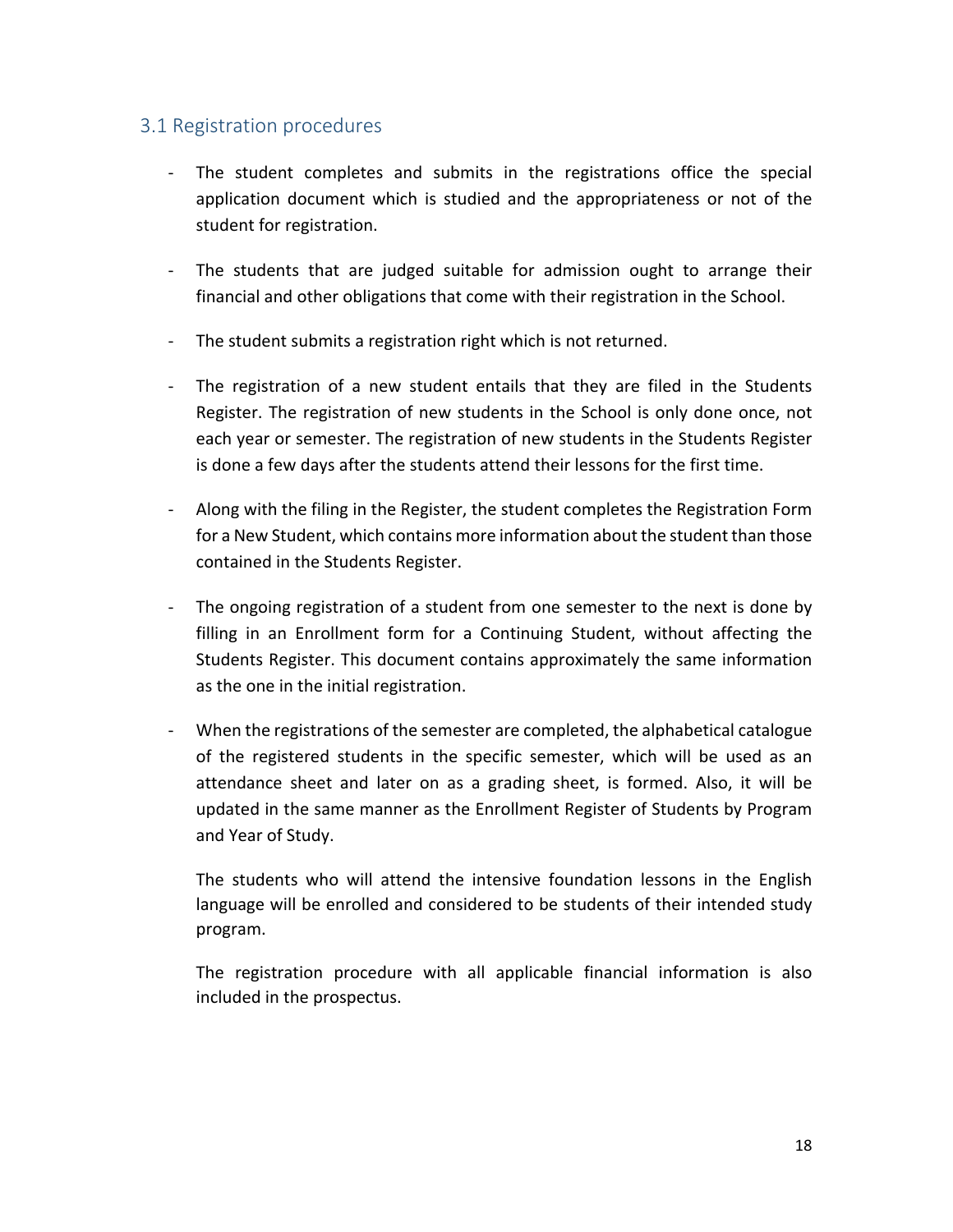### <span id="page-18-0"></span>3.2 From one study program in the School to another

This can happen during the first month of studies at the latest after filling in a relevant form submitted in the registry office.

- Each student who wants to transfer from one study program of the School to another must submit a formal analytical statement with all the credits they have acquired in their former study program after sitting for exams as well as their school leaving certificate or another equivalent qualification.
- The Academic Committee after having studied the aforementioned documents decide about the transfer of the student from one study program to another and inform the student prior to their registration about the credits they are allowed to transfer or the level of the studies they will be accepted in the specific study program. The School then submits the student details to the Ministry of Education and Culture for approval.
- For all the following, the according circulars will be followed that concern the transfers of foreign students that are issued from the Ministry of Education and Culture and from the Immigration Officer.

### <span id="page-18-1"></span>3.3 Cancellation of Courses

Courses may be cancelled by the College before the first day of classes due to insufficient enrollment.

### <span id="page-18-2"></span>3.4 Student ID Cards

All students are provided with an ID card, valid for one semester, which gives them access to various common areas of the College such as the Library and the Computer Labs. Students can renew their ID Cards every semester during registration.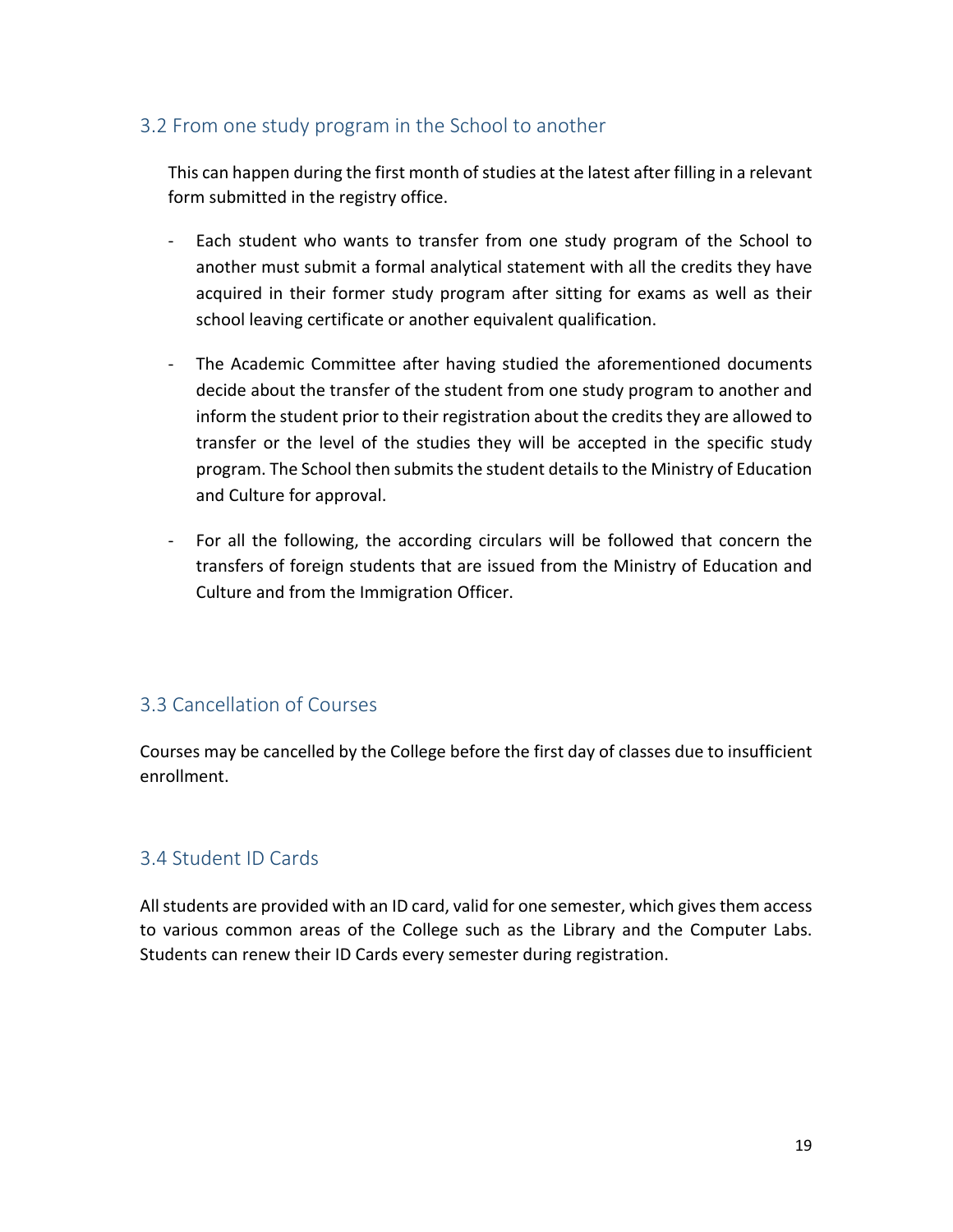### <span id="page-19-0"></span>3.5 Transfer Students

Students who have started their college education elsewhere and wish to apply for admission to the College as transfer students must submit the following items to the Admissions Office:

A completed application form together with a non-refundable fee.

Official transcripts of all academic records from each institution previously attended, including high school, college/university.

Official course descriptions or syllabi in English for all work completed at the college/university previously attended.

An official transfer credit evaluation will be made only if all of the above items have been submitted to the Admissions Office.

No objection certificate (No pending financial obligations)

- The Academic Committee after having studied the aforementioned documents decide about the transfer of the student from one study program to another and inform the student prior to their registration about the credits they are allowed to transfer or the level of the studies they will be accepted in the specific study program. The School then submits the student details to the Ministry of Education and Culture for approval.
- For all the following, the according circulars will be followed that concern the transfers of foreign students that are issued from the Ministry of Education and Culture and from the Immigration Officer.

#### **Transfer Credit Evaluation Policy**

After having completed all procedures required for transfer admission, applicants for admission with advanced standing will be given a statement of credits accepted on transfer by the Admissions Office before they enroll. Credits for courses which have an equivalency at the College are accepted when earned with a grade 'C' or above from a college level institution or program with admission standards acceptable to the College. For courses earned with a passing grade but lower than 'C' the college may administer a qualifying/waiver exam. Transfer credit is evaluated and applied in one of the following ways: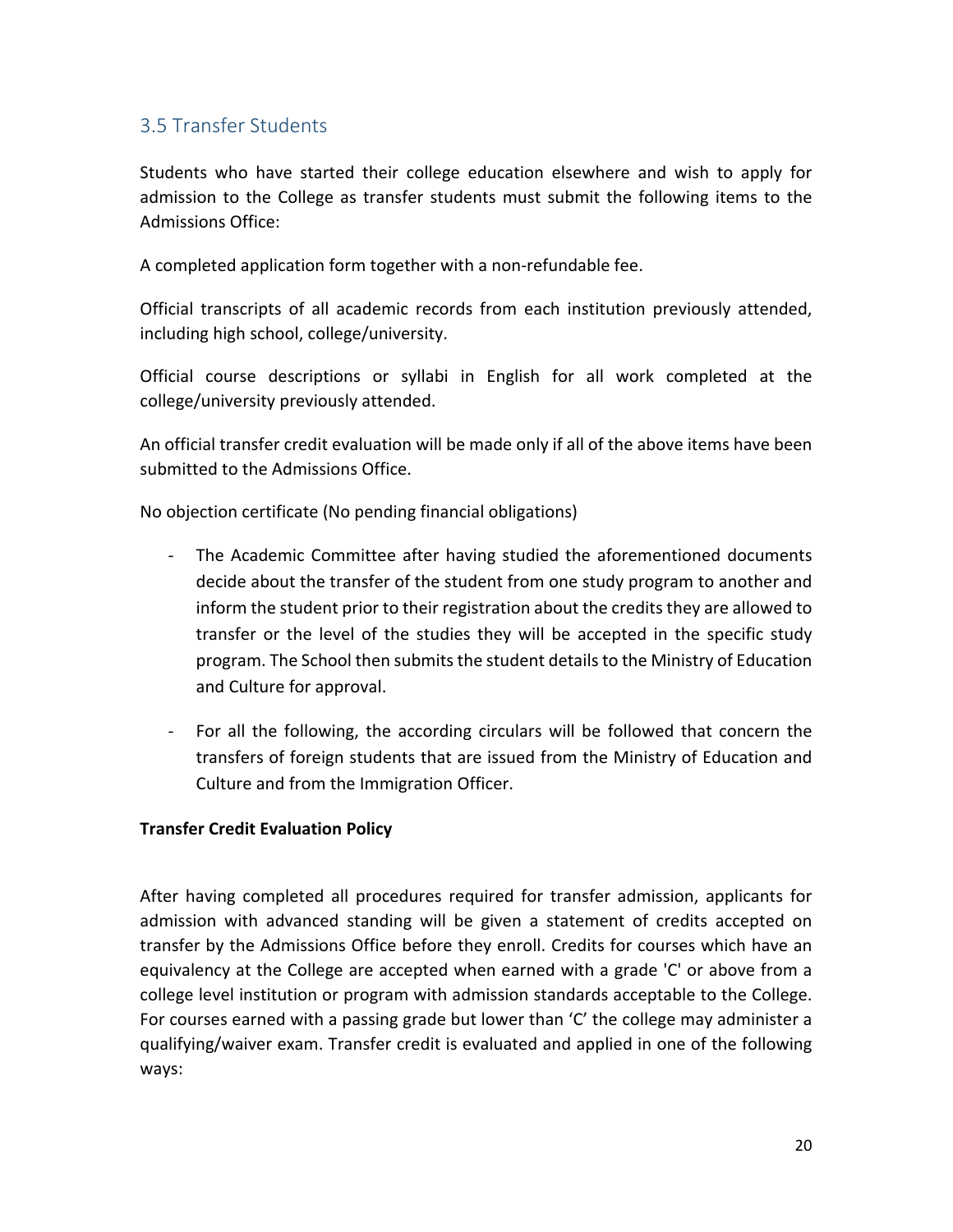#### **As parallel credit**

The course must have involved at least the same amount of class time and have had approximately the same content; or

#### **As an elective**

The course must be related in some manner to the student's academic program and career goal. Also, in some cases credit which is deemed as liberal arts is normally accepted if such credit was earned in courses not specifically offered at the College.

Candidates who have successfully completed subjects from the GCE AS Level and GCE A Level may be awarded 6 and 12 ECTS transfer credits respectively depending on their field of study. Students applying for transfer credit must file a 'Transfer Credit Evaluation form' at the Admissions Office together with a non-refundable fee.

### <span id="page-20-0"></span>3.6 Classification of Students

Students are classified as follows depending upon the number of ECTS credits successfully completed. The credit hours for each classification are:

| Freshman  | 0-60 FCTS    |
|-----------|--------------|
| Sophomore | 61-120ECTS   |
| Junior    | 121-180 ECTS |
| Senior    | 181-240 ECTS |

On the basis of semester hour load, a student is classified as part-time or full-time during the academic year.

#### **Full-time**

A full-time student is one who is enrolled for at least 15 hours during a Fall or Spring Semester and six hours during the Summer Session.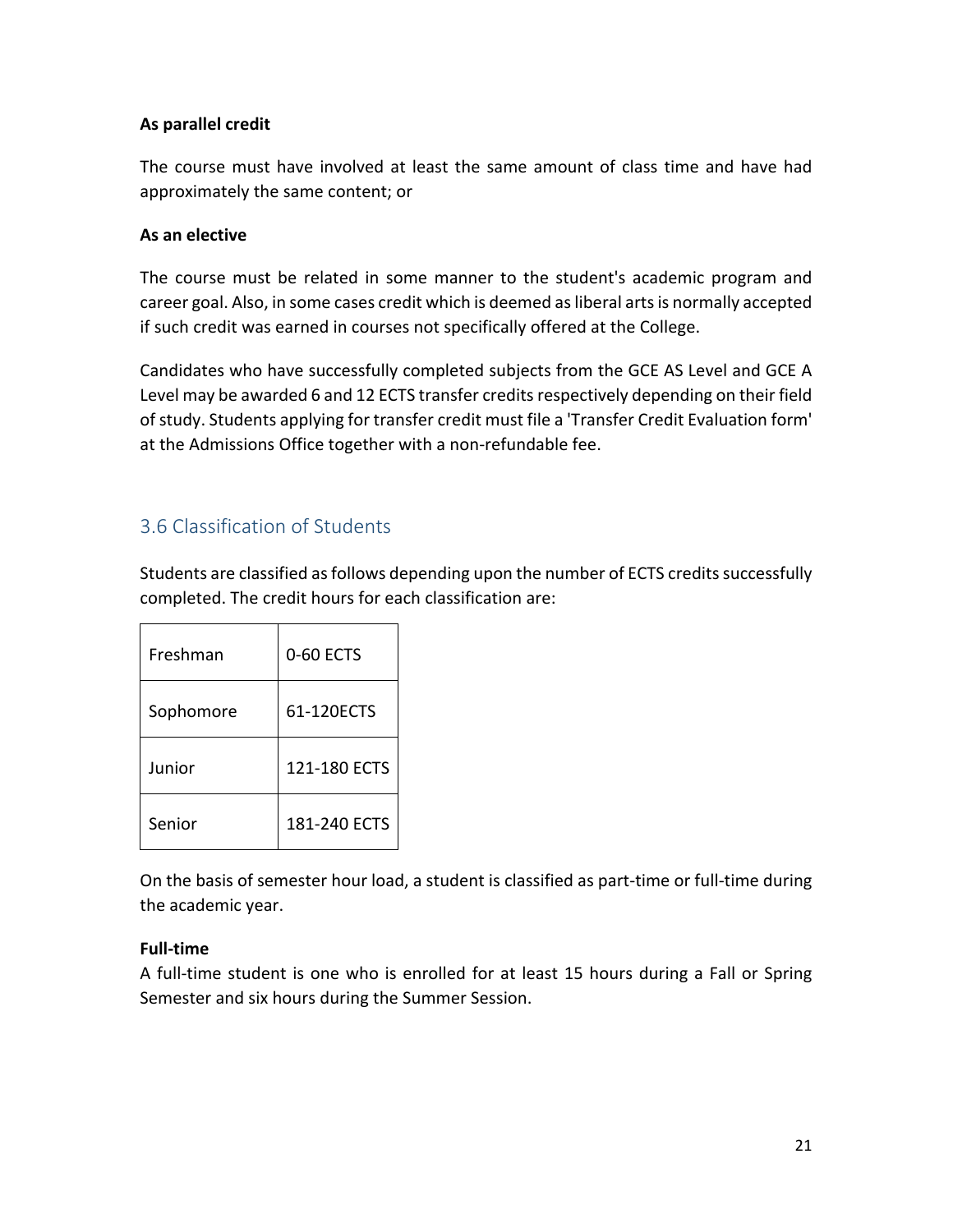#### **Part-time**

A part-time student is one who is enrolled for less than 15 hours during a Fall or Spring Semester and fewer than six hours during the Summer Session.

A Graduate student is considered full time if he or she is enrolled in 12 hours during a regular semester or 6 hours during the summer session.

### <span id="page-21-0"></span>3.7 Class Attendance

Students are expected to attend every meeting of every class in which they are enrolled. Absences beyond 30% of the total class hours for each course will lead to an immediate failure of the course and may jeopardize the student's academic standing.

Students that fail to attend the midterm examinations will automatically fail the subject for the current semester.

Course requirements, such as examinations, tests, oral presentations, laboratory work, participation in discussion and written assignments are in no sense waived because of absences from class. Instructors are not obliged to cover the missed material twice.

The College has established the following attendance policy:

If a student is absent for any reason he/she must complete and return, with in three working days after his/her return to College, to the academic affairs officer a prescribed form giving reasons for his/her absence(s).

If a student has more than 30% absences in a subject without a valid justification, he/she automatically fails the subject and the college is obliged under the Migration rules and regulations, to report the student to the Migration department.

### <span id="page-21-1"></span>3.8 Credit Hours

Academic work is measured in credit hours (semester hours of credit). A semester hour is the unit of credit awarded upon satisfactory completion of a course. Courses carry 4-6 ECTS and consist of three or four 55-minute sessions per week. Courses continue over a semester of 14-15 weeks and grades are given at the end of each semester. Thus, a course meets for approximately forty 55-minute sessions per semester.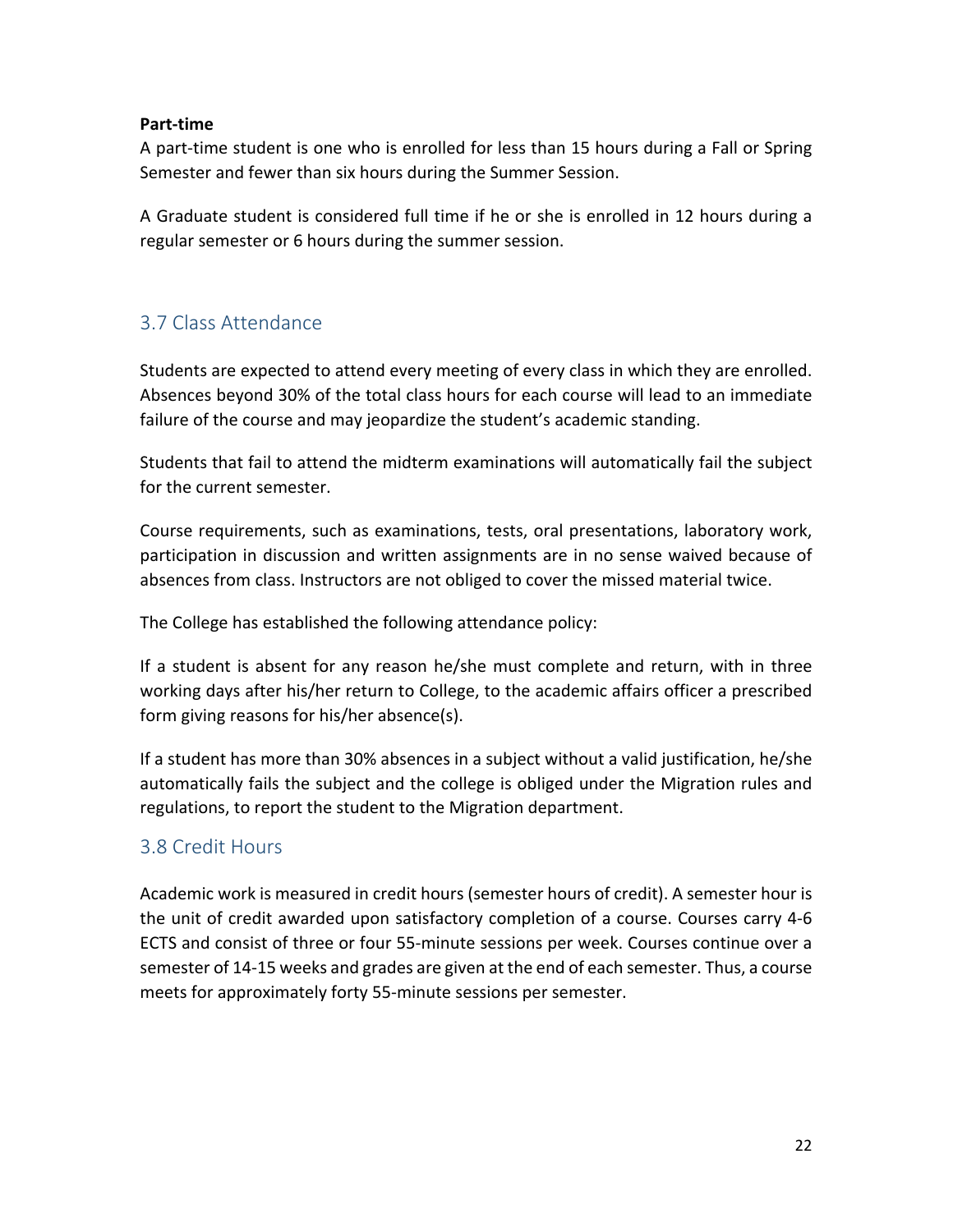#### **Maximum Course Load**

#### **Regular Semester**

The normal course load for an undergraduate student is 30-36 ECTS per semester. A student with a grade point average of 3.0 or better on all work completed may be permitted to register for more ECTS credits and may continue to do so as long as the 3.0 average is maintained.

#### **Summer Session**

The normal course load during the Summer Session is 6 – 18 ECTS.

### <span id="page-22-0"></span>3.9 Withdrawal Policy

Students receive no credit for courses they choose to withdraw from. All withdrawals are subject to the tuition refund policy.

- **A.** Withdrawal initiated by student
- **B.** A student has the responsibility to officially withdraw from a course, which he or she does not intend to complete. A student must complete the official "Withdrawal Form" and submit it to the Registrar's Office.

Students who withdraw from a course before the dates listed below will receive a grade of 'W', which will not affect the student's G.P.A.

Students who do not file for withdrawal with the Registrar's Office within this time will continue to be registered for the course(s) and if they have not completed the requirements of the course(s), will be assigned an 'F' as a final grade.

#### **Withdrawal initiated by the instructor**

An instructor may request withdrawal of a student from a course because of nonattendance and/or inappropriate registration (the student not meeting the necessary course prerequisites). The instructor must inform the Registrar's Office for such withdrawals. Withdrawal initiated by the instructor can be done before the tenth week of classes for Fall and Spring Semesters and before the third week of classes for Summer Session.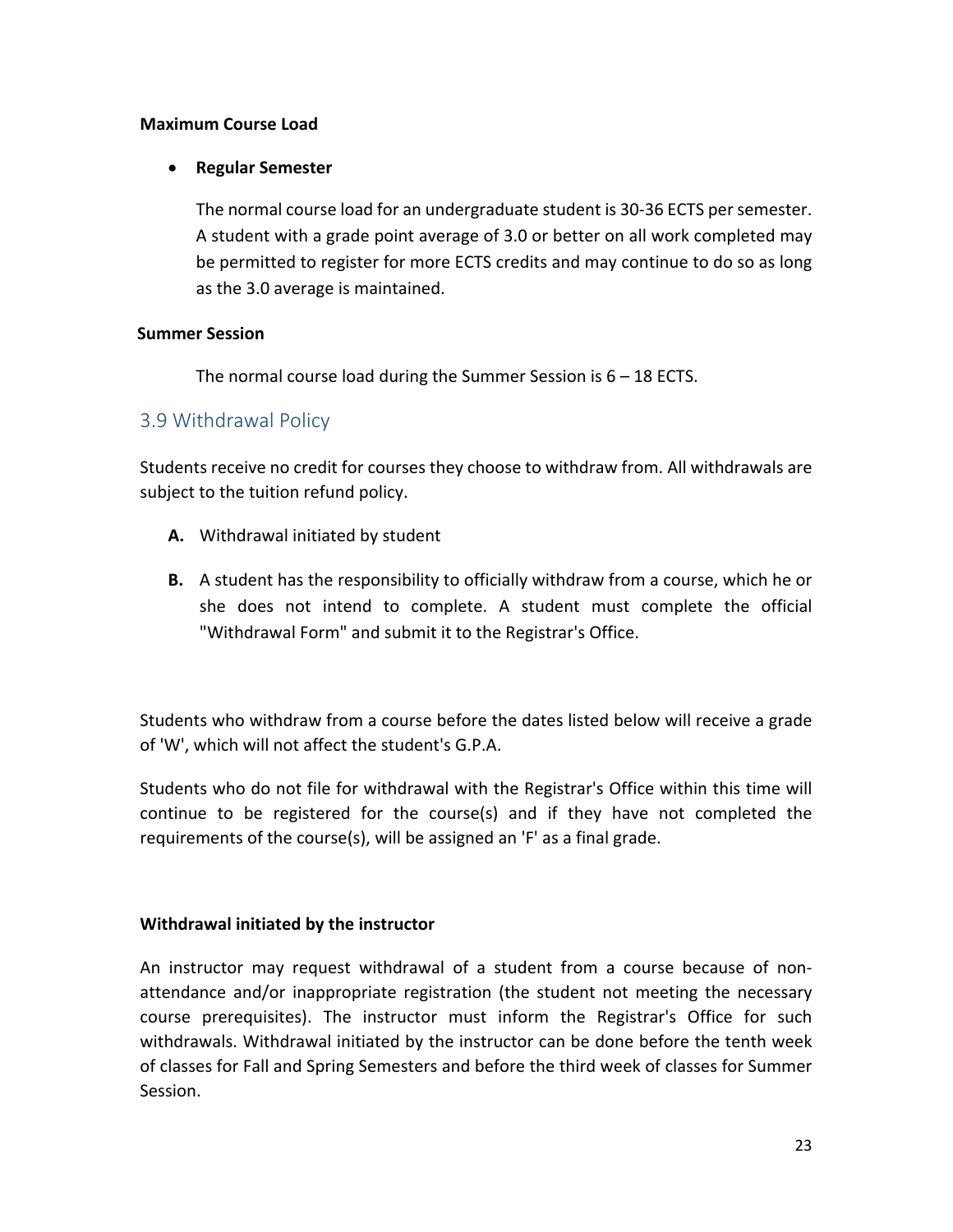### <span id="page-23-0"></span>3.10 Refund Policy

A student cannot drop or withdraw from a course by merely not attending. When a student wishes to withdraw from any course or courses, he/she has to fill in a 'WITHDRAWAL FORM' and submit it to the Registrar's Office. Cancellation of tuition will be made in accordance with the College regulations.

All fees (Application fee, Registration fee, Insurance fee, Computer fee, Activity fee, etc.) are non-refundable and are not applicable against any other charges.

# <span id="page-23-1"></span>4. Transcripts & Grade Reports

### **Transcripts of Academic Record**

A student may request an official transcript of his/her record by completing an application at the Registrar's Office or by writing directly to the Registrar's Office. All official transcripts issued by the Registrar's Office bear the signature of the Registrar and the official College seal.

Transcripts released directly to a student bear the stamped designation "issued to student". No partial transcript will be issued and no transcripts will be issued to students who have outstanding financial obligations to the College. A fee is charged for every copy of the transcript which must be paid in advance.

#### **Grade Reports**

At the end of each semester and summer session, final grades are mailed to all students at their mailing addresses and are recorded on their permanent academic record in the Registrar's Office. The grading system used is as follows:

| <b>Letter Grade</b> | <b>Grade Meaning</b> | <b>Grade Points</b> | <b>Percentage Grade</b> |
|---------------------|----------------------|---------------------|-------------------------|
| A                   | Excellent            | 4.0                 | 90 and above            |
| $B+$                | Very Good            | 3.5                 | 85-89                   |
| B                   | Good                 | 3.0                 | 80-84                   |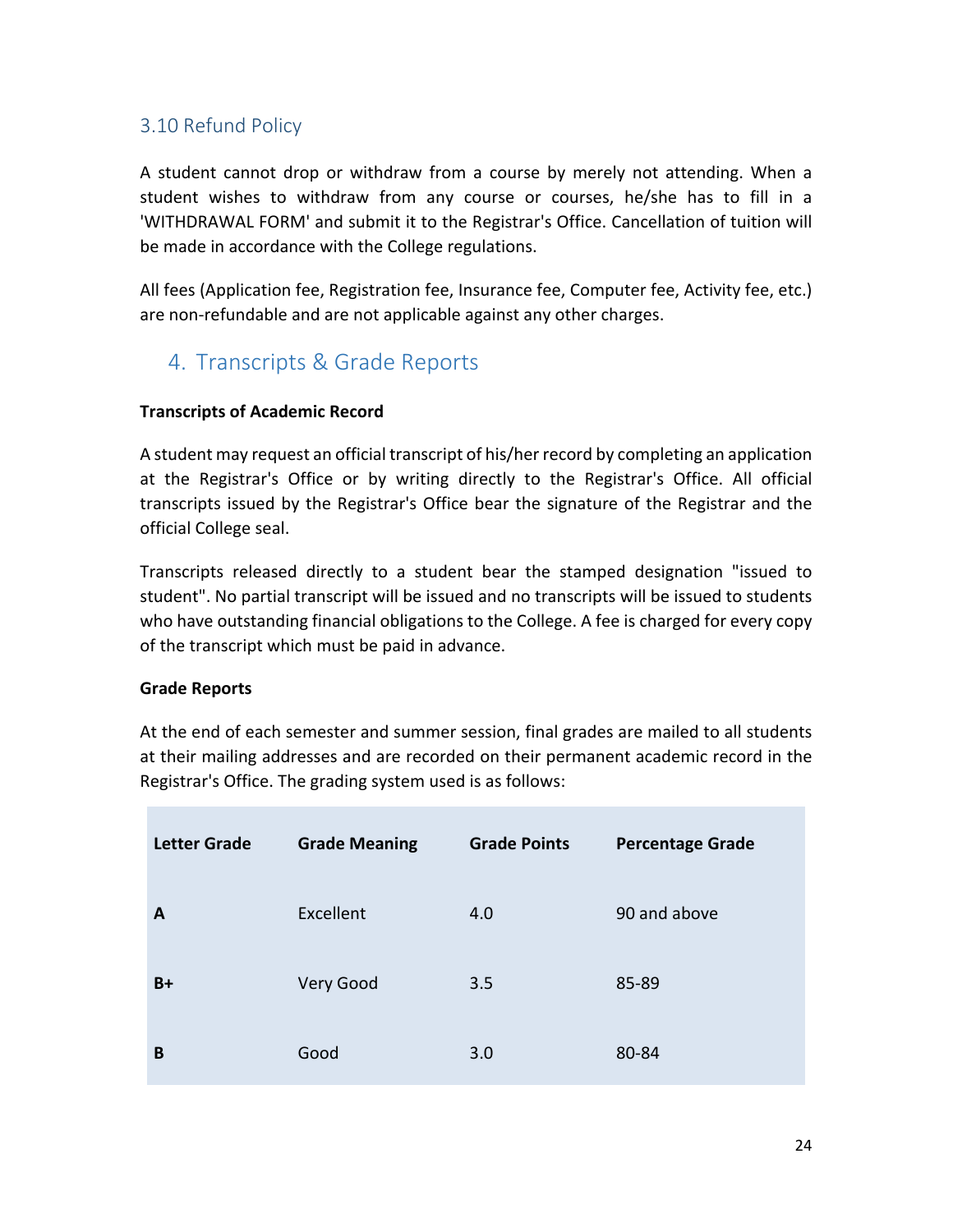| $C+$                      | Above Average        | $2.5$            | 75-79                    |
|---------------------------|----------------------|------------------|--------------------------|
| $\mathsf C$               | Average              | 2.0              | 70-74                    |
| $\mathsf{D}+$             | <b>Below Average</b> | $1.5\,$          | 65-69                    |
| D                         | Poor                 | $1.0\,$          | 60-64                    |
| F                         | Failure              | $\boldsymbol{0}$ |                          |
| I                         | Incomplete           | $\boldsymbol{0}$ | -                        |
| $\boldsymbol{\mathsf{W}}$ | Withdrawal           | $\boldsymbol{0}$ |                          |
| $\boldsymbol{\mathsf{P}}$ | Pass                 | $\mathbf 0$      |                          |
| <b>AU</b>                 | Audit                | $\mathbf 0$      | $\overline{\phantom{a}}$ |

The grade 'I' is awarded to a student who has maintained satisfactory performance in a course but was unable to complete a major portion of course work (e.g. term paper or final exam) and the reasons given were acceptable to the instructor. It is the responsibility of the student to bring pertinent information to the instructor to justify the reasons for the missing work and to reach an agreement on the means by which the remaining course requirements will be satisfied. A student is responsible, after consulting with the instructor, for fulfilling the remaining course requirements within the first weeks of the following semester for which the 'I' was awarded. In very special cases the instructor may extend the existing incomplete grade to the next semester. Failure of the student to complete work within this specific time limit will result in an 'F' which will be recorded as the final grade.

The grade 'W' indicates withdrawal from the course before the specified time as explained in the withdrawal policy.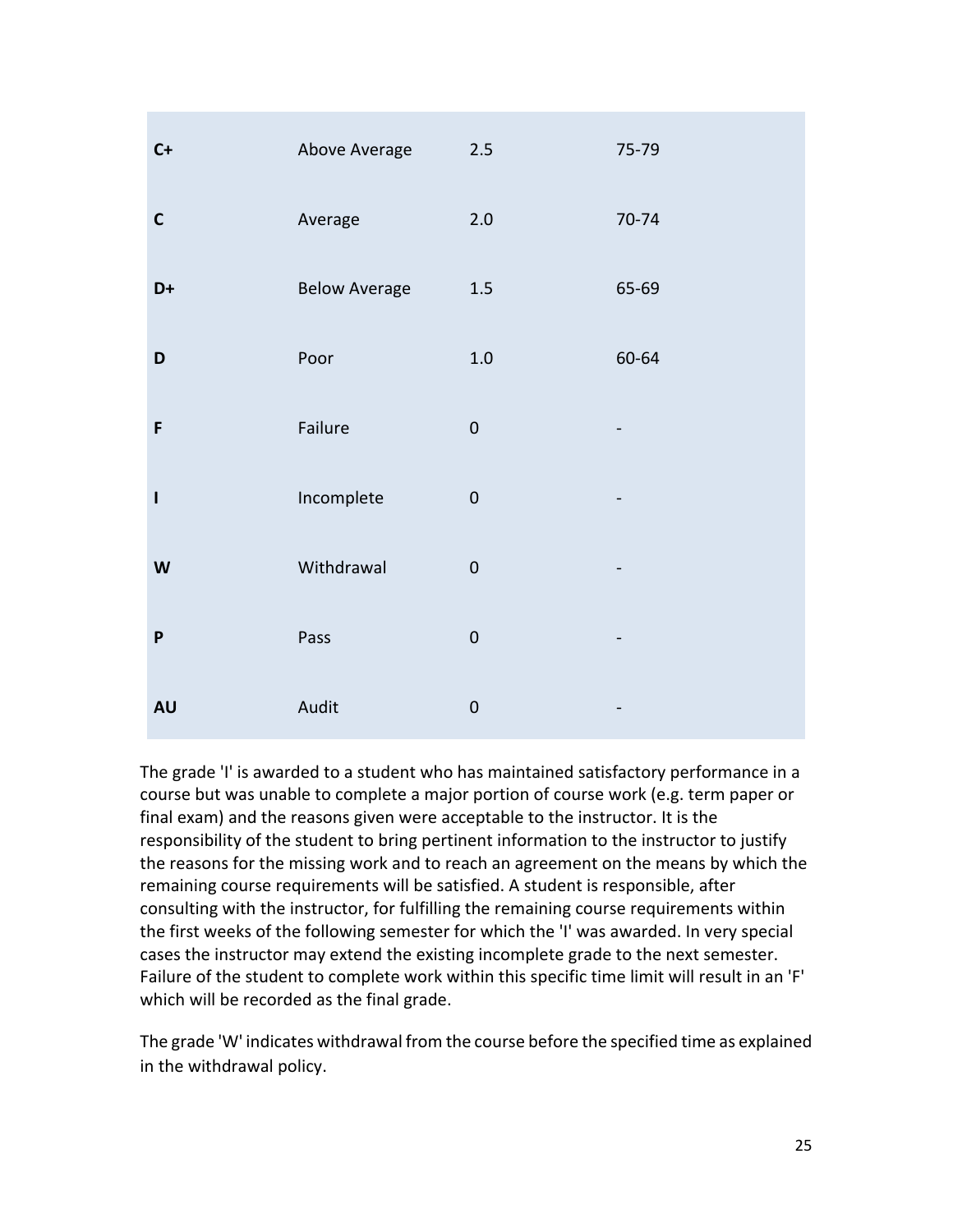Grades of 'P' will not be computed into a student's cumulative grade point average but will count towards graduation credits.

Grades of 'F' will be computed into the student's cumulative grade point average.

Students enrolling for an Audit must declare their intent to enroll on an Audit basis at the time of registration. Students registering for a course on an Audit basis receive no credit. Grades for courses taken at another college or university do not enter into the computation of the cumulative Grade Point Average.

### <span id="page-25-0"></span>4.1 Averaging Grades

A Grade Point Average (G.P.A.) is determined for each student at the end of each semester. The Grade Point Average (G.P.A.) is computed by multiplying the number of credit hours of each course by the grade points equivalent to the letter grade received and then adding them. The sum total is then divided by the total number of credit hours for which the student has received a grade. Grades reported as "I", "W", "P" or "AU" are not computed in the average.

### **Courses On a Pass/Fail Basis**

Students in good academic standing may choose up to 30 ECTS towards a degree to be graded on a pass/fail basis. A student may be allowed to take a maximum of two courses on a pass/fail basis per academic year. Courses in a student's major and those considered as correlated to his major, cannot be taken as pass/fail. Only a grade of 'F' will be computed into the G.P.A. Students must notify the Registrar's Office of their intention to take a pass/fail course within the first eight weeks of a sixteen-week semester, or the first three weeks of a six-week session.

### <span id="page-25-1"></span>4.2 Repetition of Work

If a student repeats a course the new grade will be included in the student's Cumulative Grade Point Average. The grade previously earned will not be included in the student's overall Grade Point Average, although it will be listed on the student's permanent academic record and transcript.

### **Change of Grade**

Once grades have been submitted to the Registrar's Office no changes are allowed, unless an instructor completes a "Grade Change" form, in which he/she explains that a legitimate error has been made in the calculation of a student's grade.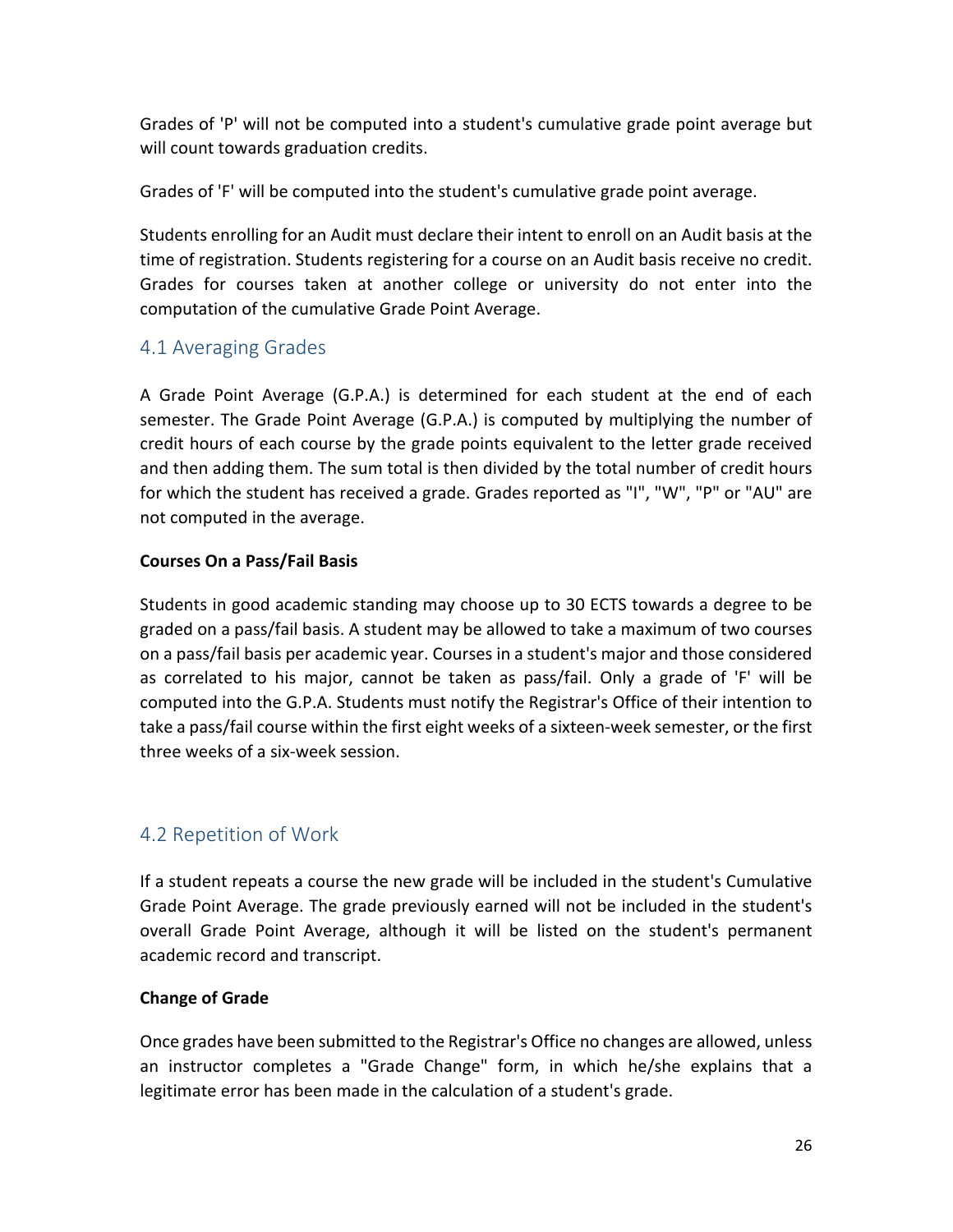#### **Appeals Procedure**

In the case where a student believes that the grade received is different from what was expected, he/she must exhaust all possibilities of resolving the problem with the pertinent instructor first. If this does not lead to a resolution, the student may appeal against the grade by filing a petition with the Registrar's Office.

The Registrar will inform the Appeals Committee of the petition and the Appeals Committee will exhaust all possibilities to resolve it individually with the student and the faculty member in question, and will reach a decision.

Changes of grades resulting from an appeal require the endorsement of the Course Coordinator and the Academic Director, and a grade petition fee is required.

For a petition to be reviewed, a student must appeal within four (4) weeks from the date the results are announced.

### <span id="page-26-0"></span>4.3 Promotion and Assessment of Students

A student is considered to have passed a course if the final grade is at least 60%. The College adopted the following grading policy for all courses:

Minimum passing grade: 60%

Coursework: 50%

Final written exam: 50%

The assessment of each course is composed of two elements: coursework and final written exams. For laboratory and practical courses there may be only coursework assessment without final written exams.

#### **AWARDS FOR ACADEMIC EXCELLENCE - DEAN'S LIST**

#### **DEAN'S LIST**

The Dean's List includes students who have achieved a G.P.A. of 3.5 or better within a single semester and who were registered for at least 24 ECTS (excluding grades of 'P').

Students who achieve the above requirements are named on the Dean's List, which is published at the end of each semester. Honors are awarded as follows: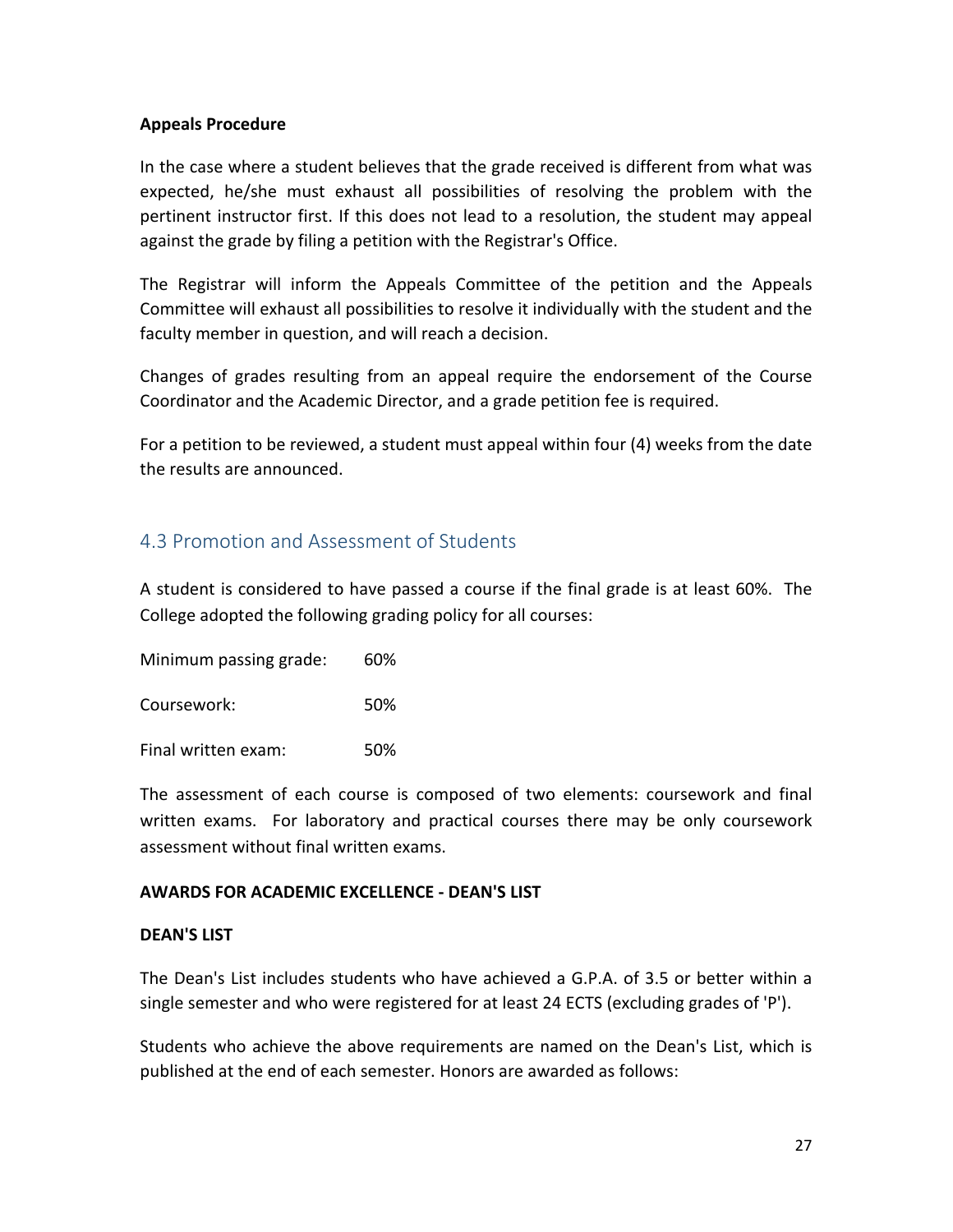| <b>First Honors</b>  | $3.85 - 4.00$ |
|----------------------|---------------|
| <b>Second Honors</b> | $3.65 - 3.84$ |
| <b>Third Honors</b>  | $3.50 - 3.64$ |

Students who receive grades of 'D' or 'F' are ineligible for honors that semester.

### <span id="page-27-0"></span>4.4. Examination and grading methods

The study programs apply the semester mode of study (two semesters). The final examinations are carried out in the end of each semester. They are conducted on the entire taught curriculum after the completion of the lessons of the academic semester. Re-examinations are conducted in the time period in between the end of the academic semester and at least a week before the commencement of the lessons for the next semester. During the academic semester the teachers assess students with tests, assignments, course work, midterm exams and other forms of assessment. The average of the collected marks constitutes the outcome of the ongoing assessment.

Continuous assessment (50%)

- 5. Attendance and participation
- 6. Assignments, coursework
- 7. Midterm exams

Sixty per cent of the final grade is derived from the final exam.

Continuous assessment in workshops (50%)

- 8. Attendance and participation
- 9. Midterm lab exams
- 10. Sixty per cent of the final grade is derived from the final lab exam.

The Academic committee decides for the distribution of the percentage of the ongoing assessment.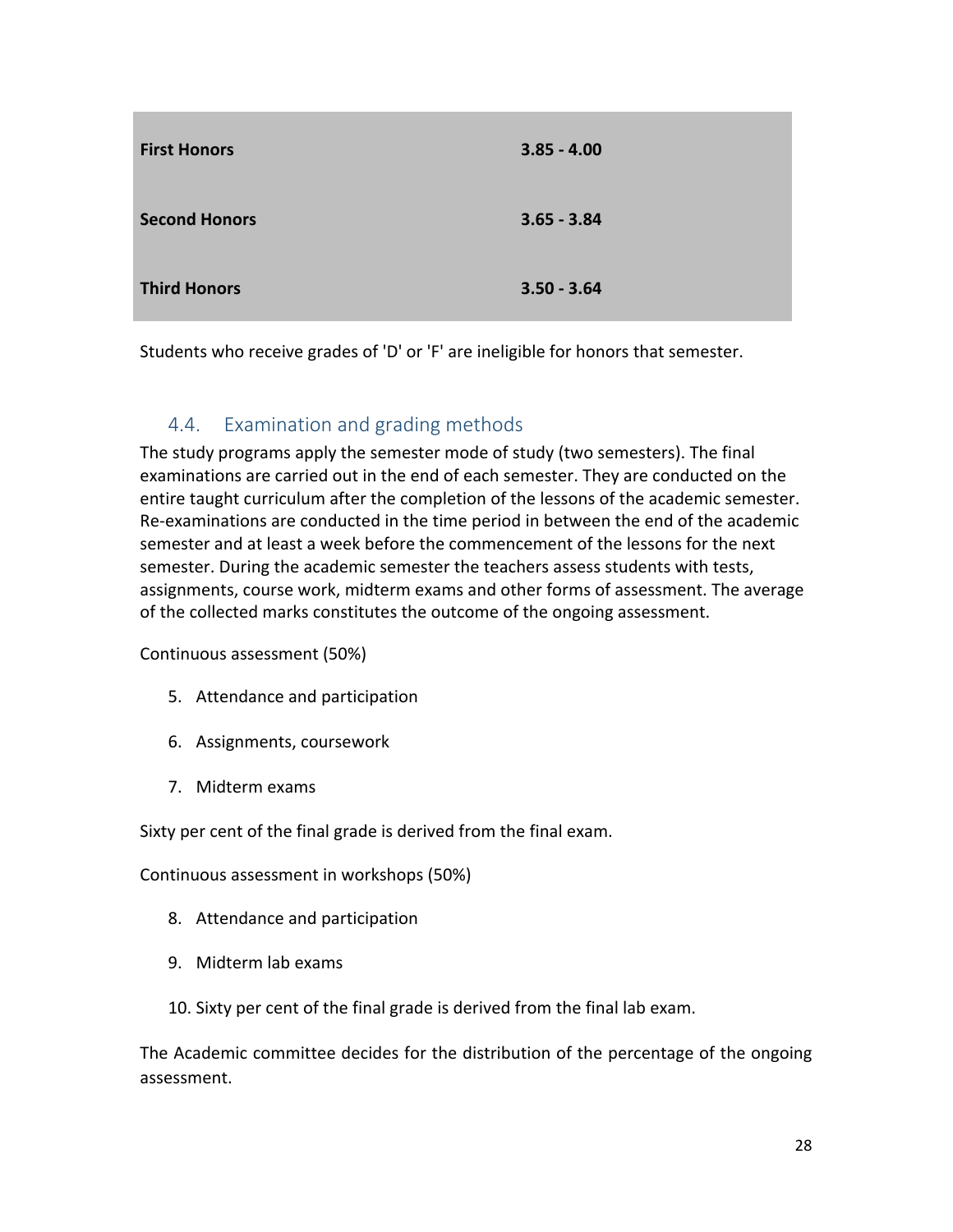The grading scale is from 0-100.

| From 92-100     | A | <b>Distinction</b> |
|-----------------|---|--------------------|
| 80-91           | B | Very Well          |
| 67-79           | C | Well               |
| 60-66           | D | Pass               |
| <b>Below 59</b> | F | Fail               |

- 11. The final grade of the lesson derives from the sum total of the 50% of the grading of the ongoing assessment plus the 50% of the grade of the final exam. If the combined derived number is a mixed number, the fraction is considered a whole number when it is equal or higher than a half unit.
- 12. The minimum credits per semester system is followed, the ECTS system (minimum 30 ECTS) as well as the system of pre-defined courses that the student must succeed in with the minimum grade they must achieve in each lesson depending on the accredited study program.

ECTS: The European credits constitute the workload of a full time student during each semester (30 per semester). The workload of a full time study program rises from about 1500 to 1800 hours of workload per student per year and in these cases one credit unit ECTS equals to about 25-30 hours of workload.

The students receive ECTS credit units after successfully completing the required work and assessment of the learning outcomes (the total of the knowledge, abilities and skills the students must possess, understand or be in a position to undertake after the successful completion of the specific study program.

The workload of each student within the ECTS includes the required time for the completion of a specific course which constitutes of seminars, independent study, assignment preparation, exams, practice, etc.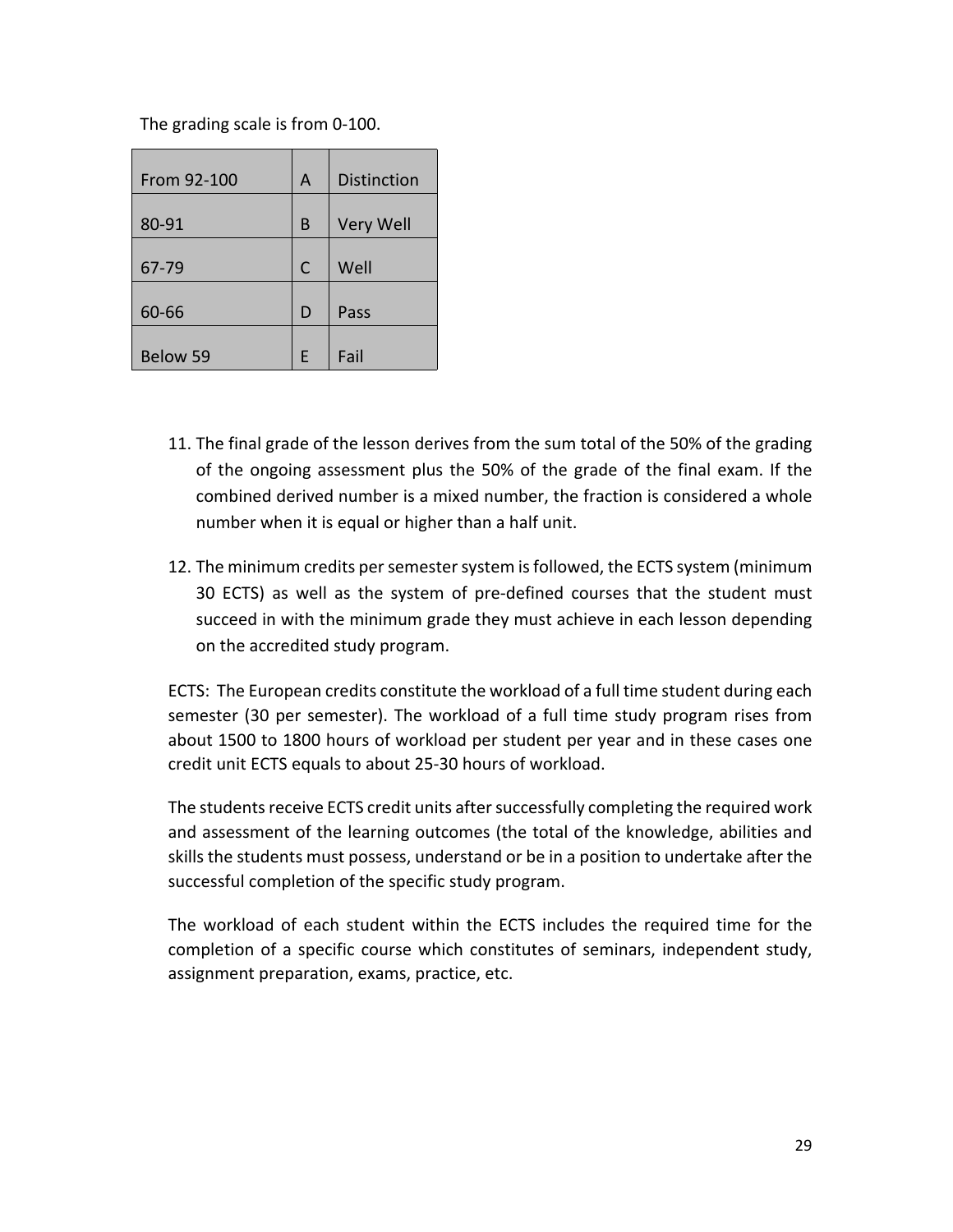### <span id="page-29-0"></span>4.5 Advancement and dismissal of students

-The students are advanced to the next semester when in each lesson they receive a final mark of at least 50 points. The student fails a class if their final grade is lower than or equal to 50.

For the students of the foundation course and the summer intensive courses, they are advanced and can enroll in their intended study programs if they receive at least a grade of 60/100 in their final exam.

- 13. Students who justifiably (because of illness or another reason having brought the necessary justifications) do not sit for their final exams of the semester, the class coordinator sends the issue to the academic committee who decide according to the situation.
- a) Examination re-sit with different exam questions in the next few days
- b) Project assignment to the student which must be prepared and delivered within a specified time period and the its grading should be considered as the final exam grading of the particular subject

This student maintains the grading of the ongoing assessment.

- c) Students who are inexcusably absent from the exam, are sent to a written exam in the following examination period and the grade from this exam is considered the final grade for the particular subject.
- d) Students who have failed three or more subjects after having taken the reexaminations of the academic semester, they repeat the lessons they have failed in the next semester. For foreign students from third countries this is defined according to the current laws.
- e) Students can transfer one or two subjects at which they failed after the reexaminations of the academic semester, for re-examination at the end of the next semester.
- f) Senior students who fail a course or courses in the final exams of their last semester, they are sent to re-examination in the immediately following examination period. For the courses they fail in this period, they are given two, three or four re-examination chances during examination periods.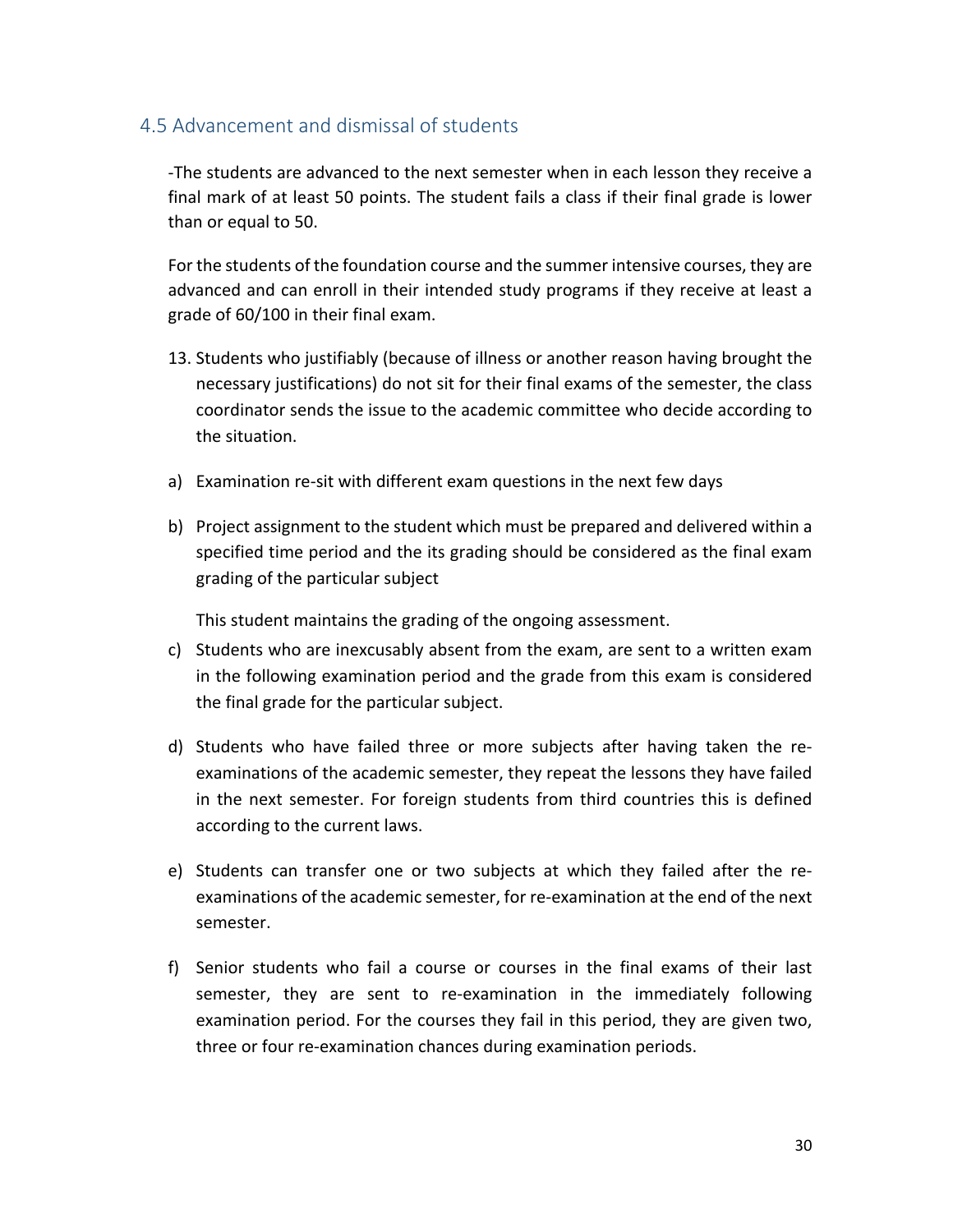For foreign students from third countries the right to other re-examination chances is defined according to the current laws.

- g) Senior students are only allowed once to re-take an exam in a course where there previous grade was low in order to improve their analytical grading. If the grade they receive in the re-examination is higher than the former grade they have received for the same subject, then the final mark for the particular subject will be considered the mark from the last exam. If in the re-examination they receive a lower mark, then the mark from the first examination remains.
- h) Students successfully graduate from their study programs when they successfully finish all of their courses with a grade of at least 50 in each course.
- i) Students are allowed to take final exams when they have at least 80% attendance record.

### <span id="page-30-0"></span>4.6 Documentation and approval of grades

- The exam papers are prepared by lecturers, checked and signed by the chairperson of the study program.

- the two grades of the course (continuous assessment and final written exam) are submitted by the teacher to the course coordinator of the study program on the proper statements, are co-signed by the teacher and the course coordinator and together with the inventory are saved in files in the permanent records of the School for five years which is the usual time period between two educational assessments. The grading reports are submitted to the academic committee earlier for ratification.

-the grades are filed in special columns analytically and as a total in the Book of Special and General Check.

- the Book of Special and General Check is presented in the meetings of the academic committee to approve the grades before they are announced to the students. In this meeting the academic committee can automatically raise the total grade of a subject by adding up to 3 marks out of 100 with a nominal and by all means justifiable decision which goes in the proceedings. In the proceedings of the meeting the number and the date the decision according to which the committee approved the grades is also filed.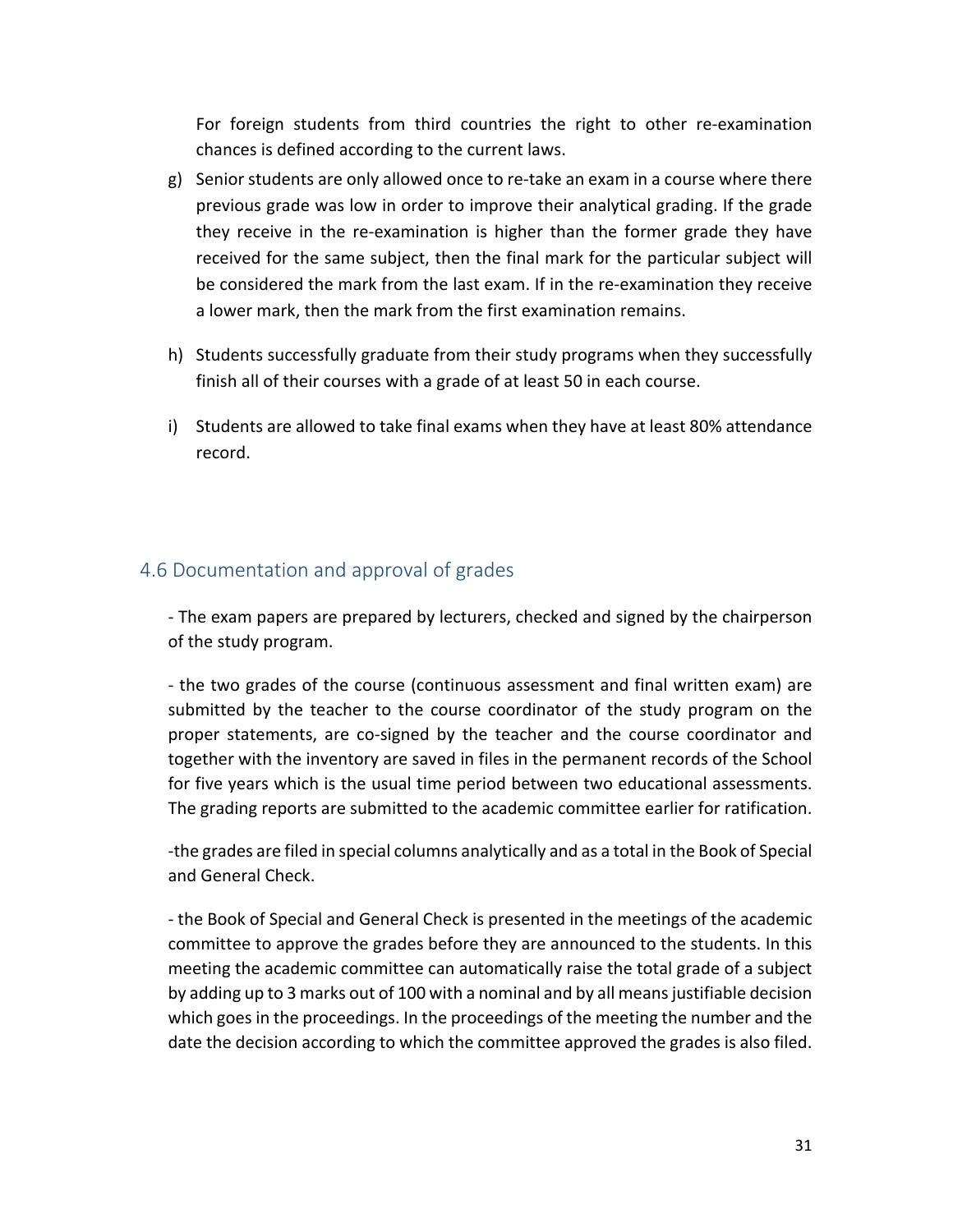- if the grades of a lesson show statistic disharmony of two standard deviations from the average, that is if more than the two thirds of the students that were examined in a course fail to pass this course, then the academic committee is directed to the Ministry of Education and Culture to get a permission to modify these grades. The decision of the ministry is final.

- when the grades are ratified by the committee they are filed in special columns analytically and as a total, that is as two separate grades and one cumulative in the Book of Special and General Control. This way there is a double entry, one in the grade reports and one in the Book of Special and General Control.

- within seven days from the announcement of the results, the student can submit an objection for their grades to the academic committee. The academic committee meets and makes a final decision about the objection. During the examination of the objection the academic committee can raise the grade of a student by up to five marks out of 100 if their decision is wholly justifiable and it is filed in the proceedings. The grading derives after the examination of the objection of the student in the academic committee; it is filed in the Book of Special and General Control as a special entry in which the number and the date of the action of the Academic Committee can be seen. The same happens with the grade reports which are stored in the School records for a period of five years.

- the final grades which are ratified by the academic committee are transferred on the student's transcript of academic record.

# <span id="page-31-0"></span>5. GRADUATION REQUIREMENTS

In order to qualify for graduation a student must fulfill the following:

- 1) Complete the degree requirements in the major program as specified in the Prospectus
- 2) Complete at least 45 ECTS for the Master Degree, 60 ECTS for the Bachelor Degree or Higher Diploma in residence at the College and at least 60 ECTS for the Diploma in residence at the College.
- 3) Maintain a cumulative G.P.A. of at least 2.00 for all credits taken at the College.
- 4) Settle all financial obligations to the College before certification for graduation is granted.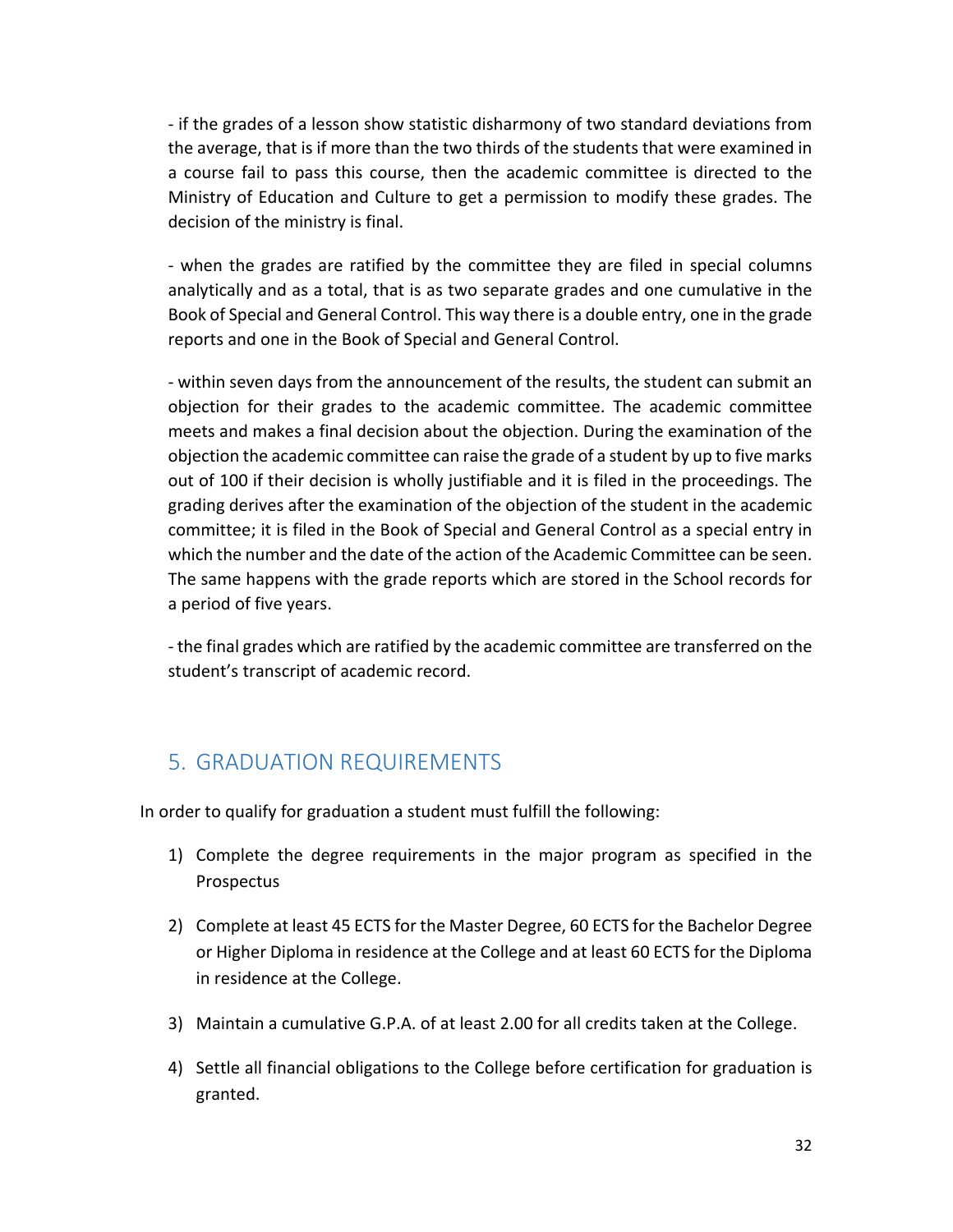### <span id="page-32-0"></span>5.1 Application for Graduation

Students who meet all graduation requirements listed above must file an application for graduation with the Registrar's Office by the end of March.

Application forms are available at the Registrar's Office. A fee is due on time of application. The college will not be responsible for non-graduation of any student who fails to submit the application for graduation.

#### **Graduation Audits**

Evaluation of courses for graduating students is done two weeks after the final exams. After the semester's grades have been processed, the Registrar's Office will check the student's academic records to ensure that the student qualifies for graduation. Students who face problems fulfilling course requirements towards their degree must consult the Registrar's Office.

#### **Procedure for Issuance of a Degree/Higher Diploma/Diploma/Certificate**

Degrees, Diplomas and Certificates are granted in January, June and July of each year. The Registrar's Office will proceed to issue a Degree / Higher Diploma / Diploma / Certificate when the student meets all graduation requirements. Degrees / Higher Diplomas / Diplomas / Certificates are issued one month after the end of each semester.

### <span id="page-32-1"></span>5.2 Graduation Ceremony

Students, who wish to attend the ANNUAL Graduation and Awards Ceremony of the College, must file an application with the Student Affairs Officer by the end of March. Students graduating at the end of Fall Semester are allowed to attend the Annual Graduation Ceremony. It is the policy of the College to allow students who are expected to graduate in the Summer Session to take part in the Graduation Ceremony immediately preceding.

<span id="page-32-2"></span>Degrees are not awarded at the Graduation Ceremony. Participation in the Graduation Ceremony does not imply that the student has completed graduation requirements.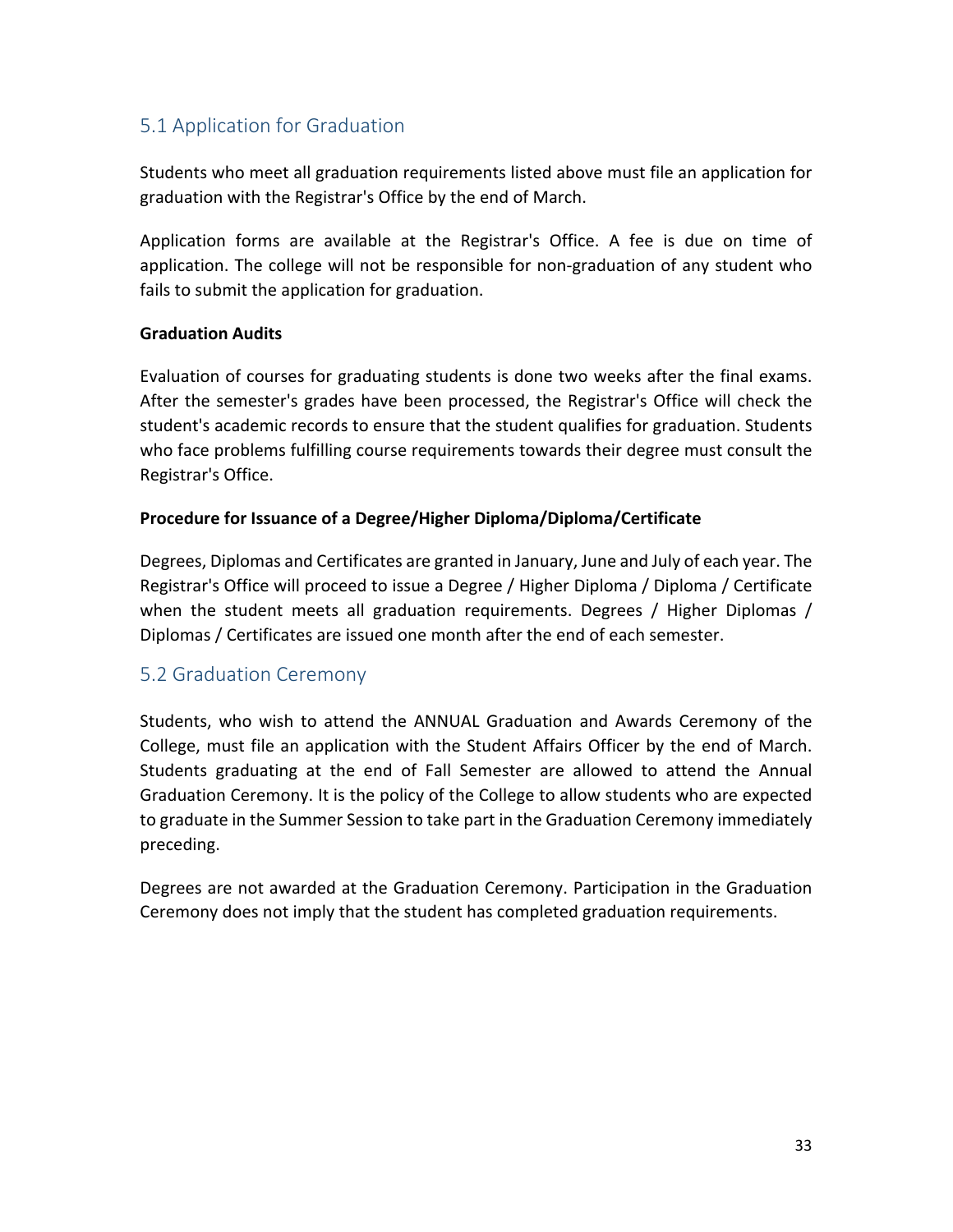### 5.3 Graduation Honors

Bachelor degree students are identified for high academic achievement as follows:

| <b>SUMMA</b>                        | CUM. | <b>LAUDF</b> | final | G.P.A. | nt. | $3.85 - 4.00$ |
|-------------------------------------|------|--------------|-------|--------|-----|---------------|
| MAGNA                               | CUM. | LAUDF        | final | G.P.A. | ΩŤ  | 3.65-3.84     |
| CUM LAUDE final G.P.A. of 3.50-3.64 |      |              |       |        |     |               |

To be eligible for honors, students must complete at least 30 credits at the College. Only the College credits are considered in determining eligibility for such honors.

The duties of the Disciplinary Committee are to conduct hearings for students alleged to have committed infraction of the academic or non-academic regulations or misconduct that adversely affects the College's pursuit of its educational mission.

### <span id="page-33-0"></span>5.4 Study certificates awarded by the School

A) For one-year study programs, a closing title or a Certificate after having successfully completed the program.

b) For two-years study programs, a closing title or Diploma after having successfully completed the program.

c) For three-years study programs, a closing title or Higher Diploma after having successfully completed the program.

d) For four-years study programs, a closing title or Bachelor of Arts after having successfully completed the program.

e) Postgraduate programs of one or two years with the closing title Master of Arts degree.

The information included in the diplomas is:

- a) The length of studies, that is the normal duration of studies needed to receive the diploma.
- b) The language put forward in the study title and its translation

In addition, the School can prepare a translation for each diploma that is awarded in another language on which the phrase "certified translation" must be written. The original of the "certified translation" after being ratified by the Press Information Office and submitted to the Ministry of Education and Culture for final approval. The translation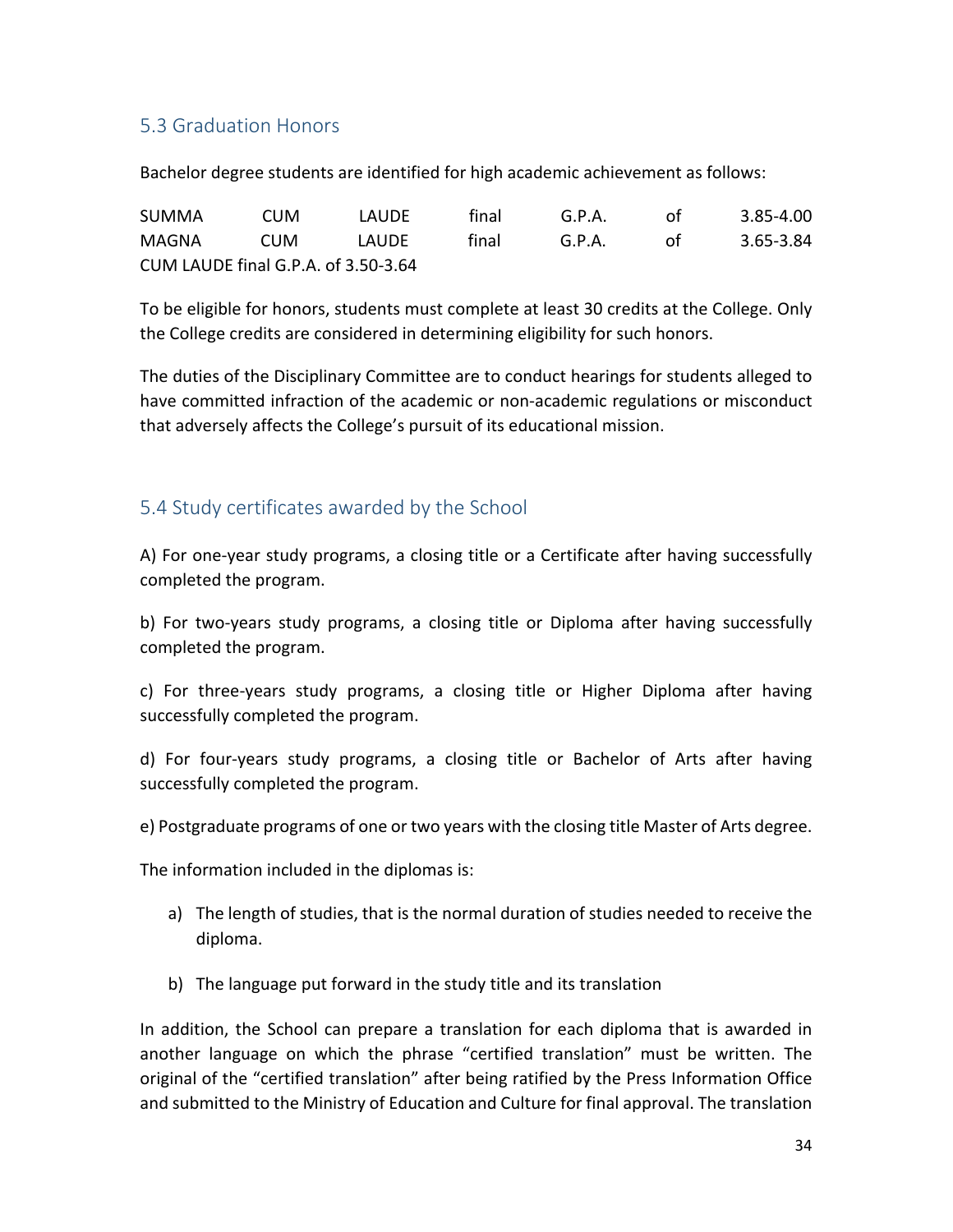procedure is conducted only once for each study program and after the approval from the Ministry of Education and Culture, the "certified translation" is given by the school with no other wordings.

- c) The number of the student record as well as the date the study title has been issued. On the diplomas, the record number or the student from the Book of Records and the number of the issuing of the study title are indispensably written from the Book of Certificate Studies of the School.
- d) The paper of the study titles. For the diplomas a security paper is used, size A3 or A4.
- e) The stamp

On the diploma there is the stamp of the School.

The diplomas of the School carry three signatures as follows:

- 6. Of the Director of the College
- 7. Of the Registrar of the College
- 8. Of the Director of the Program of Study

### <span id="page-34-0"></span>5.5 Diploma Supplement

Apart from the Diploma, the School issues a transcript which is known as Diploma Supplement. On the transcript there are among other things the grading in the different subjects attended by the students, the semester or the academic year the subject has been attended. Also, the transcript shows the number of the student record from the Book of Records and the numbers of the issuing of both the diploma and the transcript from the book of the Study Certificates of the School. The School can freely issue a student's report to the students who submit the relevant fee. The student's report can be used for registration to the next academic semester or year or for transfer to another college.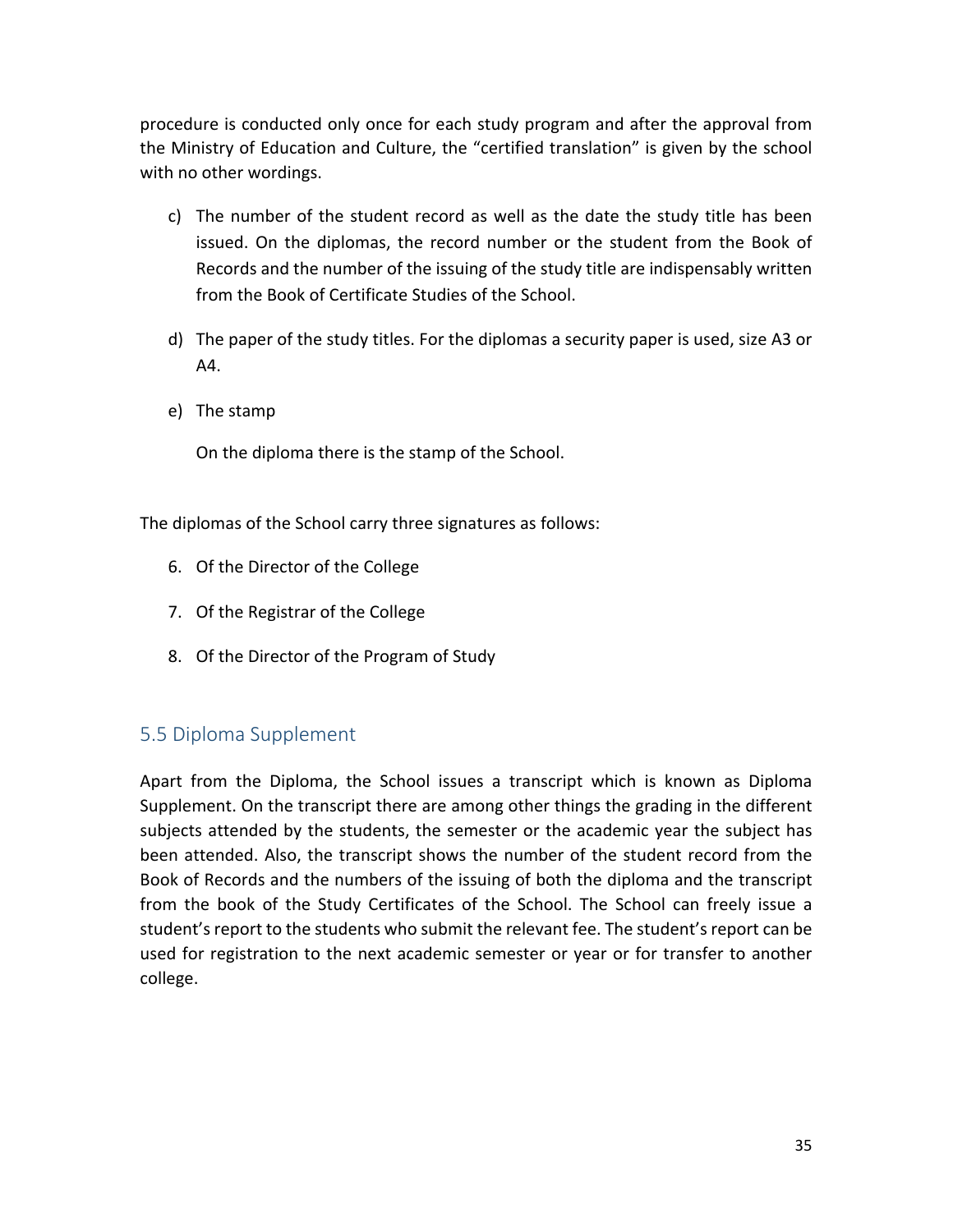# <span id="page-35-0"></span>6. FINANCIAL INFORMATION

### <span id="page-35-1"></span>6.1 Payment

Tuition and fees are due and payable before the beginning of each semester. The College may permit native students to pay on an installment basis, provided that one fourth of tuition is paid at registration.

Students who have outstanding financial obligations or delinquent accounts with the College will not receive grades, transcripts, diplomas or other documents until their accounts are settled. Please note that a late payment fee will be imposed for all overdue installments.

### <span id="page-35-2"></span>6.2 Withdrawal

#### **Refund of Fees**

In case of withdrawal for any reason, any fees paid to the College are not refundable.

For new-coming students, for whom an entry visa to Cyprus is required, who pay tuition fees prior to the issue of their entry visa, the School is obliged to return the full amount of tuition fees (subject to bank charges) prepaid by the students in cases where the students' arrival to Cyprus was not made possible.

#### **Withdrawal Notice**

When a local or international student officially withdraws from the College, it is his responsibility to file a withdrawal notice at the office of Admissions.

If a student has filed a withdrawal notice at the end of the first semester of his studies, the College reserves the right to charge an administration fee for processing the withdrawal notice.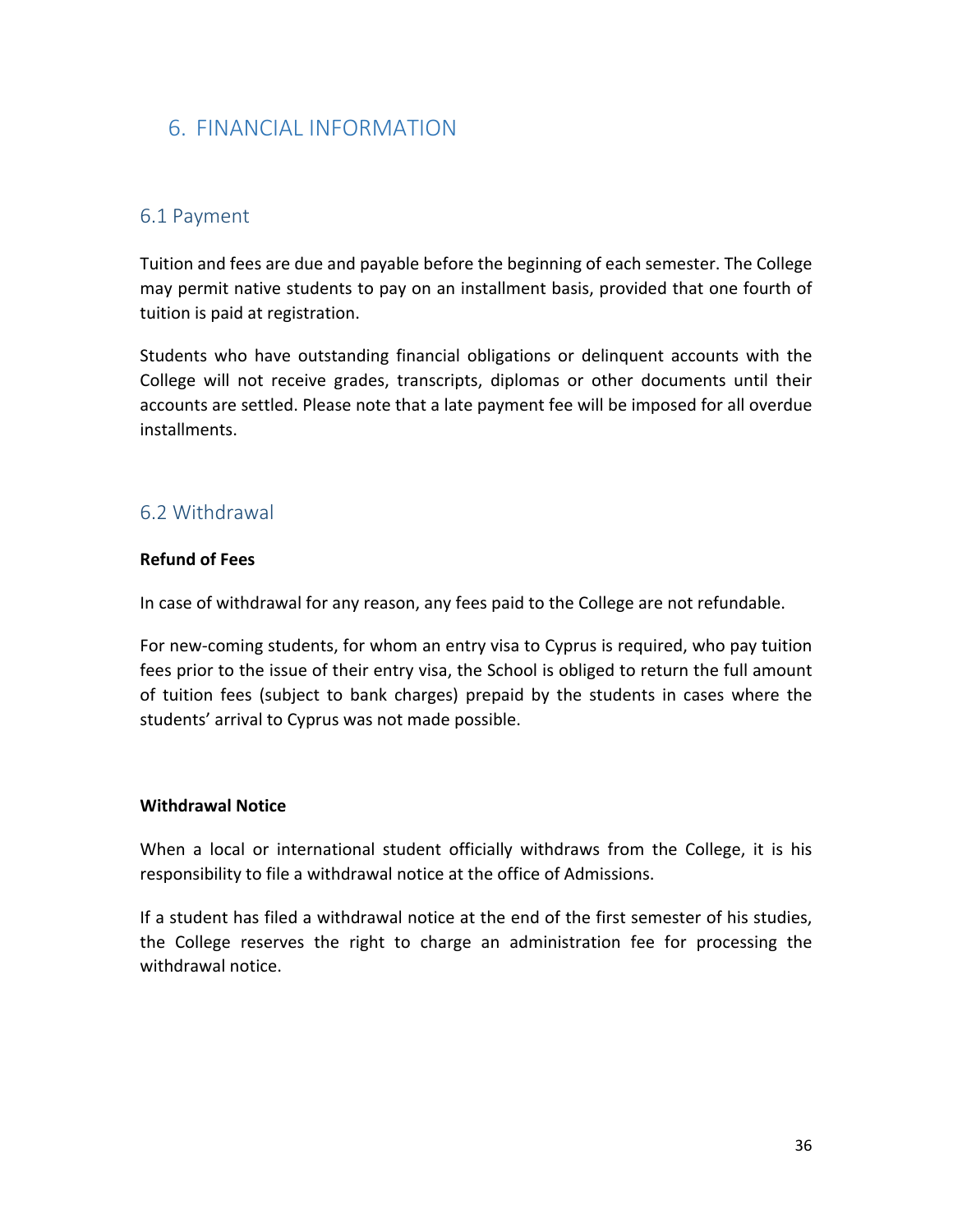#### **Tuition fees and other expenses refund to students who withdraw**

Tuition fees are returned in cases when students withdraw from School after their decision based on the following:

For local students:

Prior to the start of classes: The entire amount of the fees for the Academic year

During the first month of the academic semester: 50% of the tuition fees of the academic year

During the second month: 30% of the tuition fees of the academic year

After the third month: No refund

For foreign students:

Before the start of classes, the entire amount of the annual tuition fees if the student does not ensure a student visa, minus the bank expenses and the application fees of the student visa.

Before the start of classes 100% of the annual fees if they receive a student visa.

During the first week of the academic semester, 30% of the annual fees, during the second week of the academic semester, 20% of the annual fees and after the third week of the academic semester, no refund of tuition fees.

The tuition fees refund as shown above that concern foreign students are given only when:

- a) Students can terminate their tuition and leave Cyprus.
- b) In no case are tuition fees refunded if the student is expelled from the pertinent authorities for any reason.

The regulations concerning the refund of tuition fees are also written on the prospectus.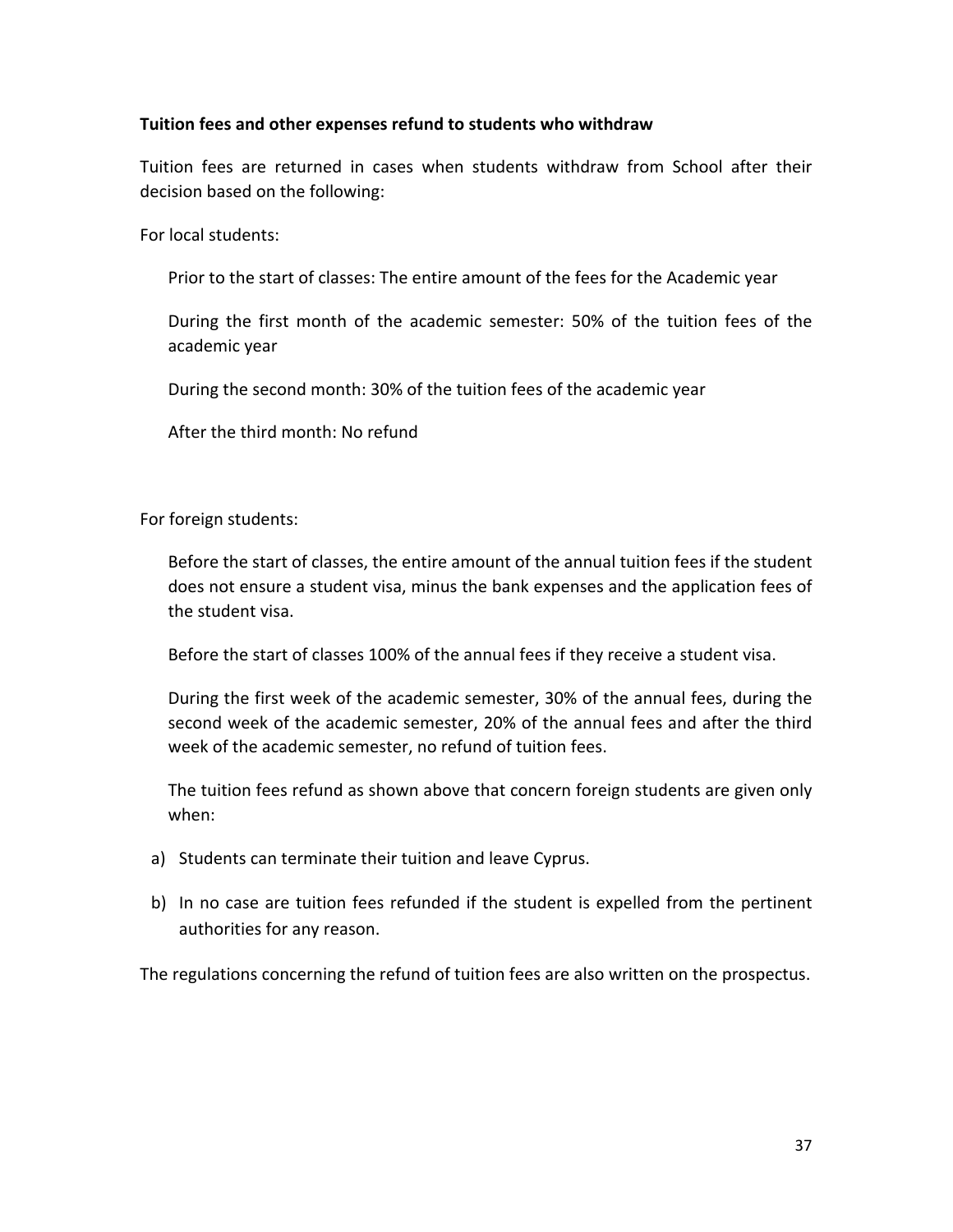# 6.3 Tuition fees and other rights and fees

- The right to examine the registration (one-off payment)
- The registration right (every semester)
- The right to issue a certificate of attendance (per copy)
- The right to issue a student's report (per copy)
- The right to issue a transcript (per copy)
- The right to issue a Diploma (original)
- The right to issue a Diploma (copy)
- The right to a re-examination (per subject)
- The right to use the computer lab (per semester)
- The right to internet access (per semester)

Upon registration the student accepts and takes responsibility of fully submitting the full cost of the annual tuition fees, rights and other fees.

### **For Cypriot students:**

The annual tuition fees are paid in three equal installments. The first installment is submitted before the beginning of October or with the registration at the School, the second before the beginning of December and the third before the beginning of February. For delayed registration all of the tuition fees are paid in advance.

## **For foreign students:**

All of the tuition fees for two academic semesters are paid in advance for one academic year (two semesters) when the students submit an application form for admission to a study program and get accepted in the School for the particular Academic year / semester. The School can in some cases modify its policy regarding the method and the time of tuition fee payment by the students.

The cost of the issuing of the Diploma and the transcript is paid before their issuing at the end of the academic year / semester by all the senior students.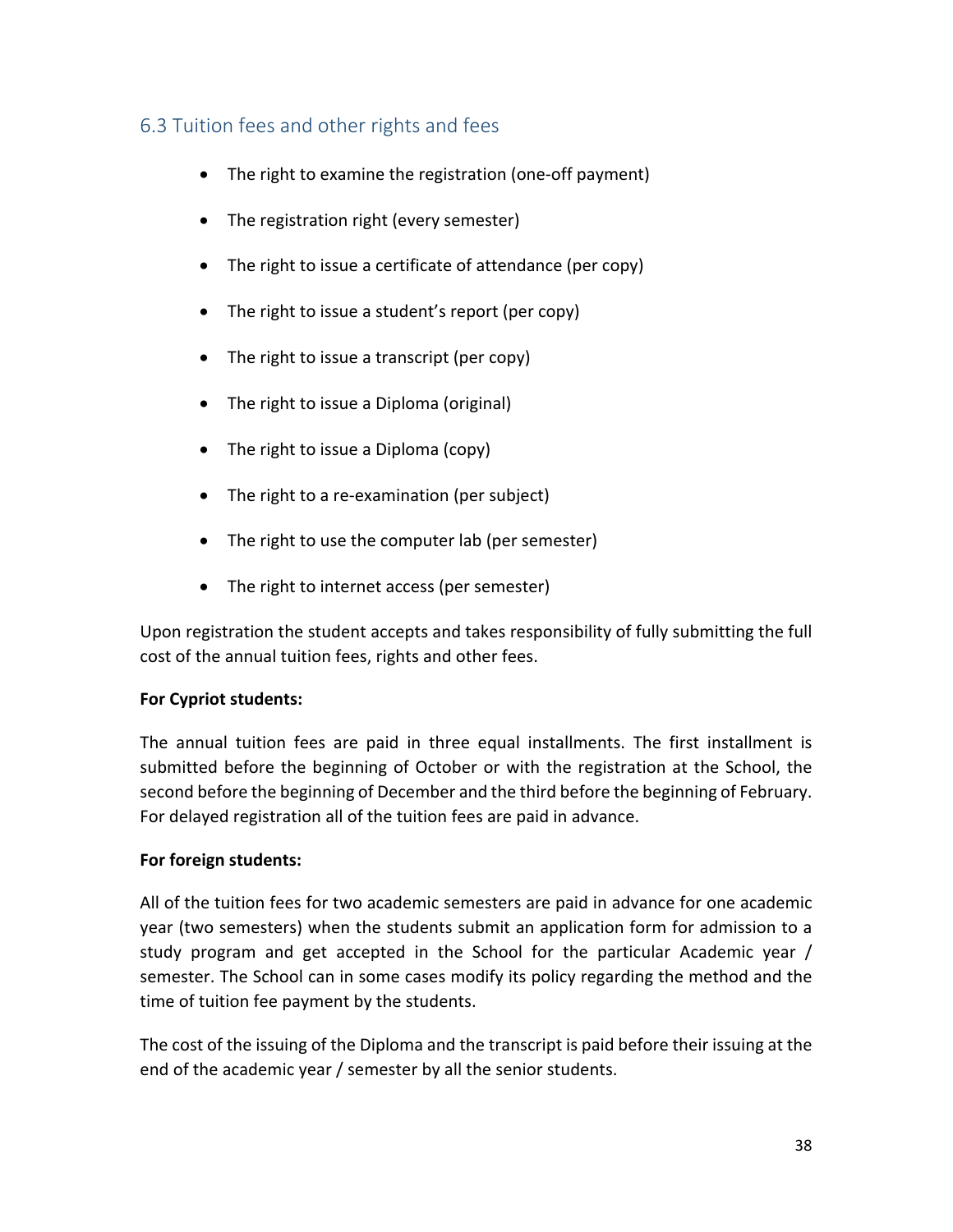### **Personal Property**

The College is not responsible for loss or damage of students' personal property by any means.

#### **OUTSTANDING FINANCIAL OBLIGATIONS**

Students who have outstanding financial obligations or delinquent accounts with the College will not receive either their diploma/degree or transcript until their accounts have been settled

## 6.4 Financial Assistance

The College's financial aid program exists in order to make the education it offers affordable to all students, who qualify for admission and to act as recognition of performance or special talent.

#### **a. Easy Payment**

This scheme applies to all local students, who are offered the possibility of paying only 25% of annual tuition fees in advance and the balance on an installment basis. Easy payment schemes are also offered to international students upon request.

#### **b. Full Scholarships**

These scholarships cover 100% of annual tuition fees and are available to local students through local high schools. One full scholarship is offered to each local Lyceum for students with an average grade of over 18 out of 20 (18/20) on their High School Leaving Certificate.

#### **c. Partial Scholarships**

Need – based partial scholarships are available to local and international students. Candidates should first pass the College entrance exams before applying for partial scholarship.

(i) **Local** students who come from large families (4 children or more) receive 10% discount on their tuition fees throughout their studies.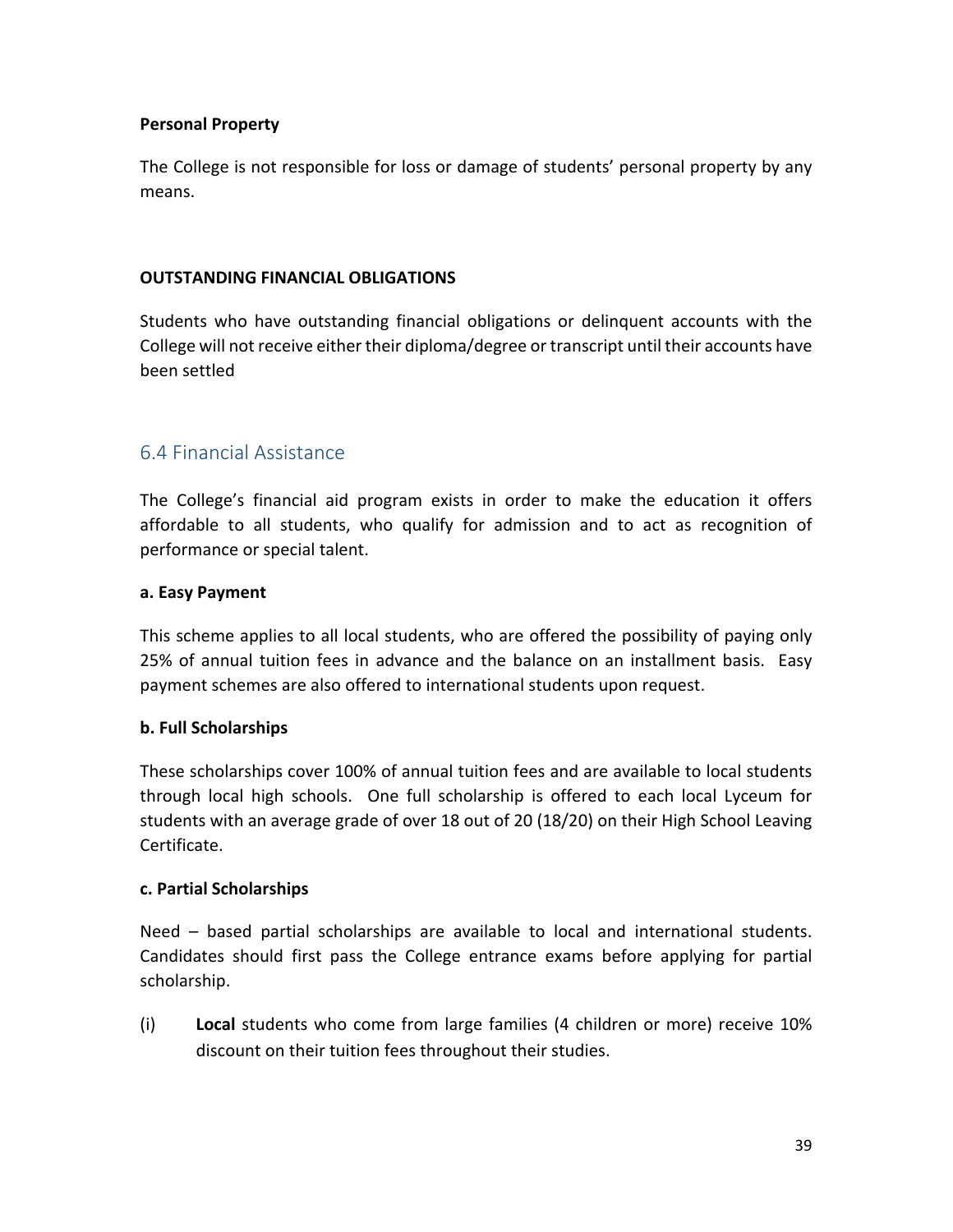- (ii) **Local** or **international** students who belong to the same family (brothers and sisters) each receive 10% discount each on their tuition fees.
- (iii) **Local** or **international** married couples also each receive 10% discount on their tuition fees.
- (iv) **Local** students may obtain a discount on their tuition fees for the first semester, depending on the average grade of their high school leaving certificate.

19 out of  $20 = 50\%$ 

18 out of 20 = 20%

17 out of 20 = 10%

(v) **International** students with a GPA over 80% are granted a discount of 10% on their tuition fees for the first semester.

### **d. ACE Scholarships**

The Achieving Curricular Excellence Scholarships are no-need-based forms of financial aid made available in recognition of performance or special talent. They are available to all students (local and international) after their first semester at the College and consist of tuition fee reduction for the following semester. To be eligible, students must not have an F (fail) grade in any of their subjects. The percentage reduction will be a function of their academic performance as follows:

| Cumulative percentage grade average | Fees reduction |
|-------------------------------------|----------------|
| 96%-100%                            | 100%           |
| 92%-95,99%                          | 50%            |
| 89%-91,99%                          | 20%            |
| 85%-88,99%                          | 10%            |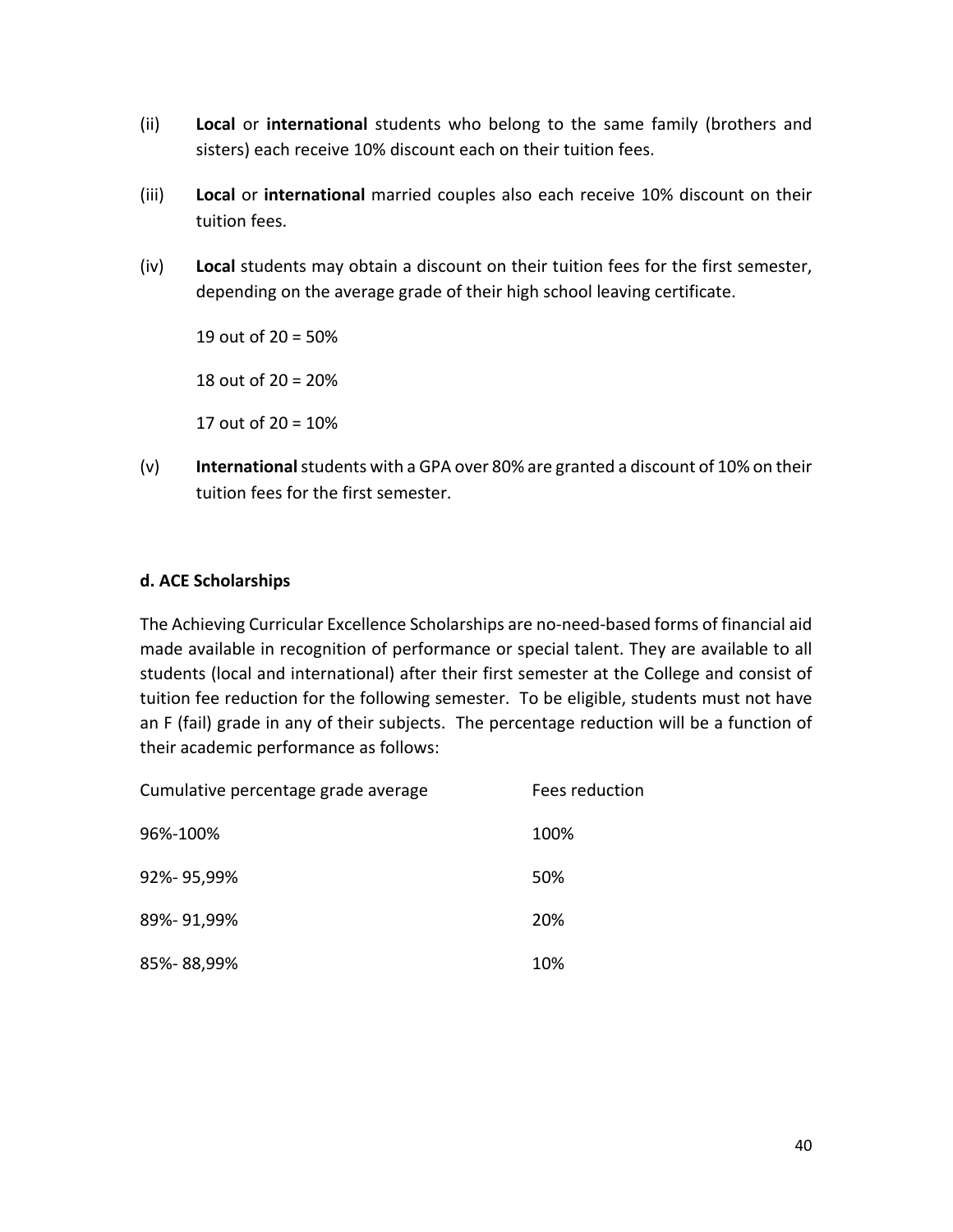# 7. STUDENT RIGHTS AND RESPONSIBILITIES

This section describes what the conduct of the College's students as members of the academic community should be like by outlining an extensive but not exhaustive list of both rights and the responsibilities these rights carry with them. Adherence to these helps promote an atmosphere conducive to learning and meaningful individual development.

## 7.1 Basic Student Rights

The students have the following basic rights:

- Right to be not discriminated against or harassed as described in the relevant policies.
- Of participation to the applicable Faculty Committees
- To be informed about issues that concern the function, the structure and the goals of the School.
- To attend classes as long as they have arranged their financial obligations towards the School.
- To meet and discuss with their teachers for any problems they may have.
- To sit for written exams provided they have arranged their financial obligations.
- To get certifications from the School by submitting the corresponding fees.
- To membership in the student union, to vote and be voted for freely in the bodies of the union and to choose their representatives for the School Board and committees.
- To use the equipment of the School having obtained the permission of the administration. They should and must use the books and generally the library equipment during working hours or at other hours following a special arrangement.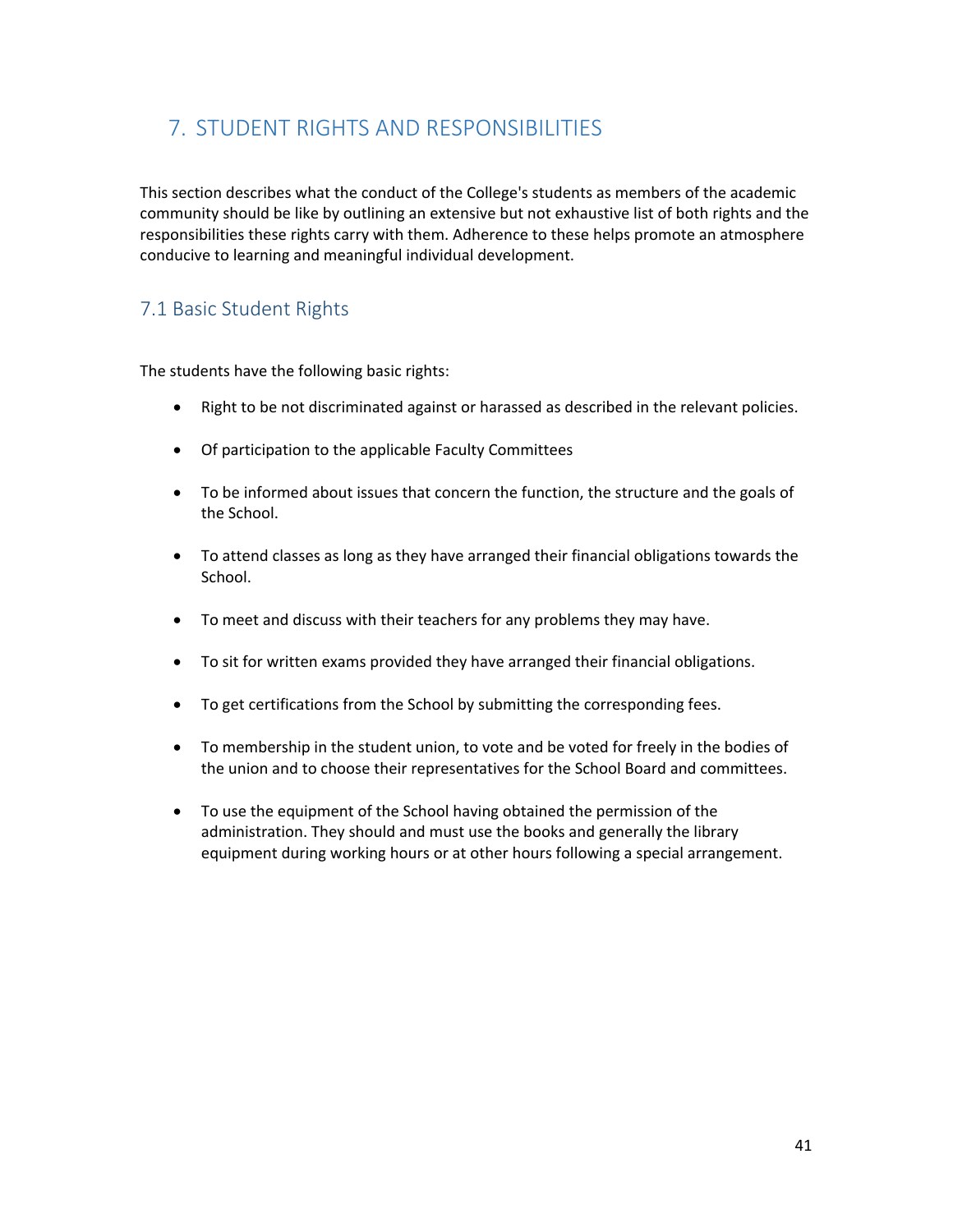## 7.2 Basic Student Responsibilities

The students have the following basic responsibilities:

- To act in such a manner as to ensure other people their basic rights as declared herein.
- To be responsible for any personal actions with respect to provisions of Cyprus law.
- To be responsible for conduct, which helps to create and maintain an academic atmosphere in which the rights, dignity, and worth of every individual in the College community are respected.
- To be responsible for paying all bills owed to the College in a timely fashion as prescribed by the College. Since registration is not complete until payment of all the tuition and all other fees are paid, students who fail to meet their financial obligations may have their registration cancelled; may be denied future registrations; and may have their grades and/or their transcripts withheld.
- To show academic integrity and avoid behavior such as cheating in any form (copying, plagiarism, forgery, cooperation in falsification, etc.)
- Attendance is compulsory and for each absence they must bring a written justification. They can ask to have their absences justified for a time period provided there is a justifiable reason (illness or other). The maximum allowable absence rate is 30%.
- Examinations are compulsory for all students.
- Students who are absent from a written or oral exam that has been scheduled in advanced due to illness or other serious reason, must justify their absence timely with a doctor's or another proof document.
- To respect school belongings and are responsible for any damage they cause.
- It is strictly forbidden to smoke in the teaching rooms and in all the closed areas.
- To be insured.
- To notify the Registrar's Office of any changes in name, address or major. In case of a change of major the student must get approval from his/her advisor.

## 7.3 Confidentiality of Student Records

The College regards the student's academic record as a matter of confidence between the student and the College. The contents of the academic record may be revealed only after written permission of the student's parent/legal guardian. Faculty and administrative officers of the College, the parent(s) or legal guardian(s) of the student and government agencies may be provided with a student's transcript without their consent.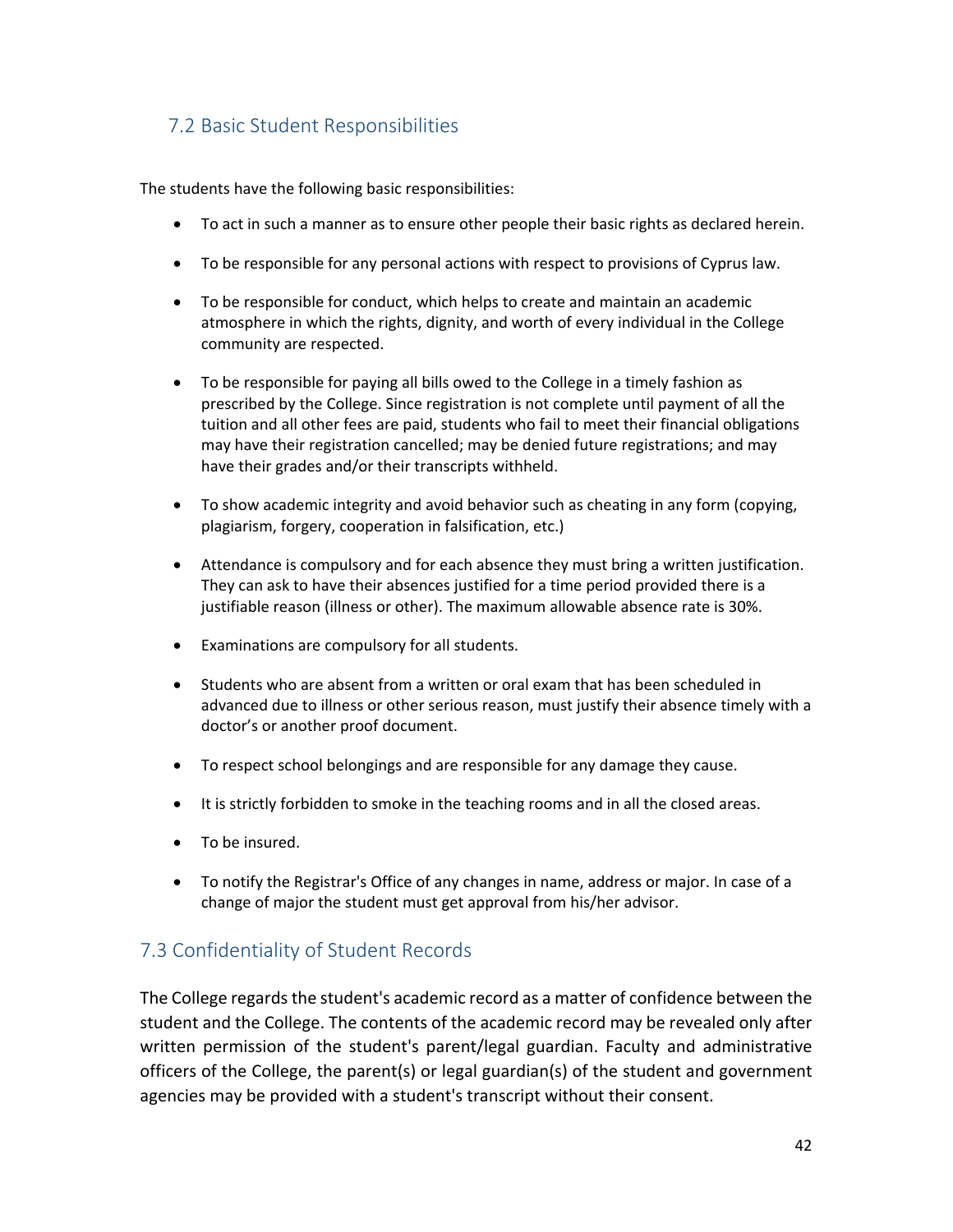# 8. STUDENT CONDUCT AND ETHICS

Students are expected to conduct themselves as civilized people, both within the College and elsewhere. For student conduct, which tends to discredit or injure the College, the disciplinary committee may impose such penalty, as it may deem appropriate, including expulsion from the College. When the penalty for bad conduct is expulsion, the student may appeal the decision to the College Council.

## 8.1 Standards of Conduct

The College of Tourism and Hotel Management is a community of mature, serious minded and scholarly - oriented people, in which the ideals of freedom of inquiry, freedom of thought, freedom of expression, and freedom of the individual are sustained.

It is committed to preserving the exercise of any right guaranteed to individuals by the Constitution of the Republic of Cyprus. It is evident that in a community of learning, willful disruption of the educational process, destruction of property, and interference with the orderly process of the College or with the rights of other members of the College cannot be tolerated. Students registered at the College are expected to conduct themselves in a manner compatible with the College's function as an educational institution. To fulfill its function of imparting and gaining knowledge, the College retains power to maintain order within the College and to exclude those who are disruptive of the educational process.

### **Use of Alcohol and Drugs**

The College does not condone the illegal or otherwise irresponsible use of alcohol and other drugs. It is the responsibility of every member of the College community to know the risks associated with their use and abuse. This responsibility obligates students to be aware of relevant College policies and government laws and to conduct themselves in accordance with these laws and policies.

### 8.2 Sanctions

One or more of the following sanctions for prohibited conduct may be imposed upon students, depending upon the gravity of the offence.

Admonition: An oral statement to a student that he or she is violating or has violated institution rules.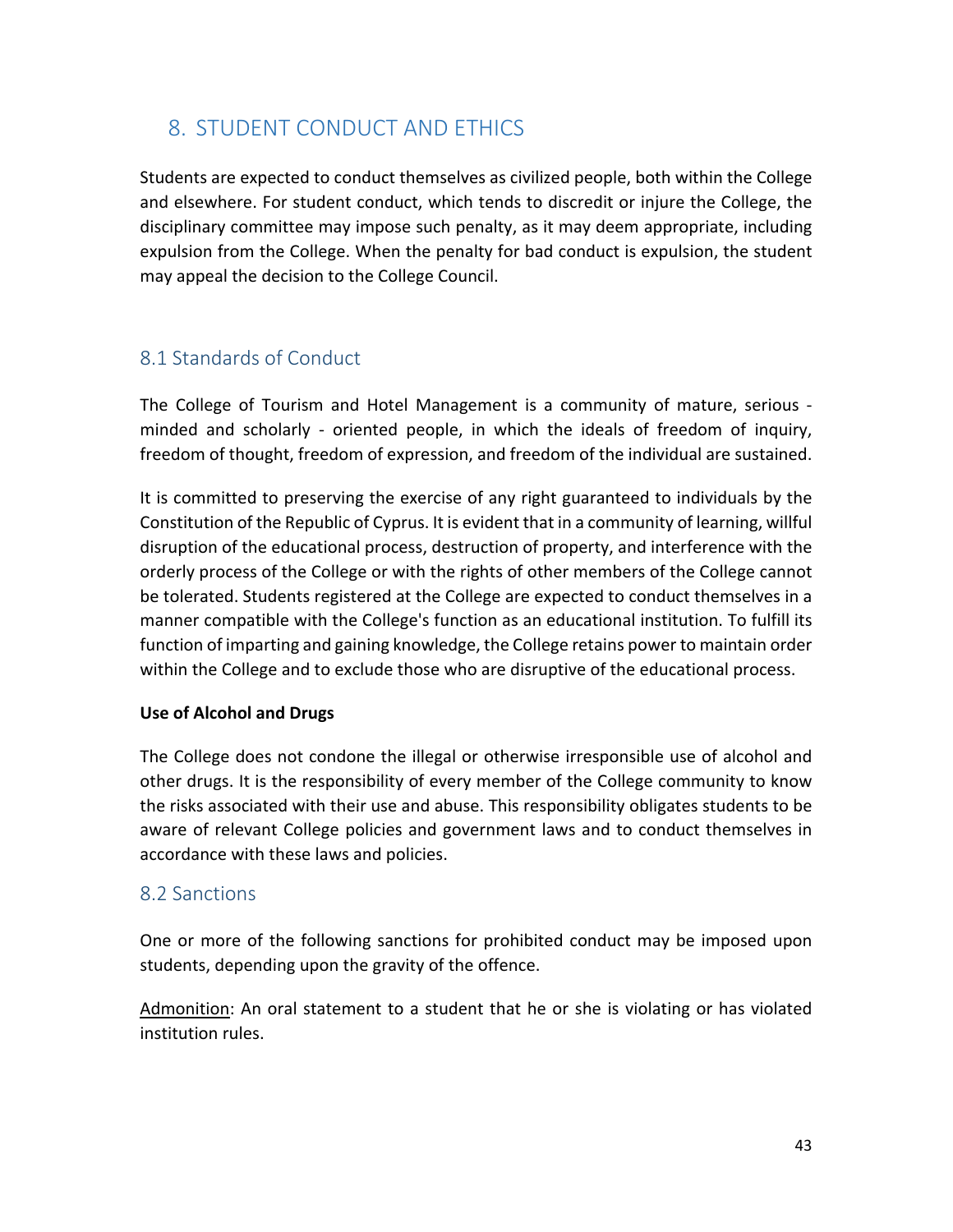Warning: Notice, in writing, that continuation or repetition of conduct found wrongful, within a period of time stated in the warning, may be cause for more severe disciplinary action.

Disciplinary probation: Exclusion from participation in privileged or extracurricular activities for a period of time not exceeding two academic semesters.

Restitution: Reimbursement for damage to or misappropriation of property.

Suspension: Exclusion from classes and other privileges or activities or from the College for a definite period of time.

Suspension held in abeyance: Exclusion from classes and other privileges or activities or from the College for a definite period of time to be enforced, should another violation occur.

Expulsion: Termination of student status for any indefinite period. The condition of readmission, if any, shall be stated in the order of expulsion.

### **Withdrawal from College**

Students wishing to withdraw from the College must file a "withdrawal form" at the Registrar's Office. It is the student's obligation to complete this final procedure.

Failure to do so leaves the student liable for all the current's semester's tuition and fees and will result in grades of "F" being assigned automatically to the student's courses.

### **a. Probation - Suspension**

Students may be placed on academic probation for failure to make satisfactory academic progress. This means that the student has failed three or more subjects at the end of a given semester.

If credit deficiencies are reproduced the following semester, the student concerned may be subject to academic suspension from the College. A suspended student may apply for readmission at the College after a calendar year. Applications for readmission must be made in writing to the Admissions Director.

Students who are readmitted after being suspended are considered to be on probation and must meet specified academic objectives, such as maintaining a C average. Failure to meet these objectives will result in a second academic suspension.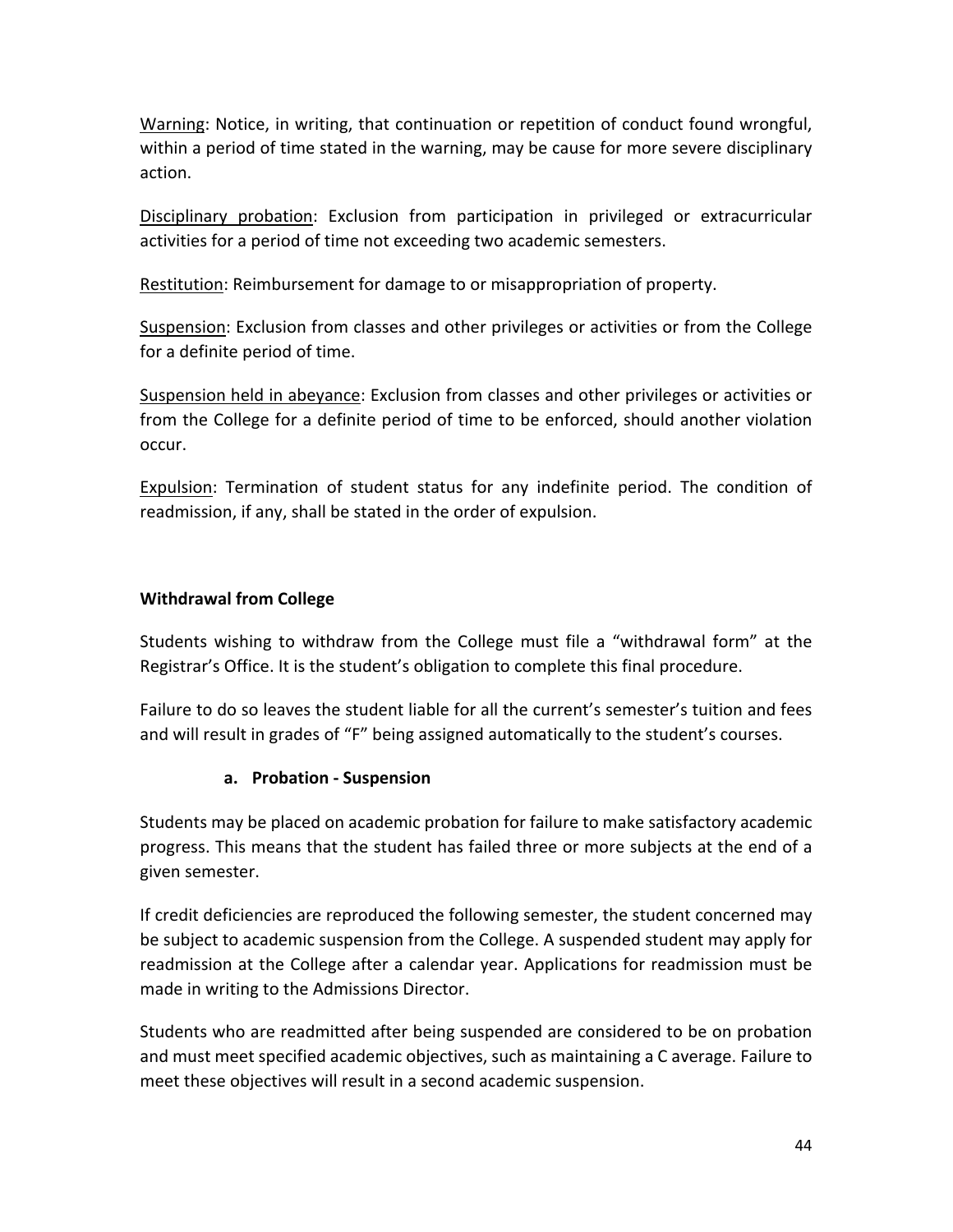A second academic suspension is considered final.

## **b. Enforced Withdrawal**

Students may be forced to withdraw from the College for habitual delinquency in class, habitual idleness or any other fault, which prevents the student from fulfilling the purpose implied by registration at the College. Grades of F (failure)will be allocated for each of the subjects in which the students were registered.

Students who have been forced to withdraw must apply for readmission in the same manner as a suspended student.

### **c. Voluntary Withdrawal**

Students may withdraw from the College before the conclusion of a semester.

Grades of F (failure) will be allocated for each of the subjects in which the students were registered.

### **Dismissal**

The College reserves the right to dismiss a student without making definite changes whenever, in the judgment of the Officers of the College, such action seems advisable. No tuition will be refunded for absence or dismissal from the College.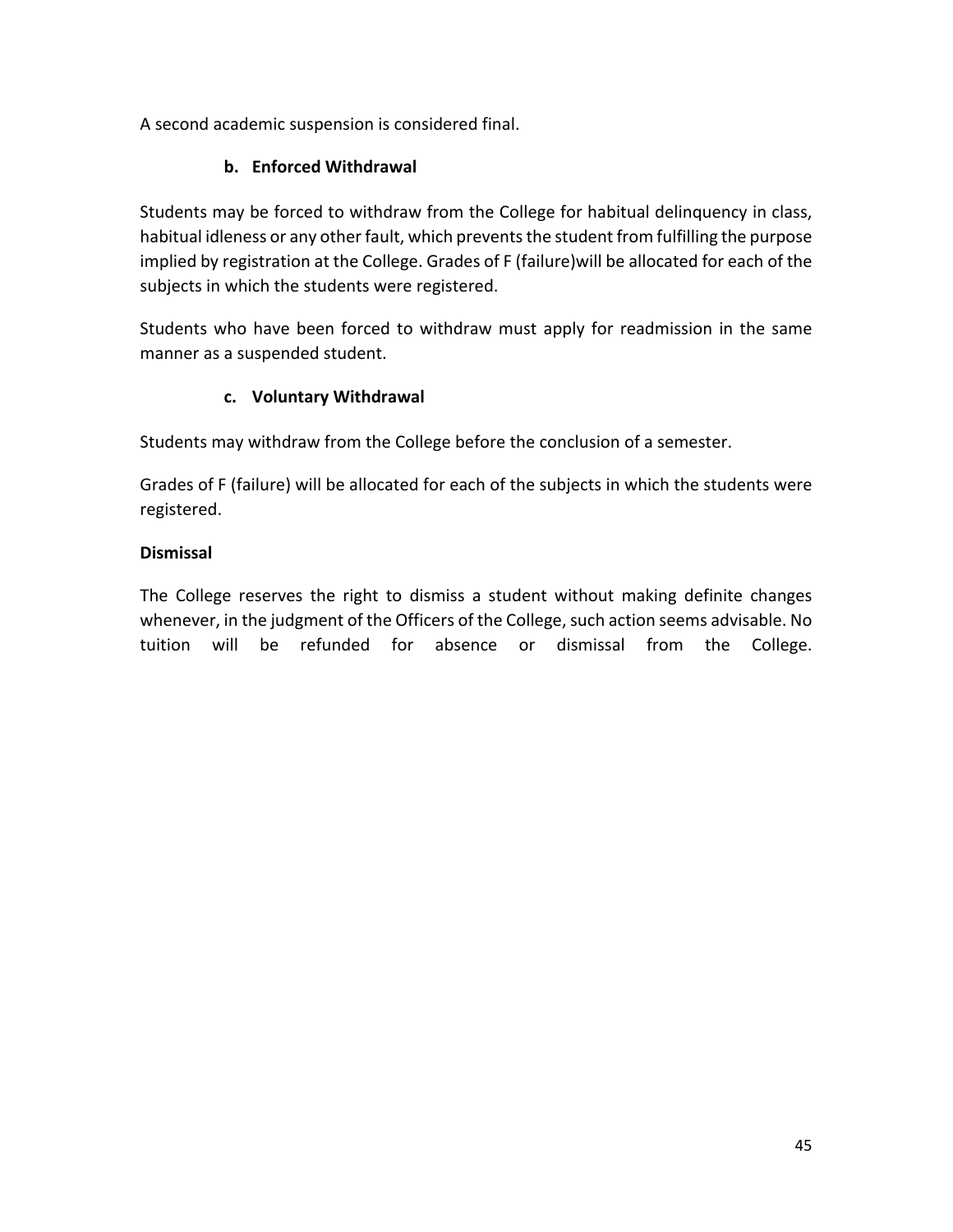## 8.3 Academic Dishonesty –Plagiarism

#### **Principles**

In entering higher education, students commit themselves to a process of becoming recognized by society as having achieved a certain level of learning. A student who misleads society as to the authenticity of this achievement is academically dishonest not only to those on whom the deception is practiced, but also to him/herself. The dishonesty relates to the process of education in that the evidence on which society's recognition is based has been obtained in an unethical manner, and to the outcome of education in that the level of achievement is based on a false claim.

The maintenance of fair and honest conduct is therefore an essential requirement of the system for assessing students' learning and it is in theirs and the university's interests that this should be the guiding principle at all times. Academic dishonesty is a serious offence and it is important that the duties and rights of all those involved with the assessment process be clearly defined and effectively publicized.

#### **Definitions**

**Academic dishonesty** may be defined as any attempt by a student, or any attempt by an individual to aid a student, to gain an unfair advantage in any assessment (including an assessment of practice or an assessment in practice) by deception or fraudulent means.

Academic dishonesty may be exhibited in a number of ways of which the following are examples.

i. Aiding and abetting a student in any form of dishonest practice.

ii. Bribery: paying or offering inducements to another person to obtain or to attempt to obtain an unfair advantage.

iii. Calculator fraud: the use of unauthorized material stored in the memory of a programmable calculator with storage facilities.

iv. Collusion: the representation of a piece of unauthorized group work as the work of a single student.

v. Commissioning another person to complete an assignment which is then submitted as the student's own work.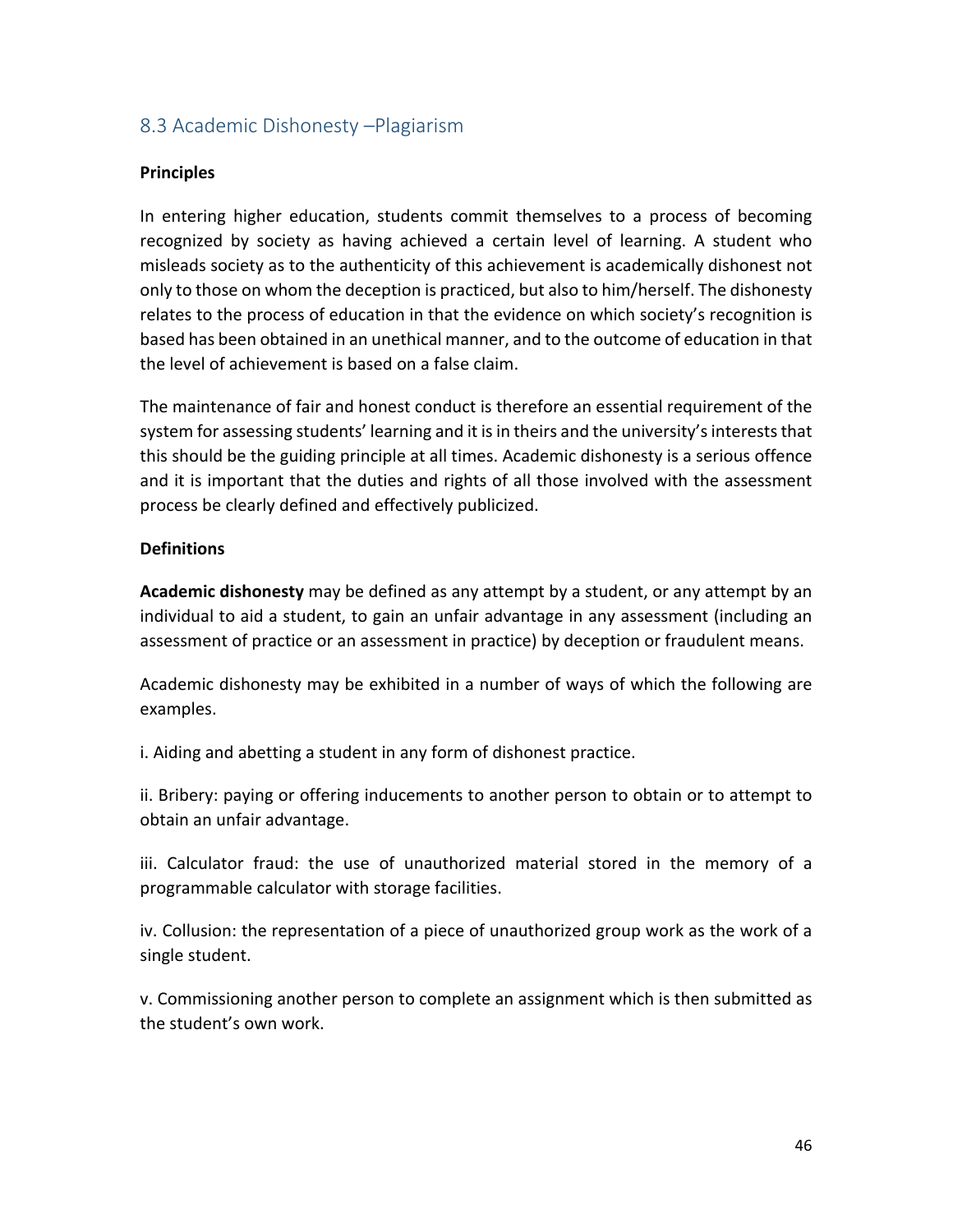vi. Computer fraud: the use of the material which belongs to another person and which is stored on a hard or floppy disk without acknowledgement and or without the written permission of the owner.

vii. Duplication: the inclusion in coursework of any material which is identical or substantially similar to material which has already been submitted for any other assessment within the university or elsewhere (for example, the use of essay banks).

viii. False declarations made in order to receive special consideration by a board of examiners or to obtain extensions to deadlines or exemption from work.

ix. Falsification of data: the presentation of data, e.g. in laboratory reports, projects, clinical profiles, assessment portfolios, based on work purported to have been carried out by the student, but which have been invented by the student or altered, copied or obtained by unfair means.

x. Forgery: the falsification of signature(s) or documents related to certification or assessment.

xi. Misconduct in examinations or tests: behavior aimed at gaining an unfair advantage

xii. Taking unauthorized materials into an examination or test;

xiii. Obtaining an advance copy of an "unseen" written examination or test paper;

xiv. Communicating, or trying to communicate, in any way with another student during an examination or test;

xv. Copying from another student;

xvi. Leaving the examination or test venue to consult pre-hidden cribs/notes;

xvii. Removing any items of stationery or other materials from the examination or test venue without permission or contrary to instructions.

xviii. Impersonation: arranging or attempting to arrange for another person to take one's place in an examination or test; or being a party to an impersonation.

xix. **Plagiarism:** the representation of another person's work as one's own or the use of another person's work without acknowledgement, eg:

The direct importation into one's work of more than a single phrase from another person's work without the use of quotation marks and identification of the source;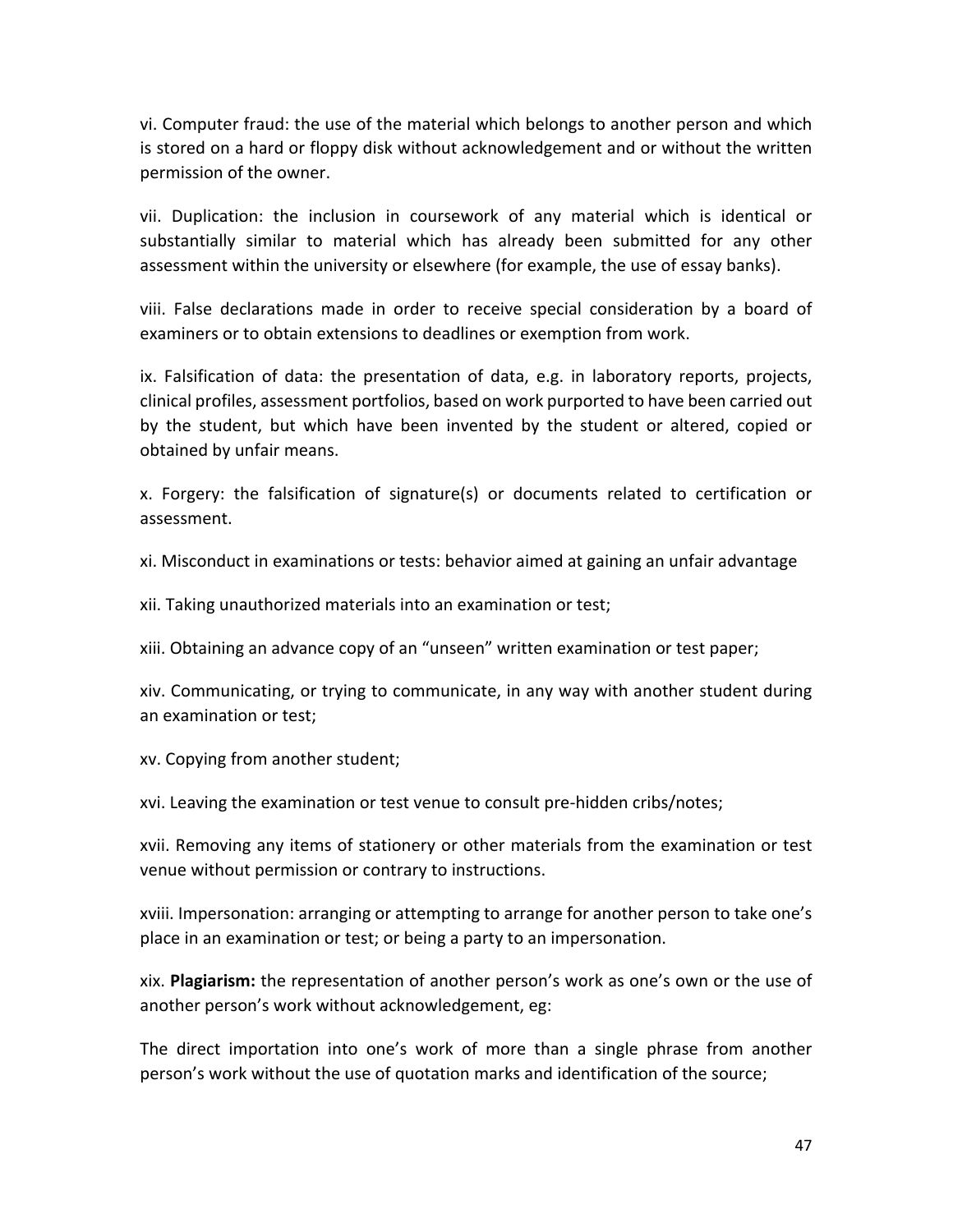Making a copy of all or part of another person's work and presenting it as one's own by failing to disclose the source;

Making extensive use of another person's work, either by summarizing or paraphrasing it merely by changing a few words or altering the order of presentation, without acknowledgement, the use of the ideas of another person without acknowledgement of the source, or the submission or presentation of work as one's own which is substantially the ideas or intellectual data of another.

Like cheating in an examination, plagiarism is a serious offence. Where there is evidence to suggest plagiarism, a formal process of enquiry may begin. If it is found that plagiarism has taken place a student may fail the piece of work concerned, and will not necessarily be permitted to resubmit it for a pass mark.

Plagiarism in a major piece of work at the final level of your course can result in a decision by the Disciplinary Committee that the Final Assessment Board will not award you an award, and such a decision has been taken in at least one recent case. If evidence of serious plagiarism comes to light after the Final Assessment Board has agreed final results, it is still possible to cancel the award.

All college students are expected to use other people's ideas. You will use books and journals in the library, some assignments involve working collaboratively with others, and in some cases you may have access to other people's work on computer disk or over a computer network. When undertaking a major assignment, you may sometimes legitimately make reference to similar projects undertaken by students on your own or another course in previous years. However, other people's work must be used in a principled way, with due acknowledgement of authorship. Recognized standards of acknowledging the work of others will be discussed during your courses.

Where plagiarism is suspected, decisions on assessed work will be made only when the facts have been established. All serious cases may be considered by the Final Assessment Board, and reported to the Disciplinary Committee of the College.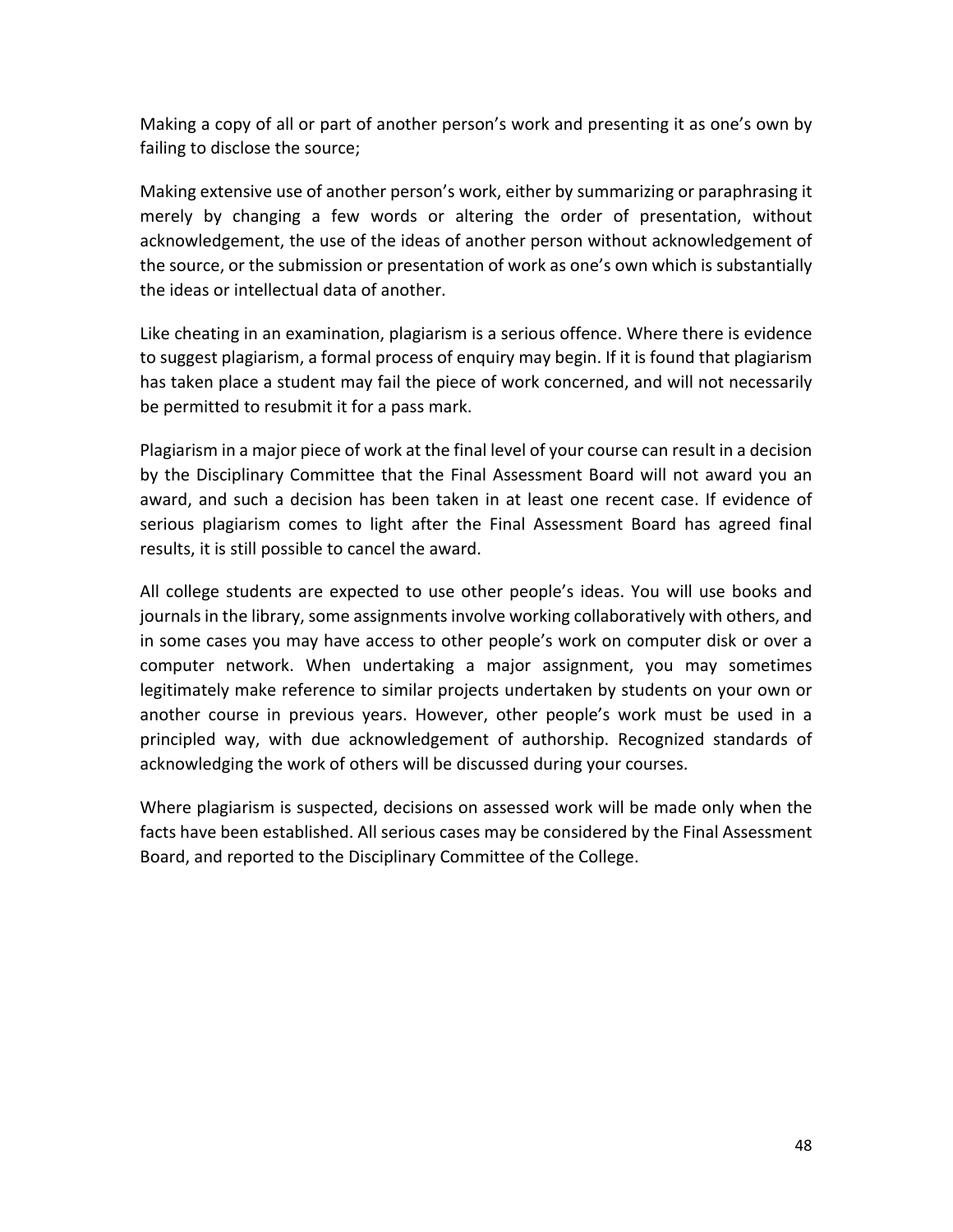## 8.4 Plagiarism Detection Tools

**Plagiarism detection** is the process of locating instances of plagiarism within a work or document. The widespread use of computers and the advent of the Internet has made it easier to plagiarize the work of others. Most cases of plagiarism are found in academia, where documents are typically essays or reports. However, plagiarism can be found in virtually any field, including novels, scientific papers, art designs, and source code.

Here are a few tools we use:

#### 1. **[Plagiarisma.net](http://plagiarisma.net/)**

"Plagiarism is an essay checker considered as an important tool for students, teachers, scholars and professional writers. It detects copyright infringement in your essay, research paper, coursework or dissertation."

#### 2. **[Plagiarism Detector](http://plagiarismdetector.net/)**

"Plagiarismdetector.net is a simple to utilize instrument to check for plagiarism, it additionally fills in as an exposition checker considered as a really important tool for students, editors, writers, educators, researchers and expert journalists."

#### 3. **[Grammarly](https://www.grammarly.com/plagiarism?q=plagiarism)**

"Grammarly is an automated proof reader and plagiarism checker. It makes sure everything you type is easy to read, effective, and mistake-free."

#### 4. **[Plagtracker](http://www.plagtracker.com/)**

"Upload-Scan-Detect-Receive report"

#### 5. **[Anti-Plagiarism Software \(sourceforge.net\)](https://sourceforge.net/projects/antiplagiarismc/)**

"Anti-Plagiarism - software designed to effectively detect and thereby prevent plagiarism. It is a versatile tool to deal with World Wide Web copy-pasting information from the assignment of authorship."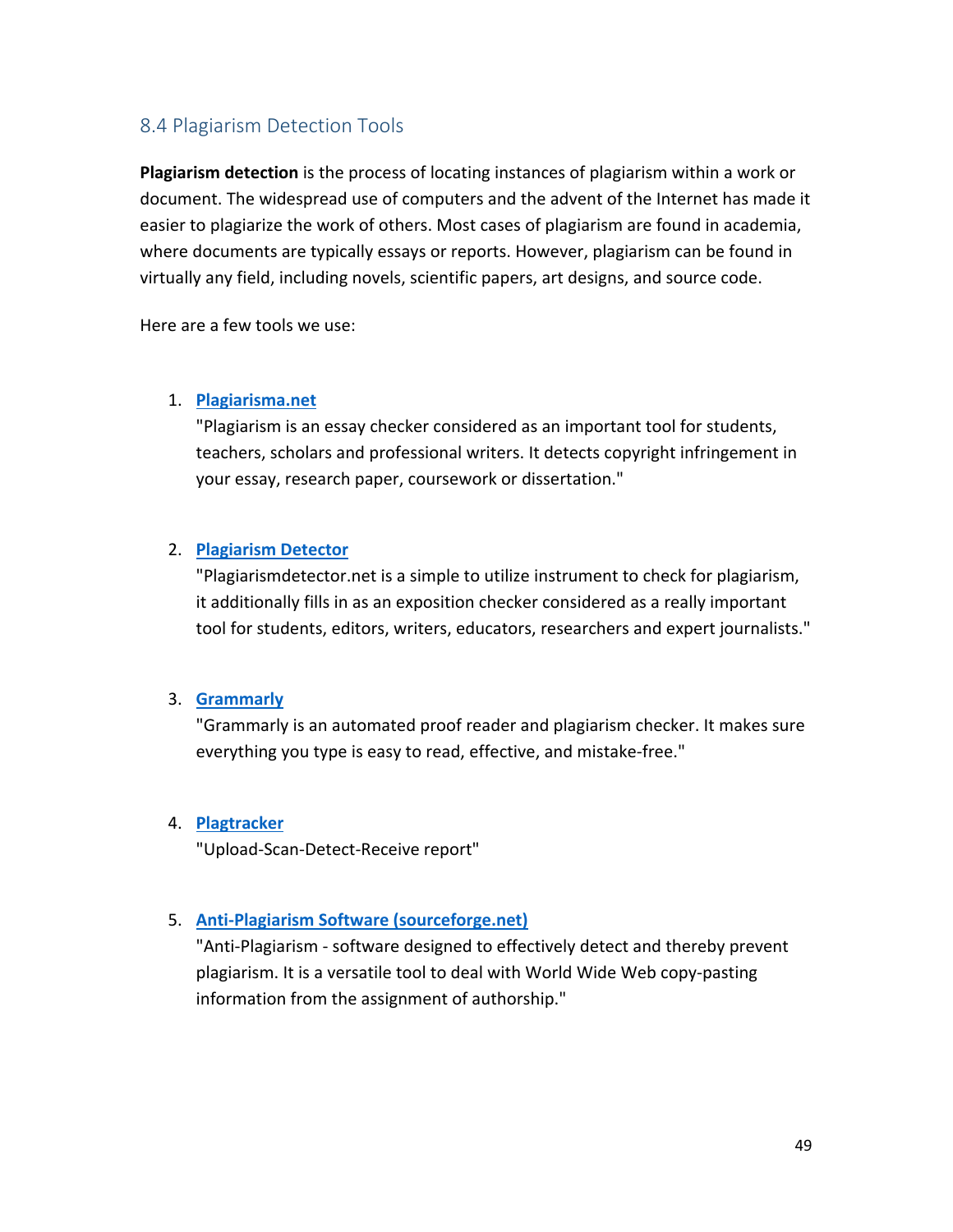#### 6. **[Dupli Checker](https://www.duplichecker.com/)**

"The most dependable anti-plagiarism online software is now at your fingertips"

#### 7. **[Paper Rater](https://www.paperrater.com/)**

"Cloud-based software digs deep into the syntax and structure of your text without the need to signup, login, or download."

#### 8. **[Plagiarism Checker](http://www.plagiarismchecker.com/help-teachers.php)**

"Plagiarism Checker can help you find out whether a student's paper has been copied from the Internet."

### 9. **[Plagium](https://www.plagium.com/)**

"Track plagiarism usage by pasting or typing."

#### 10. **[Viper Plagiarism Checker](http://www.scanmyessay.com/)**

"Get a comprehensive plagiarism report based on your work = completely free."

#### 11. **[PlagScan.com](https://www.plagscan.com/plagiarism-check/)**

"Upload-Check-Report" simple as that.

## 8.5 Responsibilities & referencing

It is the responsibility of staff to frame assessment requirements and procedures in a clear and unambiguous manner in the light of the guidelines.

It is the responsibility of students to acquaint themselves with these guidelines and to act in accordance with them.

All references and Bibliography must be properly quoted and cited with the Harvard referencing system.

The Harvard referencing style is a popular style using the author-date system for in-text citations.

#### **In-text citation**:

It consists mainly of the authors' last name and the year of publication (and page numbers if it is directly quoted) in round brackets placed within the text. If there is no discernable author, the title and date are used.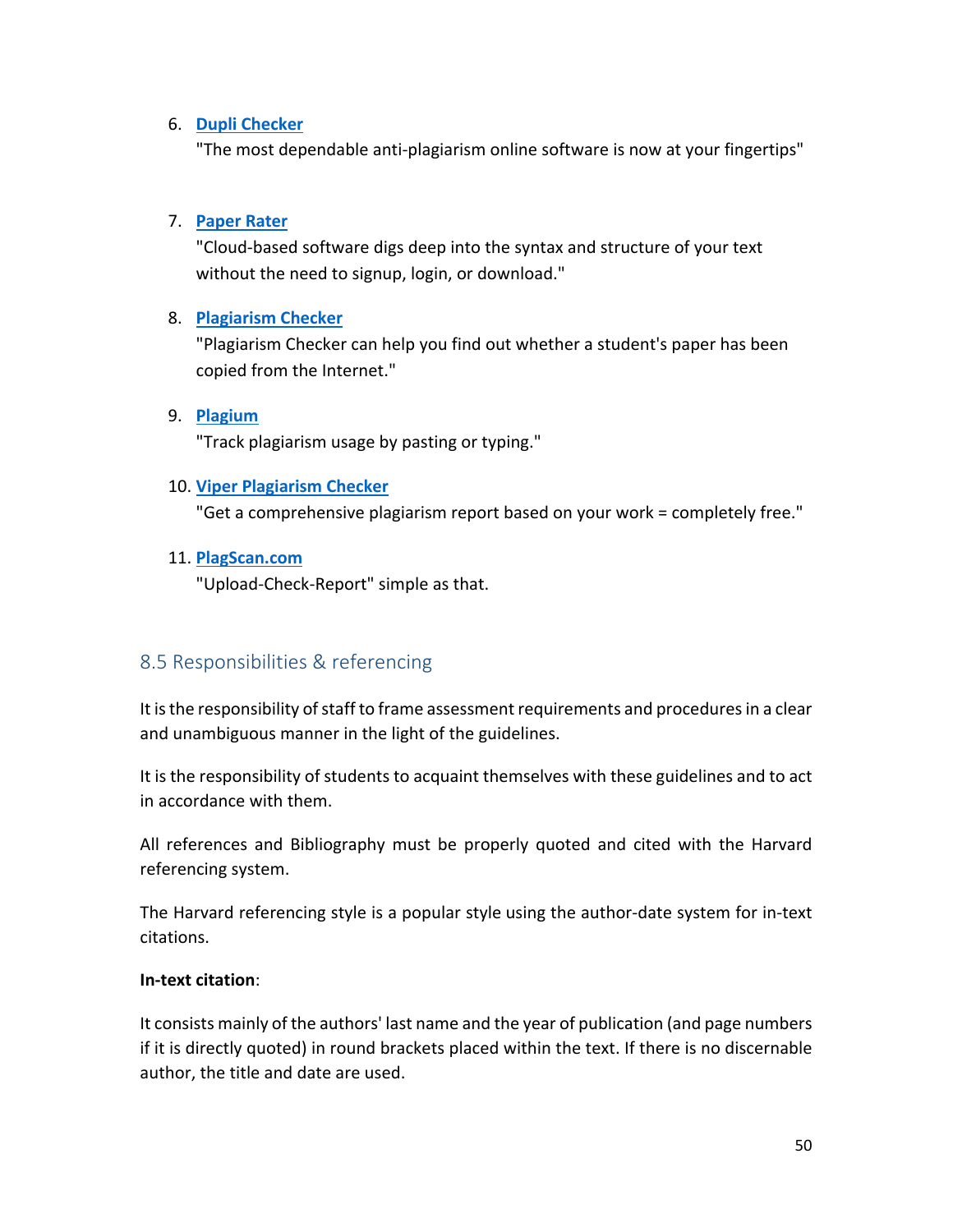#### **Reference list:**

The reference list should be ordered alphabetically by the last name of the first author of each work. References with no author are ordered alphabetically by the first significant word of the title.

Use only the initials of the authors' given names. No full stop and space between the initials. Last name comes first.

Here is an example that cites a book with one author using Harvard style:

| In-text citation                      | <b>Reference list</b>                                                                                                                                |
|---------------------------------------|------------------------------------------------------------------------------------------------------------------------------------------------------|
| (Neville<br>(2010, p. 25) stated that | 2010) or Neville Neville, C 2010, The complete quide to<br>referencing<br>avoiding<br>and<br><i>plagiarism</i> , Open University Press, New<br>York. |

For more information regarding citing sources please refer to the College's reference guide.

## 8.6 Disciplinary Procedures

In the event that a student is suspected of committing a disciplinary violation:

- The instructor or another member of the faculty or a student may forward a report of the incident to the Chair of the Disciplinary Committee.

- The Disciplinary Committee members hear the case.

- Call the student(s) concerned, witnesses and other people who know of the incident, take minutes of the hearing.

- After deliberation they decide whether the allegation is upheld or not.

- If the allegation is upheld the Committee imposes an appropriate sanction depending upon the gravity of the offence.

### **Disciplinary Procedures for Plagiarism:**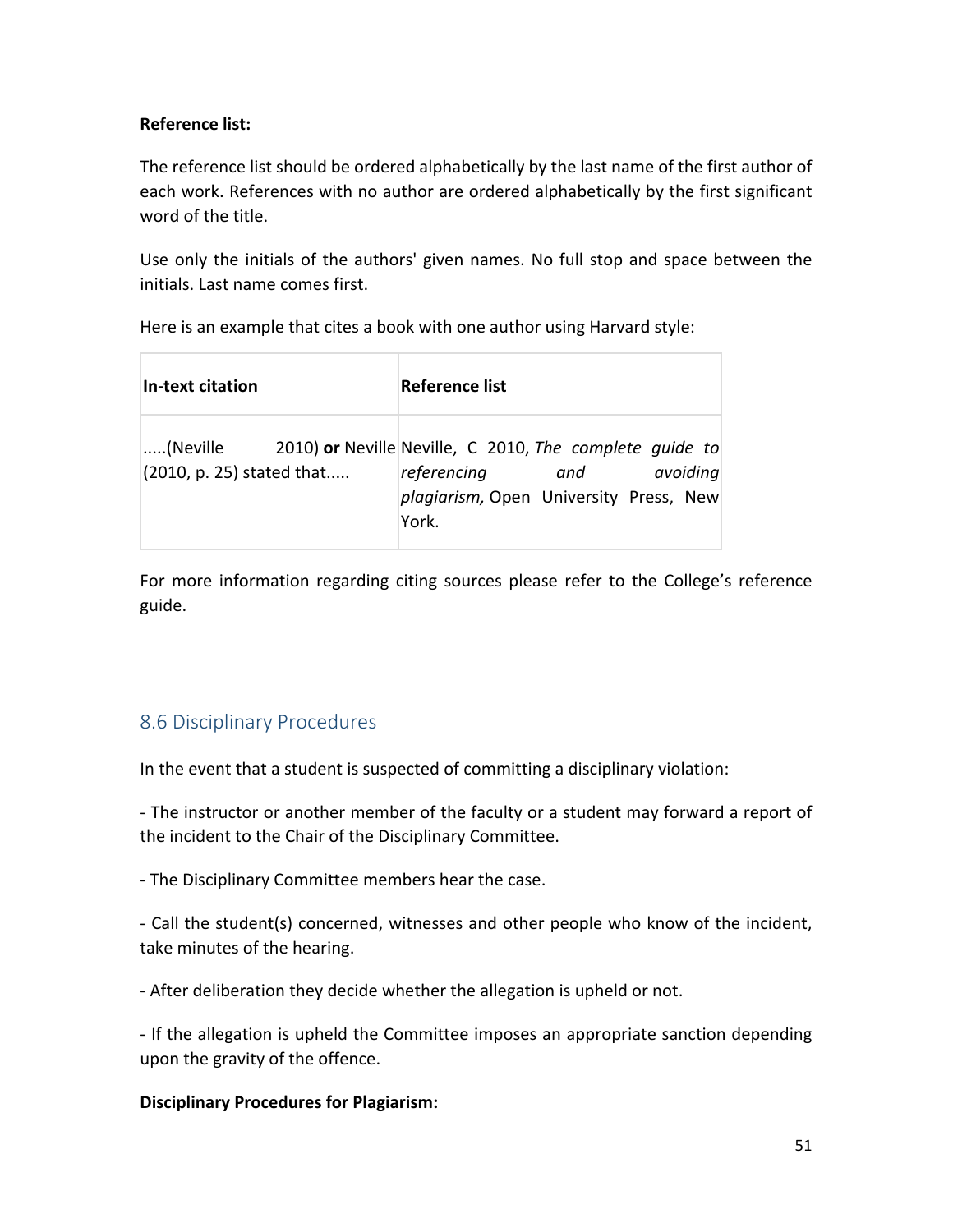If a lecturer suspects that a piece of coursework has been plagiarized, the following procedure must be followed:

- The lecturer needs to inform the Chair of the Disciplinary Committee about the suspected plagiarism and provide all evidence;

- The Disciplinary Committee will examine the evidence and decide with the lecturer if the suspicion is reasonable and if the case needs to be investigated;

- Upon the consensus among the lecturer and the Disciplinary Committee members, a viva will be arranged within a reasonable period of time with the concerned student(s), the lecturer, and the Disciplinary Committee members being present;

- The lecturer will immediately inform the student(s) concerned about the suspicion of plagiarism and request them to attend the viva;

- During the viva, the student(s) concerned will need to prove their knowledge on the claimed piece of work as well as providing necessary references and notes upon request;

- Upon the completion of the viva, the lecturer and the Disciplinary Committee members will decide if the suspected plagiarism can be confirmed as well as the appropriate penalty.

- The suspicion is proven and the student(s) admit the offence;

- The suspicion cannot be directly proven and the student(s) admit the offence;
- The suspicion cannot be directly proven and the student(s) don't admit the offence;

## 8.7 Disciplinary Policy

School disciplinary means the student is committed to follow the regulations of the School and obey the laws of the Republic of Cyprus. Offences, into which the student lapses, are examined by the course coordinator and if at a first glance there does not seem to be a major offence they are sent to the Director in order to be directed to the academic committee which deals with the cases of guilt by the student.

A student is considered to break the regulations of the School when they do not follow the aforementioned regulations or when: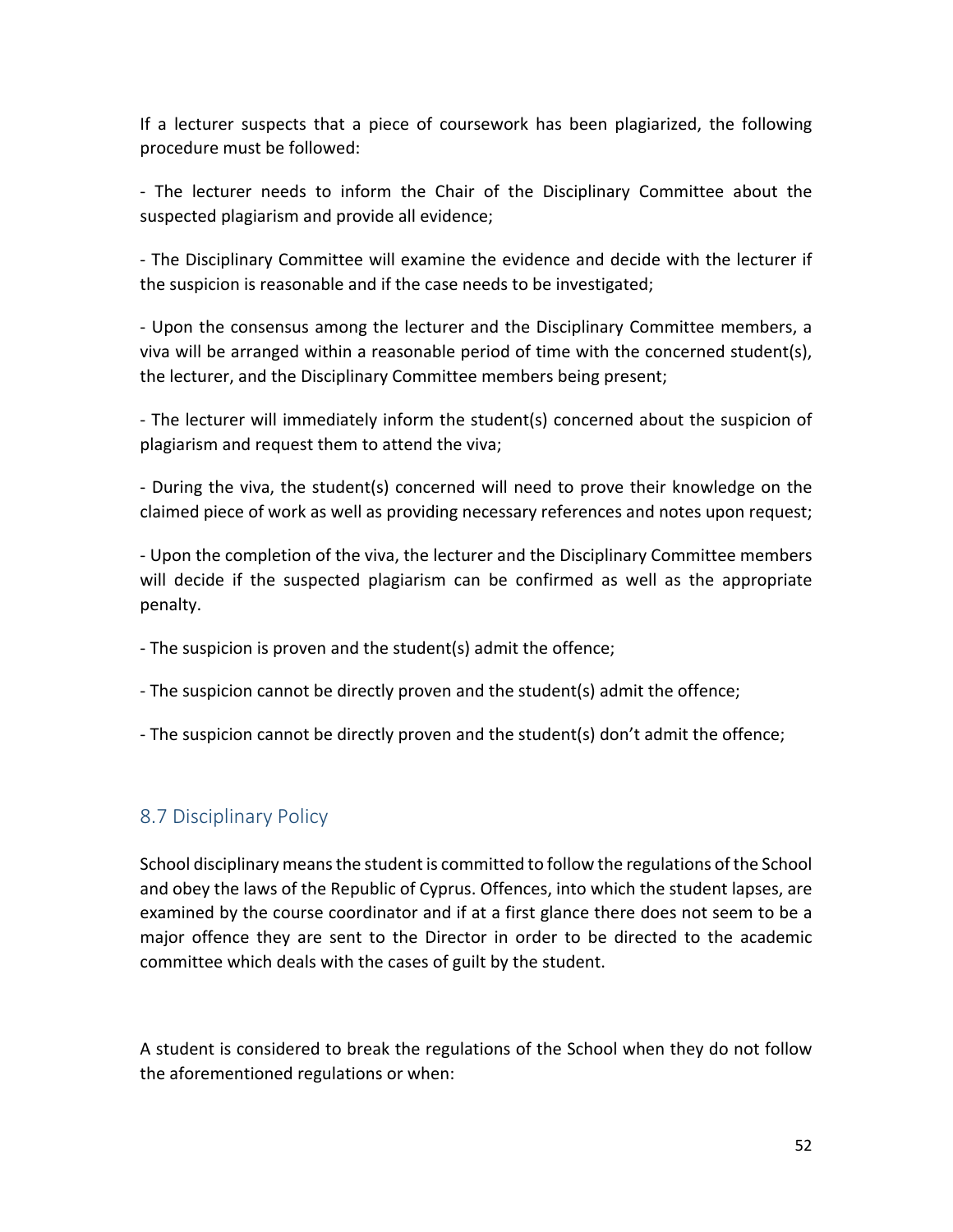- Their behavior disrupts the lesson.
- Their behavior causes problems to the School administration
- They cause damage to the school belongings.
- They refuse to leave the school premises when told so by any member of the academic or administration staff.
- Their behavior burdens the function and the integrity of the School as well as the activities of the School members.
- They do not comply with the code of conduct.

Depending on the nature and the degree of the infringement of disciplinary regulations a student can be imposed the following penalties by the disciplinary committee:

- Compensation to the School
- Partial suspension of their tuition (expulsion for a few hours or days from the School)
- Permanent expulsion from School.

Students who have been permanently expelled from the School can in no case be accepted to the School again. The tuition fees and other expenses that have been paid up to that moment are not returned to the student.

8.8 College Policies on Student Contact and Ethics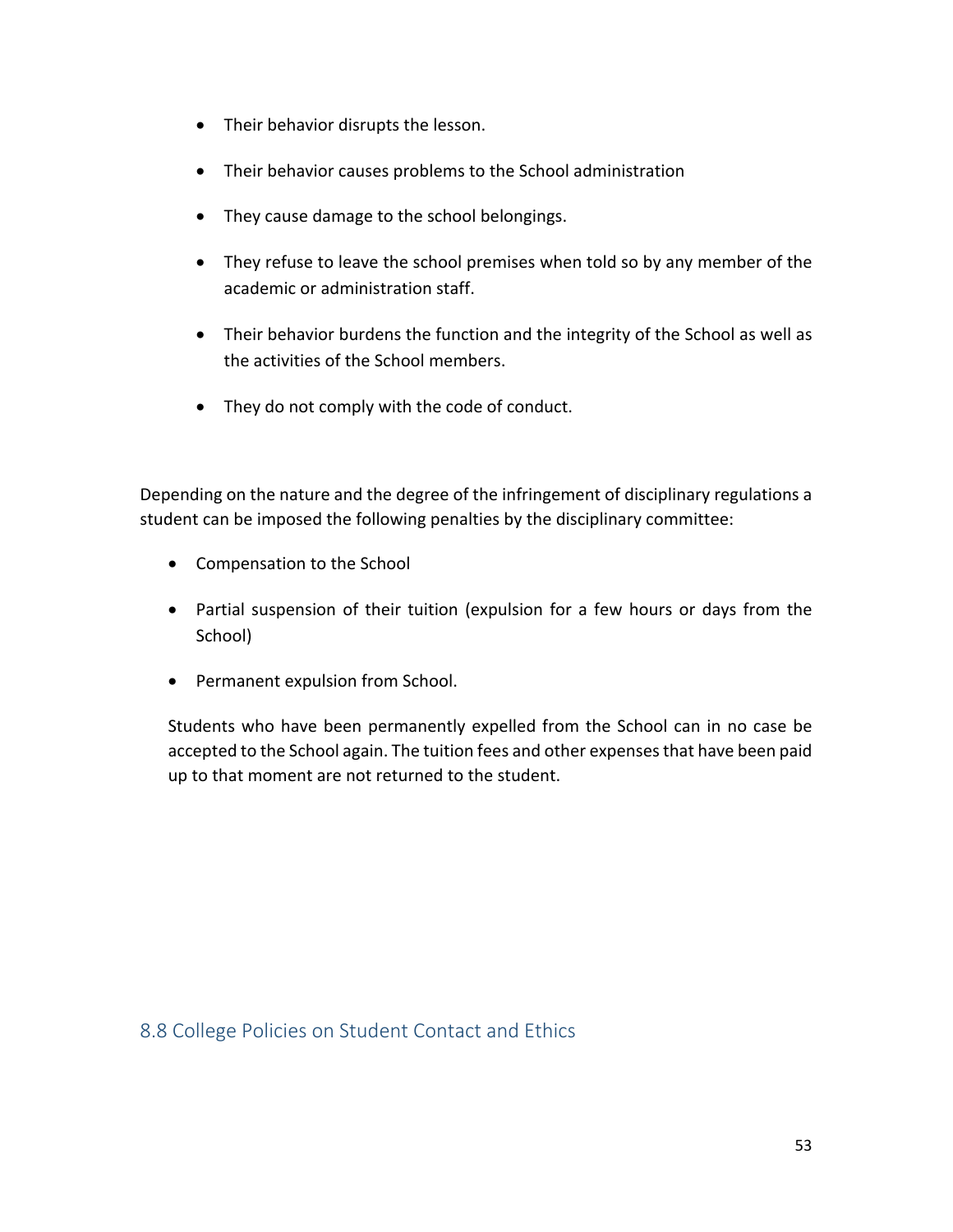## 8.8.1 Anti-discrimination (Equality) Policy

The College of Tourism and Hotel Management (hereinafter the "College") in compliance with article 28 of the Constitution, the Equal Treatment in Employment and Occupation Law of 2004 (Law 58(I)/2004) and the Persons with Disabilities Law of 2000 (127(I)/2000), adopts the Equality and Anti-Discrimination Policy (hereinafter the "Policy").

The College of Tourism and Hotel Management is committed to fostering and maintaining an inclusive culture which promotes equality, values diversity and maintains a working, learning and social environment in which the rights and dignity of all its staff and students are respected.

We recognise that the broad range of experiences that a diverse staff and student body brings strengthens our research and enhances our teaching, and the College has an ethical obligation to continue to provide a diverse, inclusive, fair and open environment that allows everyone to develop both academically and vocationally.

The College embraces diversity amongst its members and seeks to achieve equity in the experience, progression and achievement of all students and staff through the implementation of transparent policies, practices and procedures and the provision of effective support.

It also seeks to promote awareness of equality. It is committed to a programme of action to support its equality policy and to monitor its effectiveness through the Ethics Committee procedures.

The College seeks to ensure that no member of its community is unlawfully discriminated against on the basis of age, disability, pregnancy, race, nationality, religion, sexual orientation or any other factor.

In exercising its policies, practices, procedures and other functions, the College will have due regard to its duties under the relevant legislation.

In its efforts to promote and maintain equality, the College commits to:

- Take appropriate steps to meet the particular needs of individuals where these are different from the needs of others, and work to eliminate any barriers to their success.
- In respect of students, seek to attract and admit students of outstanding potential whatever their background, and work to ensure that teaching and assessment provide an equal opportunity for all students to achieve and demonstrate their full academic potential. Decisions on the admission of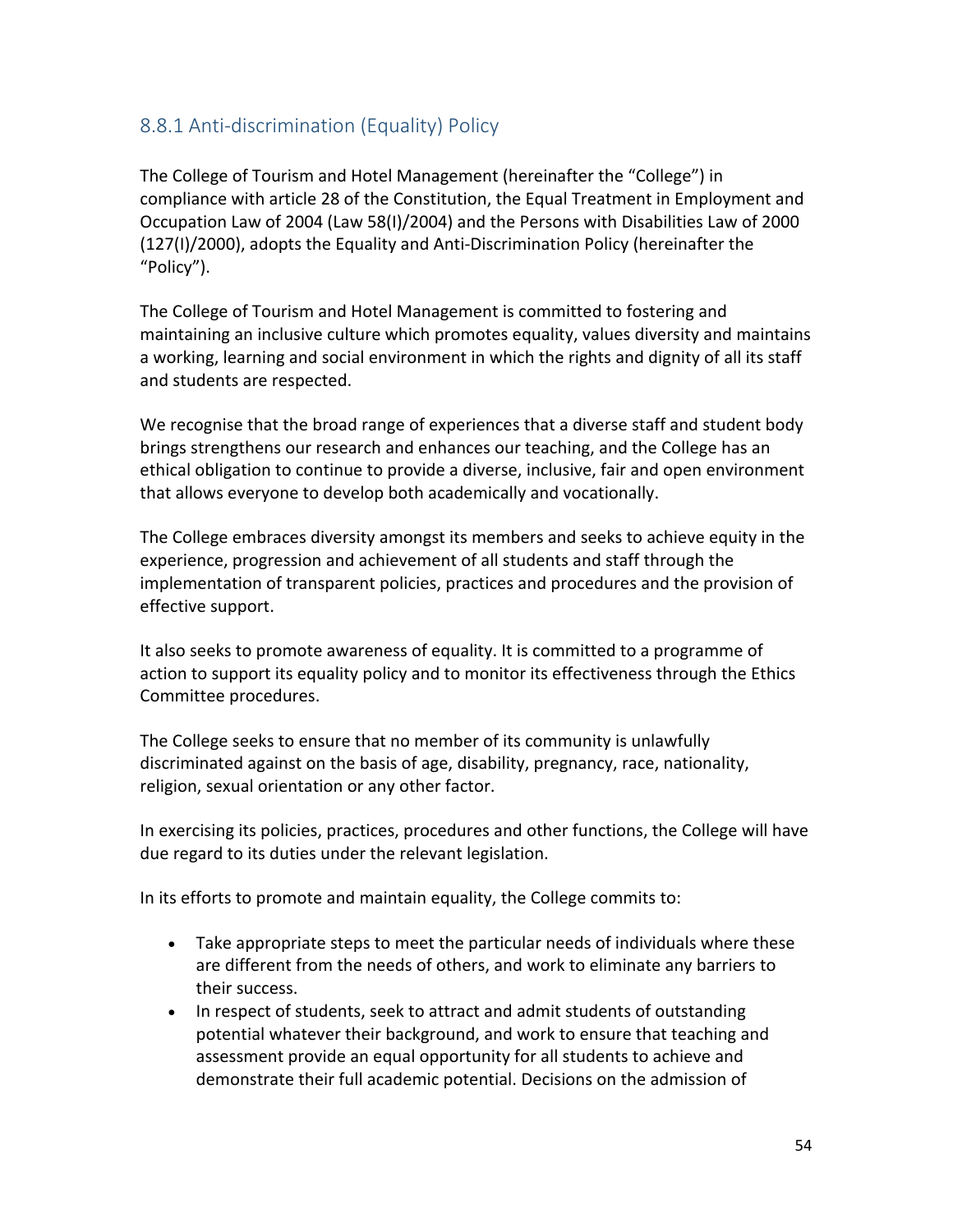students will be based solely on the individual merits of each candidate and the application of selection criteria appropriate to the course of study.

• In respect of staff, seek to ensure that entry into employment and progression within employment are determined solely by meritocratic criteria relating to their position / duties and support career development and progression and participation at all levels disregarding staff's background and characteristics.

The College aims though inclusion, to foster an environment and institutional culture in which each member feels, and is, valued, listened to and respected, able to be themselves and empowered to participate fully in the life of the College. As such, it all of its members to treat each other with respect, courtesy and consideration and will not tolerate any form of unlawful discrimination, bullying or harassment (please refer to specific policy for more details).

Freedom of expression and academic freedom, are protected both by law and by the College's policies.

### **Scope - [Application of the Equality Policy](https://edu.admin.ox.ac.uk/equality-policy#collapse1138396)**

This policy applies to all members of the College community, including:

- Students
- Members of academic and administrative staff (including contractors)
- Academic visitors from other institutions
- Visitors, including external persons or agencies using the College's premises, facilities or services;
- Applicants for study and employment, including offer holders.

All members of the College community are expected to act in accordance with this policy and to treat each other with respect at all times, and in all forms of communications, including online.

The policy is intended to cover behaviour in all conduct both on college premises, as well as in the course of college activity outside of College whether academic, sporting, social, cultural, or other. It also extents to stakeholders' behaviour online such as on email communication and social media.

The policy is to be included on Student's handbook, Lecturer's handbook, and on the College's website.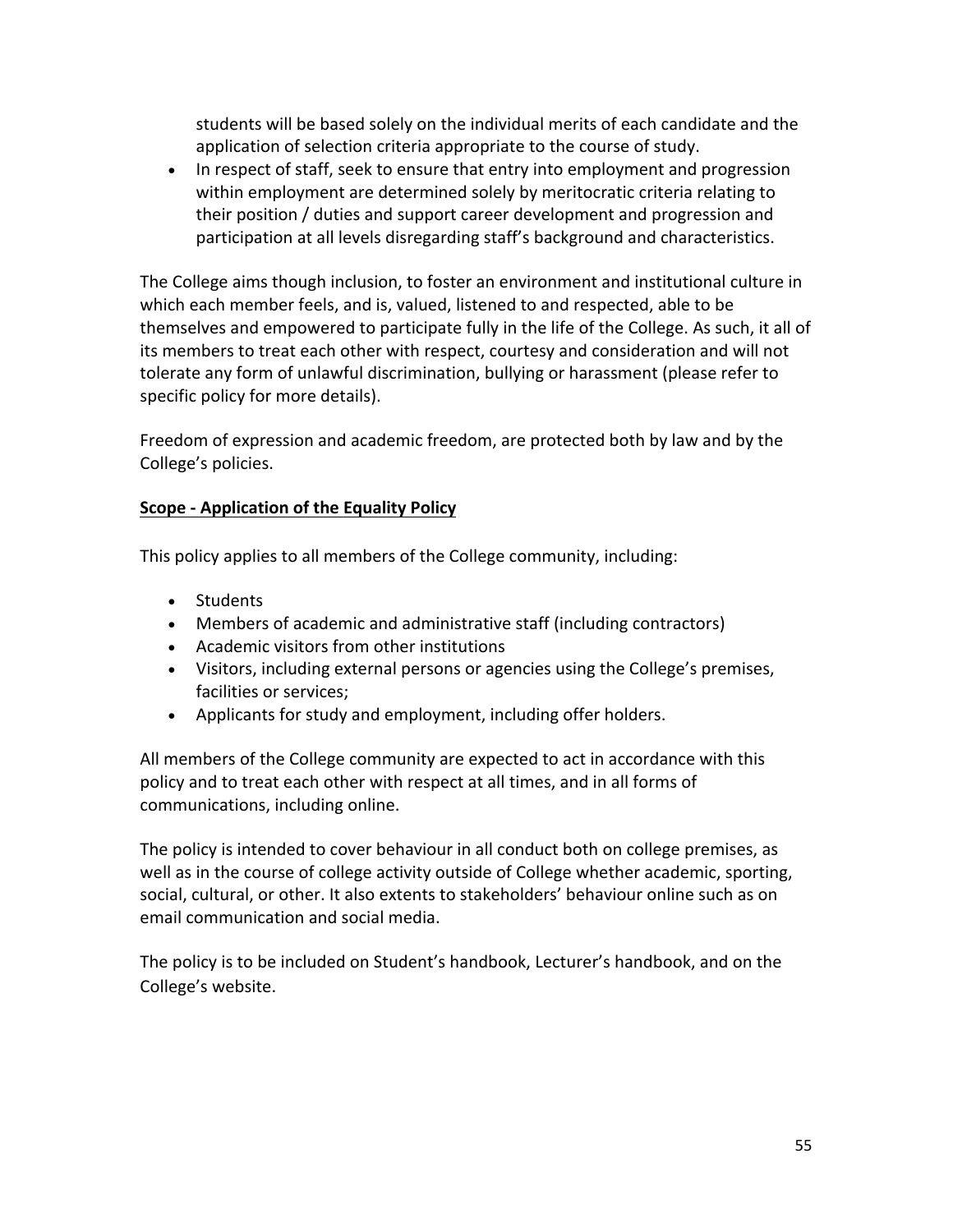## 8.8.2 Harassment & Sexual Harassment Policy

#### **Policy Overview**

The College, in line with the Equal Treatment of Men and Women in Employment and Vocational Education Law of 2002 (205(I)/2002), has created the "Harassment and Sexual Harassment Policy" (hereinafter referred to as the "Policy") aiming at preventing and combating "harassment" and "sexual harassment" in the community of the College.

As such, the College prohibits of any form of harassment, sexual harassment and/or related retaliation in College employment, educational programs and activities, based upon an individual's age, disability, pregnancy, race, nationality, religion, sexual orientation or any other factor, (hereinafter "protected characteristics") so that all members of the community are treated at all times with dignity and respect. Accordingly, such harassment or sexual harassment, is prohibited and violates College policy and will not be tolerated. Furthermore, any form of retaliation against anyone who in good faith brings a charge of harassment or sexual harassment, supports an individual bringing a complaint, otherwise reports harassment or sexual harassment, or participates in an investigation under this policy, is prohibited by College policy and Cyprus law.

#### **Policy Definitions**

**Unwelcome conduct**: For purposes of this policy, conduct is considered "unwelcome" if, under

the totality of the circumstances it is (a) not solicited, i.e. there is no consent (see below) and (b) if it is regarded subjectively by the recipient as undesirable or offensive to a reasonable person (see below).

**Consent:** "Consent" is defined as clearly communicating agreement or permission to participate in sexual activity. The consenting individuals must act freely and voluntarily and have knowledge of the act involved. Such consent may be withdrawn at any time, without regard to the preceding activity. A current or previous relationship, or past consent, is not sufficient to constitute consent. Consent may not be inferred from silence or passivity. Consent is voluntary, affirmative and clear. Consent cannot be given when a person is incapacitated. Coercion, force, or threats invalidate consent.

**Offensive to a reasonable person**: It is considered as such when under the circumstances in question and, if not corrected, could interfere with an individual's academic or work performance or create or substantially contribute to an intimidating or hostile work, academic, or student living environment. In determining whether the alleged conduct constitutes discrimination or harassment under this policy,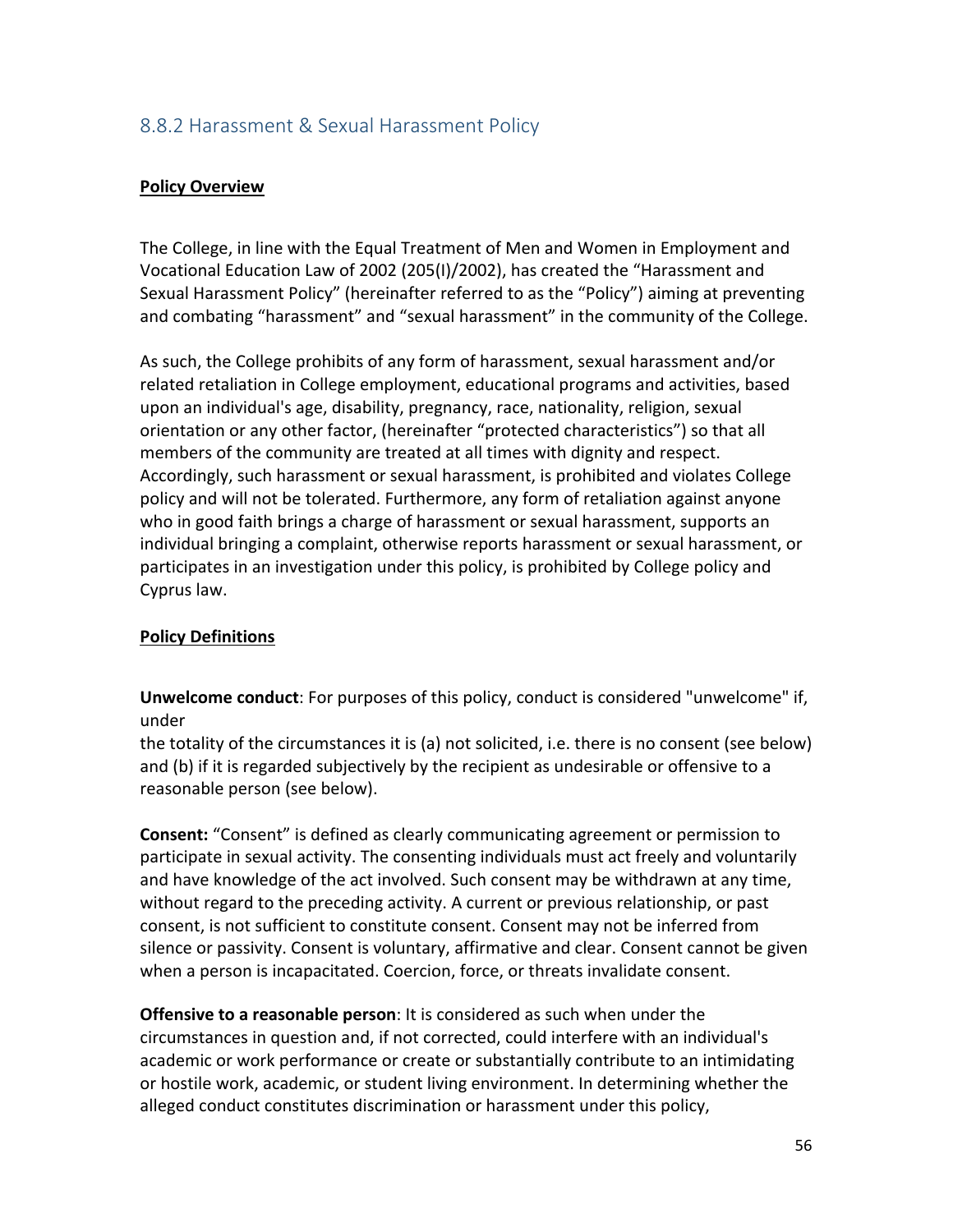consideration of the incident will assess whether the alleged conduct is severe and/or pervasive based upon the totality of the circumstances. Factors considered include but are not limited to the nature and context of the conduct, the type, frequency, and duration of the conduct, the identity of and relationship between the parties, the degree to which the conduct affected the complainant, other students, staff and/or faculty and principles of academic freedom.

### 8.8.2.1 HARASSMENT

#### **Harassment Overview and Definitions**

**Harassment**: For purposes of this policy, the term "harassment" refers to conduct that meets all of the three criteria defined below:

- Is unwelcome as per the policy definitions.
- Directed by or related to a group's or an individual's protected characteristics
- When either of the following conditions exist:
- It is implicitly or explicitly suggested that submission to or rejection of the conduct will be a factor in academic or employment decisions, evaluations, or permission to participate in a College activity; or

- The conduct would be offensive to a reasonable person as per the policy definitions.

#### **Examples of types of Harassment prohibited by this policy**

• Verbal, such as harassing phone calls, jokes, slurs, epithets, anecdotes, or other derogatory statements directed to an individual's or group of individuals' protected characteristics

• Visual, through the use of writings, graffiti, e-mail, posters, objects, or symbols that ridicule or demean an individual's or group of individuals' protected characteristics

• Physical, such as unwanted touching, stalking, or impeding an individual's free movement on the basis of a protected characteristic.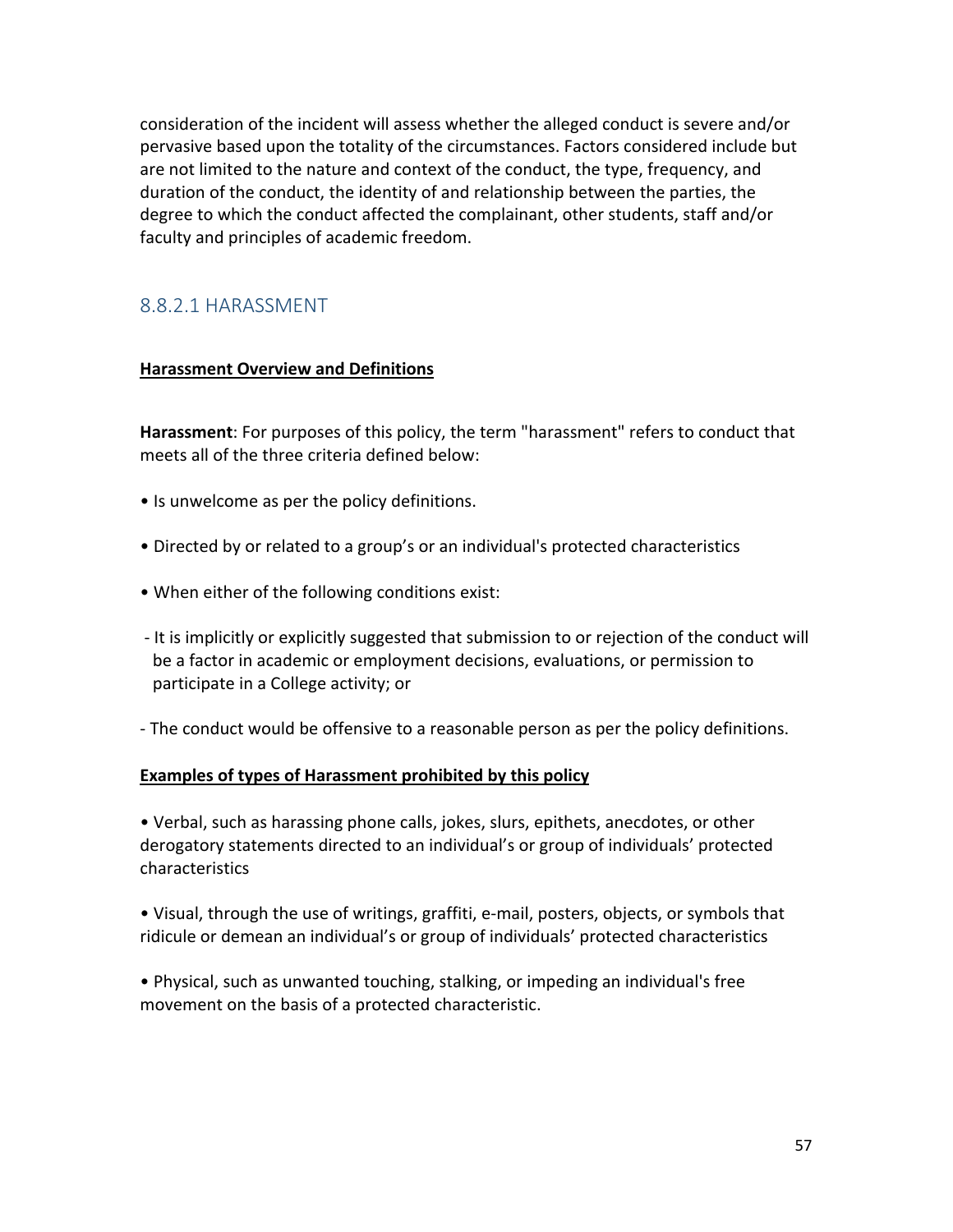## 8.8.2.2 SEXUAL HARASSMENT

#### **Sexual Harassment Overview and Definitions**

The College is committed to providing an environment which is free of sexual harassment in any form. The policy applies regardless of the gender of the alleged victim or of the alleged offending party and would include within its scope harassment directed to members of the same sex as well as harassment of members of the opposite sex. Sexual harassment is a form of harassment and discrimination strictly prohibited under the College's Equality Policy and Cyprus Law.

**Sexual Harassment**: For purposes of this Policy, the term "sexual harassment" refers to unwelcome (as per the policy definitions) conduct of a sexual nature (see below) when:

• It is implicitly or explicitly suggested that submission to or rejection of the conduct will be a factor in academic or employment decisions, evaluations, or permission to participate in a College activity; or

• The conduct would be offensive to a reasonable person as per the policy definitions.

**Conduct of a Sexual Nature**: This includes conduct that is verbal, visual, or physical. Conduct of a sexual nature may either be explicitly sexual or may involve conduct that derives its sexual nature from the circumstances in which the conduct occurs or when combined with other conduct that occurs in a sexual context. Conduct does not need either to express any sexual desire or to be directed to a specific person and can include conduct that attempts to demean, control, or stereotype others on the basis of their sex.

#### **Examples of types of Sexual Harassment prohibited by this policy**

- sexual jokes, innuendoes, slurs or sexually suggestive comments
- sexually explicit or sexist statements or anecdotes or questions or statements about sexual activity
- unwanted sexual advances, propositions, invitations, or other forms of pressure (either blatant or subtle) for sexual activity;
- offensive touching, including engaging in unwanted hugging, patting, kissing, or brushing up against someone's body, or other inappropriate sexual touching
- knowingly invading another's personal space in a sexually suggestive manner;
- displaying sexually suggestive pictures, objects, posters, cartoons, or calendars
- making sexual gestures;
- sending suggestive or obscene notes or phone calls or e-mail.
- sexual assault, sexual battery, stalking, and sexual exploitation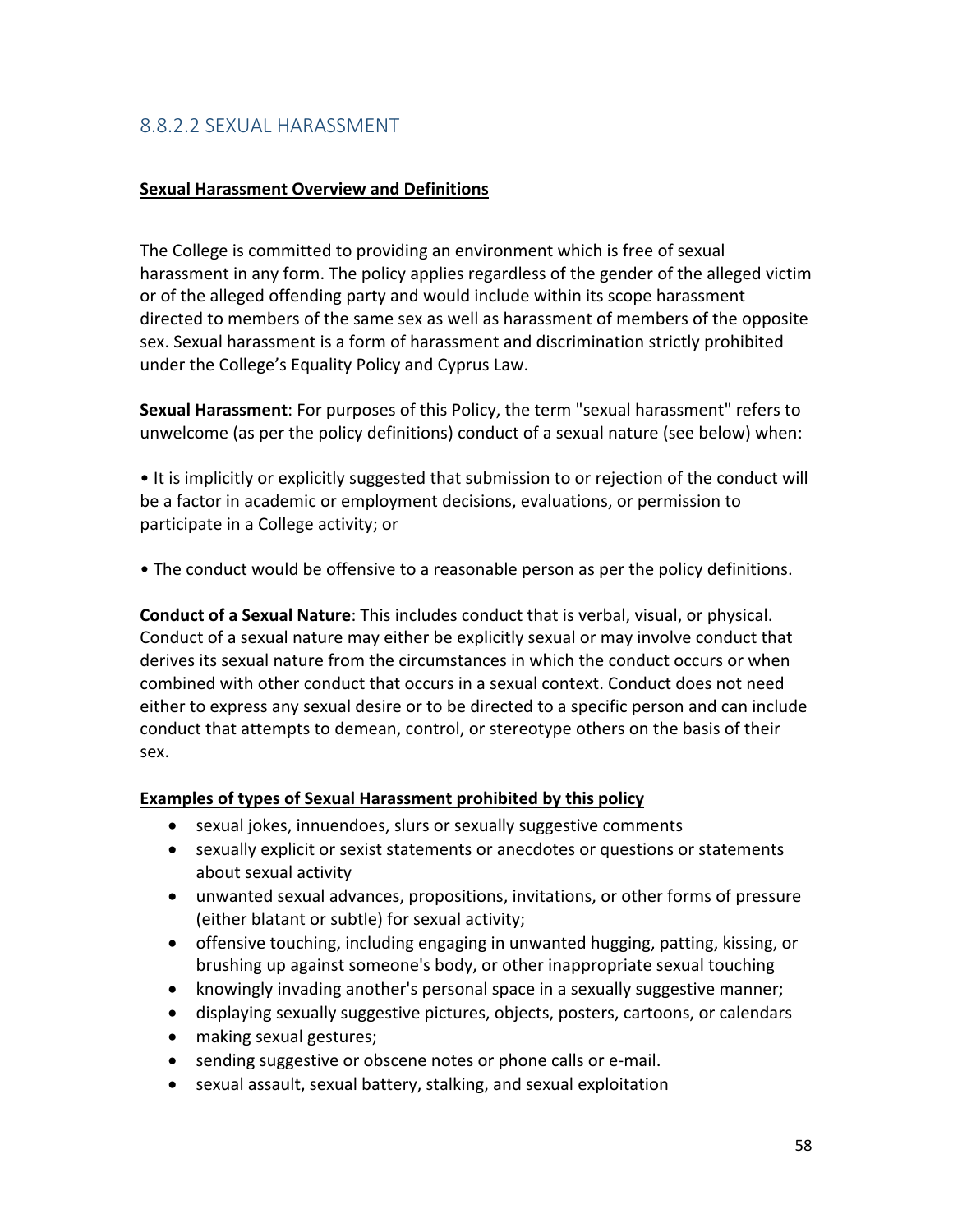#### **Scope / Application of the Policy**

This policy applies to all members of the College community, including:

- Students
- Members of academic and administrative staff (including contractors)
- Academic visitors from other institutions
- Visitors, including external persons or agencies using the College's premises, facilities or services;
- Applicants for study and employment, including offer holders.

The policy includes complaints of Harassment or Sexual Harassment against or by

- Faculty and Staff
- Students
- Third Party

All members of the College community are expected to act in accordance with this policy and to treat each other with respect at all times, and in all forms of communications, including online.

The policy is intended to cover behaviour in all conduct both on college premises, as well as in the course of college activity outside of College whether academic, sporting, social, cultural, or other. It also extents to stakeholders' behaviour online such as on email communication and social media.

The policy is included on Student's handbook, Lecturer's handbook, on the College's website.

## **Standard of Proof**

The standard of proof to find a violation of College policy is the preponderance of the evidence. This means that a decision of responsibility for a policy violation will be made on whether it is more likely than not that the respondent violated the policy based on the totality of information gathered during the investigation.

### **Reporting Complaints & Policy Violations**

Any person who believes that they have been subjected to harassment, sexual harassment, or retaliation, or who feels they are aware of prohibited harassment, sexual harassment, or retaliation directed toward others should immediately report the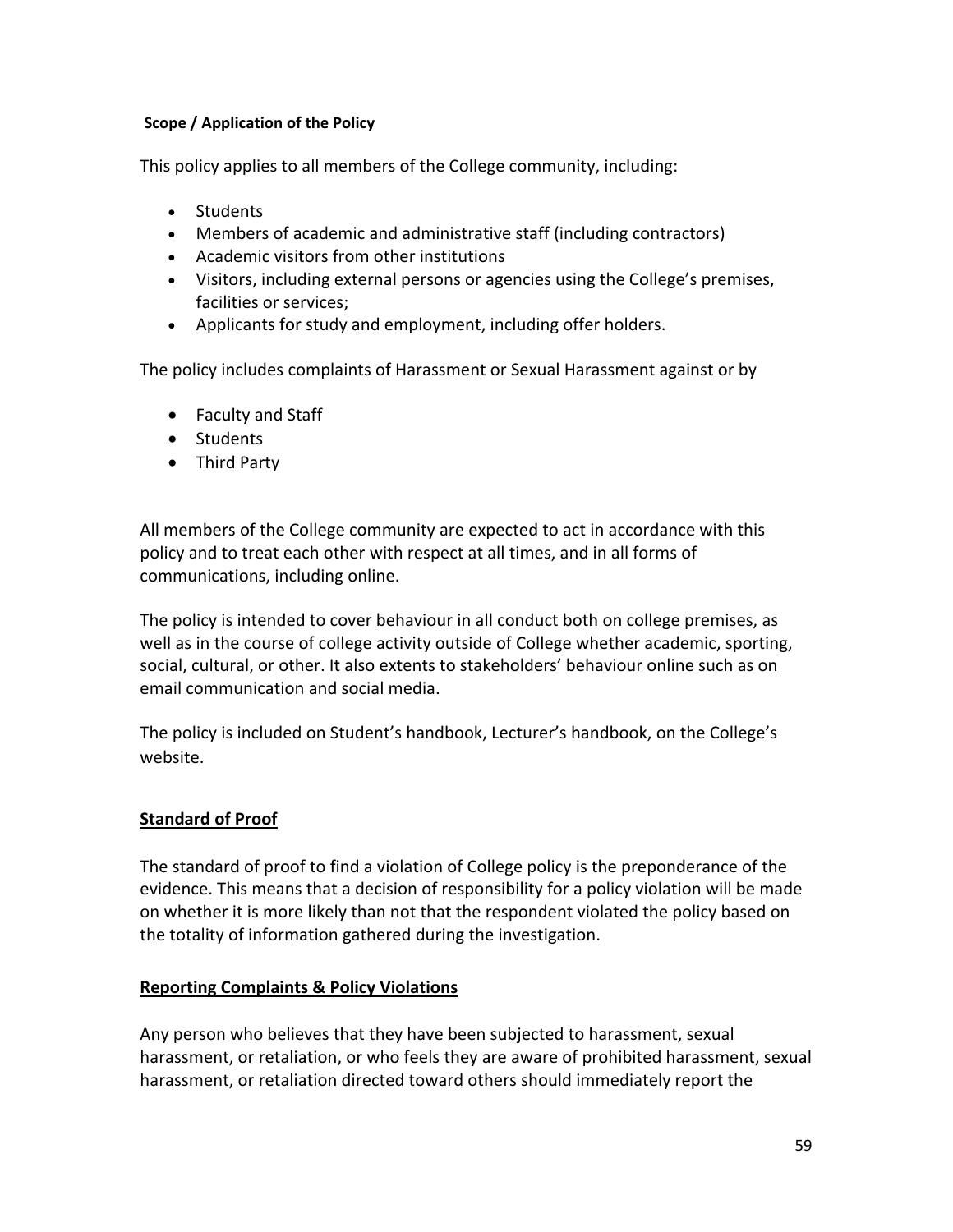circumstances to any member of the Ethics Committee of the College and employed by the College as described in 5.1. below.

The College requests that complaints be made in writing to assure the accuracy of the charge, although verbal complaints will also be accepted. While there is no time limit for reporting a complaint, reports of misconduct should be brought forward as soon as possible to enable the College and/or the authorities to respond and investigate the complaint. As time passes, evidence may dissipate or become lost or unavailable or distorted, thereby making investigation, possible prosecution, disciplinary proceedings, or obtaining criminal/civil protective orders related to the incident more difficult. It is also strongly suggested by the college to preserve other evidence by saving text messages, instant messages, social networking pages, other communications, and keeping pictures, logs or other copies of documents if they have any that would be useful to College investigators and/or the authorities.

### **Where to Report**

This section specifies the College staff responsible for responding to complaints of harassment, sexual harassment, or retaliation, i.e. the Ethics Committee of the College.

### **Duty to Report**

It is the duty and responsibility of every member of the faculty, staff, and administration to assure compliance with this policy by promptly reporting allegations of policy violations to the College's Ethics Committee. The College's administration, faculty, staff, and students, are responsible for cooperating with College officials who investigate allegations of policy violations.

Students are also strongly encouraged to report any alleged violations of this policy as described above.

## **Confidentiality**

To the extent possible, the College will make a reasonable effort to conduct all proceedings related to harassment, sexual harassment or retaliation allegations in a manner which will protect the confidentiality and privacy interests of all parties. Examples of situations where confidentiality cannot be maintained include circumstances when the College is required by law to disclose information, when disclosure is warranted by the College in order to protect the rights of others, or disclosure is necessary to facilitate legitimate College processes including investigation and resolution of harassment or sexual harassment allegations. In addition to these efforts by the College, all parties to the alleged complaint should treat the matter under investigation with discretion and respect for the reputation of all parties involved.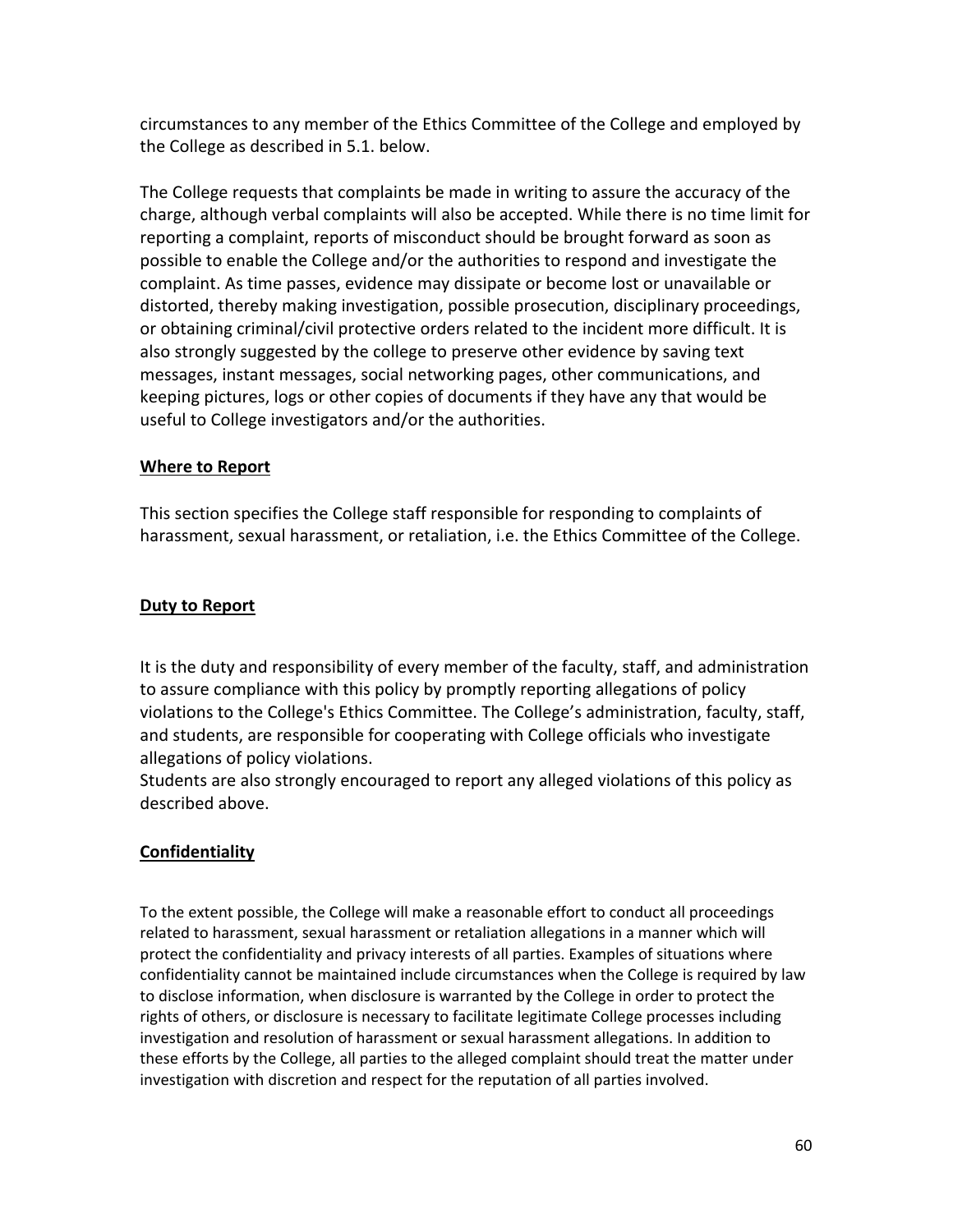# 9. STUDENT SUPPORT

## 9.1 Student Support and Monitoring

The Institute gives great attention to the counselling of its students. It is a fact that many students feel rather undecided as to what career to pursue in life despite the feelings they held earlier on in life. Thus the Student Counsellor will help him/her through private discussions as to what is best for him/her.

The Mentoring Programme is the front line in the student support system. Through building mentoring relationships, the student becomes more involved in their academic and personal pursuits and will begin to see what their future holds. The mentor serves the student and provides whatever support is needed.

Upon registration, the student will be assigned a personal advisor (mentor/counsellor). The Counsellor takes the form of a local patron and father who will try his utmost to make the overseas students feel at home. The Counsellor is there to be the first contact when support and advice is needed on any personal or academic issues. If the Counsellor is unable to resolve the issue, then he/she will put the student in contact with someone who can help.

- The advisor will act as an aid to the student during his/her tenure at the Institute
- The advisor is expected to assist the student in finding information and in finding resolutions to the student's issues and concerns
- The advisor will act on behalf of the student whenever required by the Academic **Committees**
- The advisor will assist the Student Affairs officer with the on-boarding of the student. The tutor will minute each meeting and submit the documentation to the Student Affairs officer.

## 9.2 IT Support

The Information Technology staff within the College provides support to students who may be experiencing technical difficulties accessing content or communicating with staff or other students.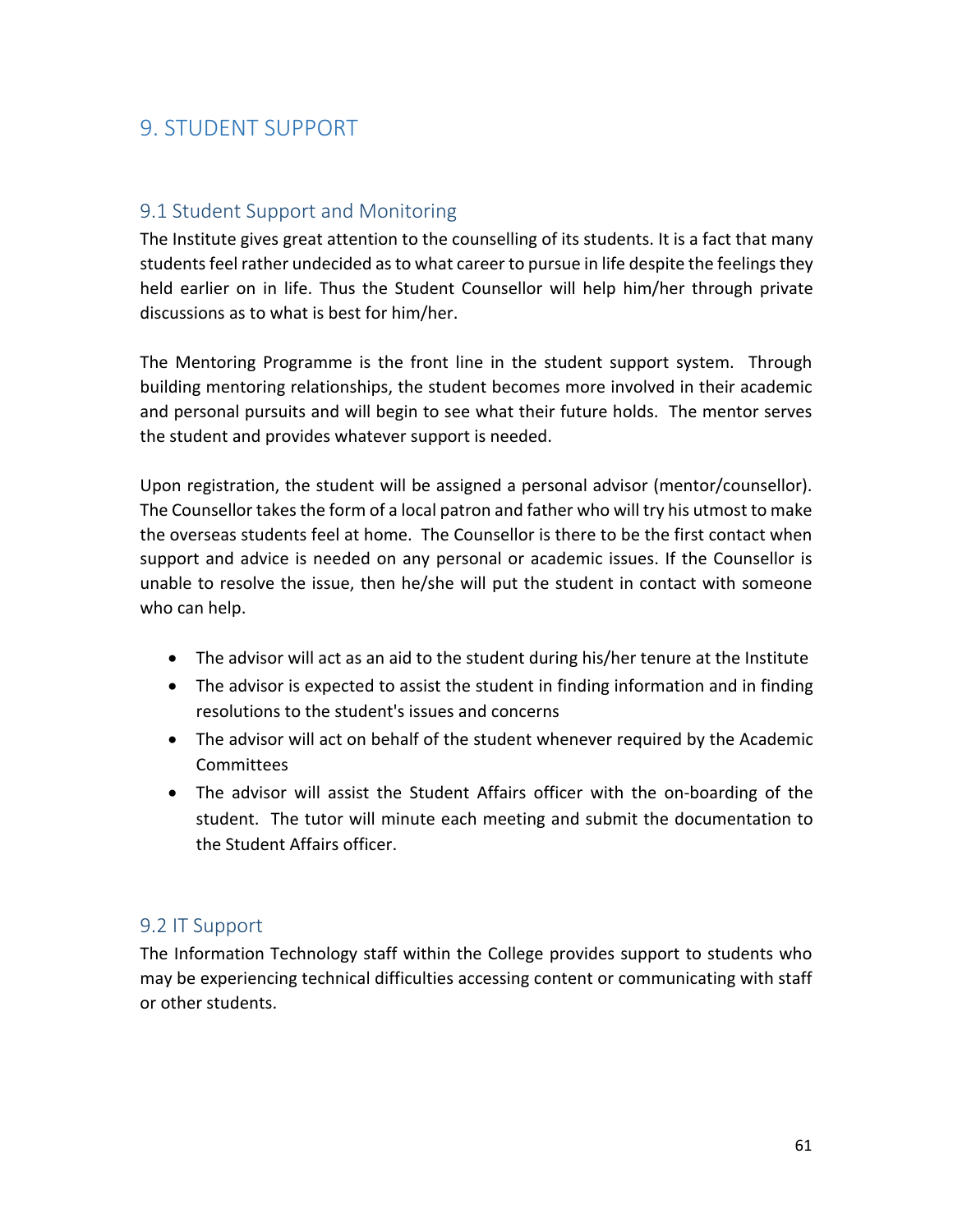## 9.3 The Student Union

The Students' Union is responsible for organising student activities and for discussing and making recommendations to institutional bodies regarding anything that affects the student experience or any other matters referred to it by those bodies.

## 9.4 Students with Disabilities and/or Learning Difficulties

- 1. Students with disabilities and/or specific learning difficulties are assessed on their academic ability and the expectation that they can fulfil the requirements of the programme.
- 2. Applicants are encouraged to disclose any disabilities or learning difficulties and to seek advice from the Institute's staff.
- 3. Offers are based solely on a student's academic ability.
- 4. Special arrangements can be made for applicants with disabilities like dyslexia.

#### **Special Needs**

The College is committed to providing equal opportunities for all its students. The College therefore offers a Special Needs service for all studying members who have either learning difficulties or require additional physical support during their assessments. The College will ensure, through the availability of learner support services, that no learner is disadvantaged by reason of having a disability, within reason and budgetary limitations.

## 9.5 Student Counselling

The College gives great attention to the counselling of its students. It is a fact that many students feel rather undecided as to what career to pursue in life and come to a crossroads despite previously thinking that they had decided on a path. The Student Affairs Office will help him/her through private discussions as to what is best for him/her. If the Counsellor is unable to resolve the issue, then he/she will put the student in contact with the person that will be able to help. If the issue is an academic one the counsellor will bring him/her in contact either with the lecturer or course coordinator or the director of the academic department. If the issue is financial, the counsellor will bring him/her in contact with the accounts department. If the issue is not resolved, The counsellor may consider bringing him/her to the Director. If the student is one with special needs, the counsellor will contact the special advisor assigned for each case. If it is dyslexia, the counsellor will contact the special advisor and if it is a psychological case will contact the in-house advisor.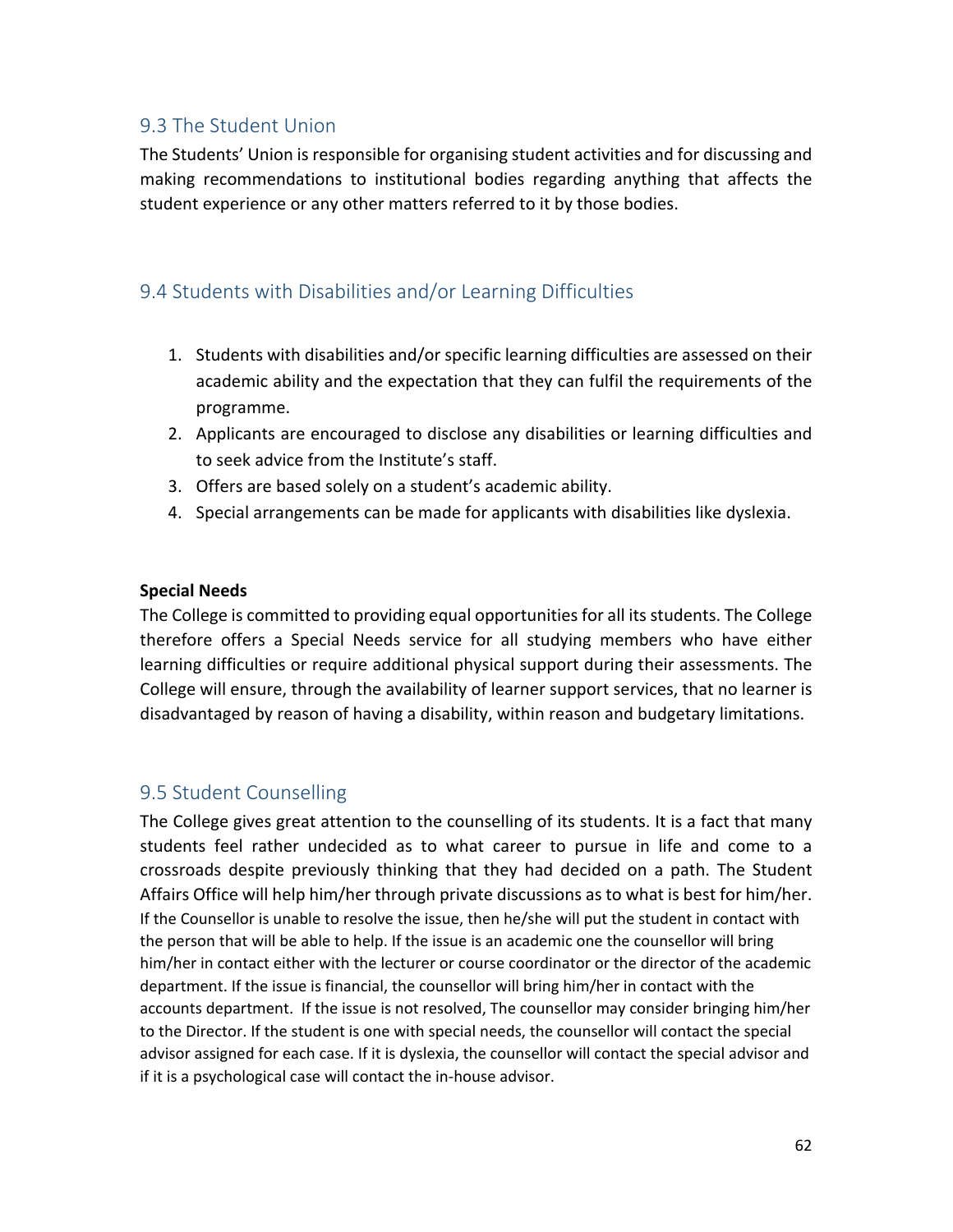## 9.6 Complaints

If students have any complaints regarding the Institute, a staff/faculty member or class, they meet in the first instance with their tutor first who will work to resolve the issue. If the matter pertains, they should contact the course co-ordinator, then the Student Affairs officer and then the director.

In the case where a student believes that the grade received is different from what was expected, he/she must exhaust all possibilities of resolving the problem with the pertinent instructor first. If the problem is not solved the student has the right to ask for a meeting with the course coordinator. In the case where the instructor and the course coordinator is, the same person, the meeting is regarded to have taken place with the course coordinator. If still the problem is not solved the student has the right to ask for a meeting with the Academic director. If this does not lead to a resolution, the student may appeal against the grade by filing a petition with the Registrar's Office.

In the case where the petition of appeal has been initiated by a student with special needs such as dyslexia or psychological problem the relevant special advisor must be informed to be present at the meeting.

In any case, the procedure provides for a thorough and objective examination of the complaint and the taking of a decision or measures where necessary.

## 9.7 Student Welfare Service

There is a Student Welfare Service that supports students with regards to academic and personal problems and difficulties. Statutory administrative mechanisms for monitoring and supporting students are sufficient. The efficiency of these mechanisms is assessed on the basis of specific criteria.

Student welfare in our College:

• encompasses everything the school community does to meet the personal, social and learning needs of students

- creates a safe, caring school environment in which students are nurtured as they learn
- is achieved through the total school curriculum and the way it is delivered
- incorporates effective discipline
- incorporates preventive health and social skills programs
- stresses the value of collaborative early intervention when problems are identified
- provides ongoing educational services to support students

• recognizes the diversity within the school community and provides programs and support which acknowledge difference and promote harmony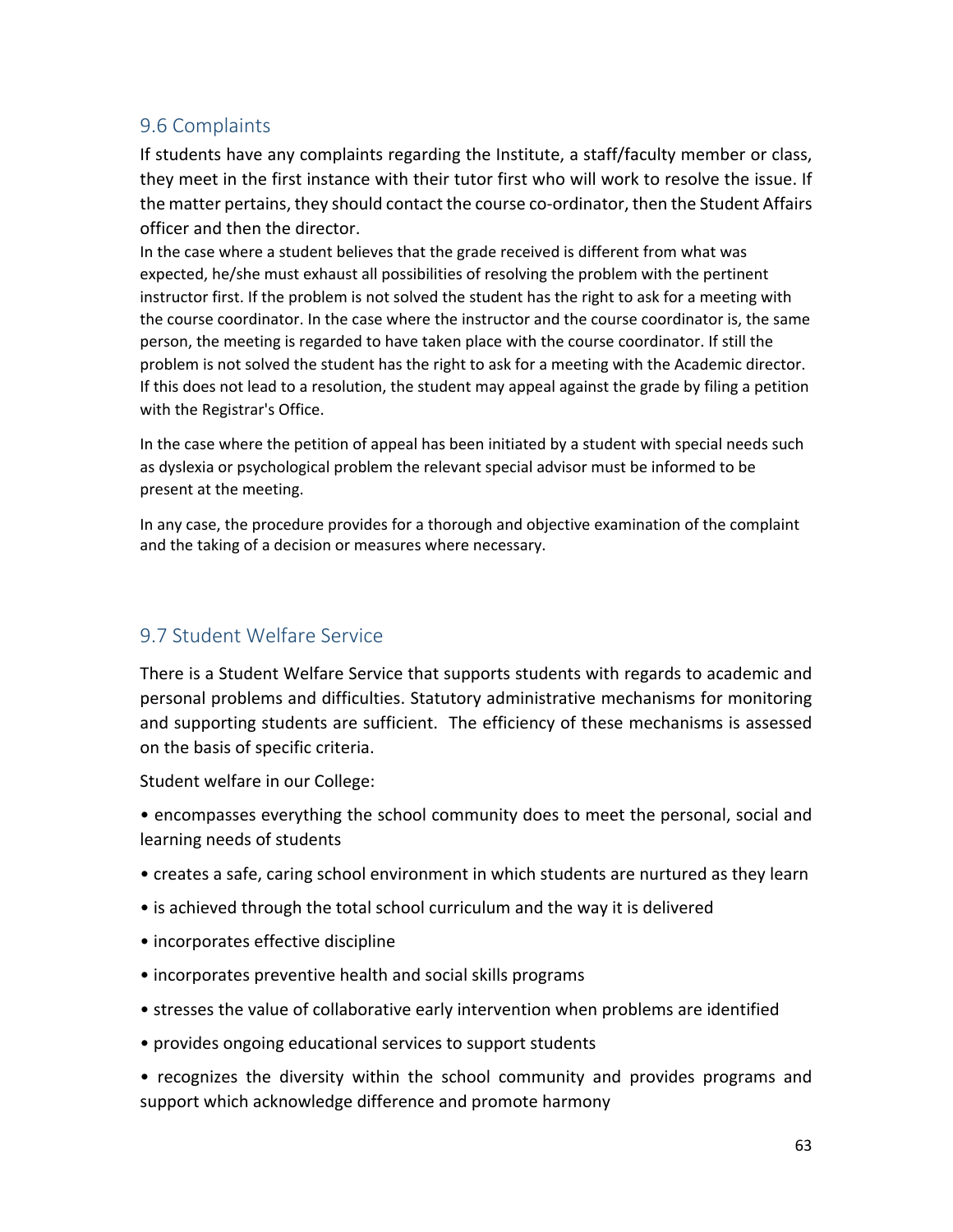• recognizes the role that the school plays as a resource to link families with community support services

- provides opportunities for students to:
- enjoy success and recognition
- make a useful contribution to the life of the school
- derive enjoyment from their learning.

# 9.8 Safety & Support policy

A safe environment for students is one where the risk of harm is minimized and students feel secure. Harm relates not only to dangers in the built environment, involving such matters as architecture and construction, lighting, space, facilities and safety plans, but also refers to violence, physical threats, verbal abuse, threatening gestures, sexual harassment and racial vilification. A supportive environment fosters the social, academic, physical and emotional development of students. The College has developed a safety & support policy that includes guidelines to offer a safe and supportive environment where students and staff can feel safe.

The policy includes the following outlines:

- students are treated with respect and fairness by teachers, other staff and other students' members of the school community feel valued
- **•** effective teaching and learning takes place
- positive support and encouragement are provided by staff members & students
- non-discriminatory language and behavioral practices are defined, modelled and reinforced by members of the school community
- consultation takes place on matters relating to students' education and welfare.
- providing security, supervision and risk management for students engaged in onsite and off-site activities
- modelling the behaviors that indicate clearly that student welfare and wellbeing is a priority

The staff has a responsibility to be respectful and inclusive of each other and the students and to be sensitive to individual differences and needs. In order to develop a safe and supportive environment which caters for the wellbeing of students and staff, staff are required to work with the College administration to provide for student welfare.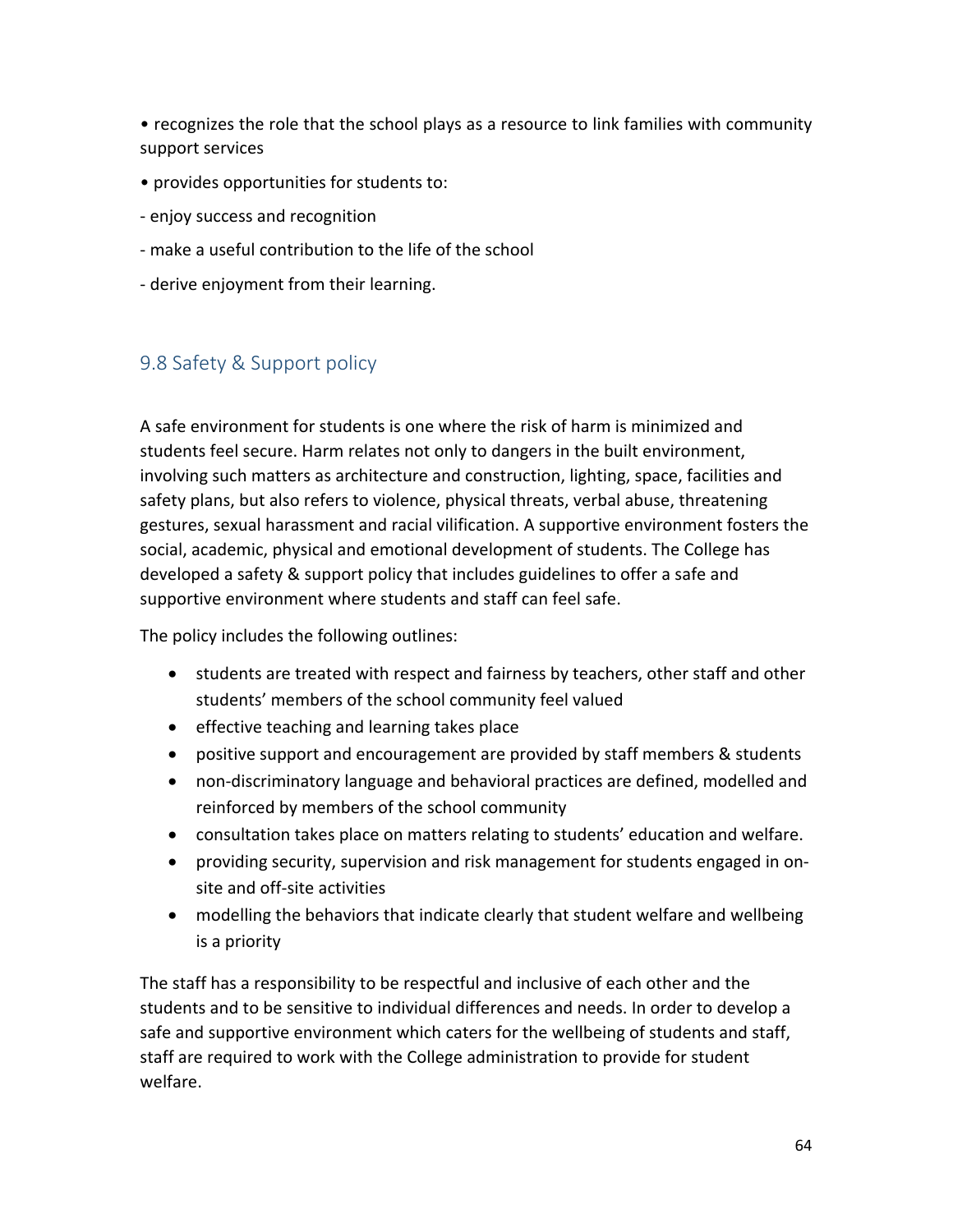When working with students, staff must relate to students in such a way that students feel valued and have a positive attitude to themselves and their learning. This can be evidenced by

Under no circumstances is the use of corporal punishment to be used or deemed an acceptable form of discipline. Staff are prohibited from using any form of corporal punishment of students in carrying out any of their duties or as a means of disciplining students.

In cases of emergencies, the Administration department with the students' Welfare officer are responsible to react immediately to the incident and ensure safety and order.

Contact phone number for key internal and external services and help-lines are publicly displayed in numerous locations on campus and on the website.

Our student handbook also lists phone numbers of various emergency services and other help-lines.

| Emergency Service Telephone Numbers (English is spoken) |           |
|---------------------------------------------------------|-----------|
| Ambulance                                               | 199 / 112 |
| Police                                                  | 199 / 112 |
| <b>Fire Service</b>                                     | 199 / 112 |
| All Emergencies (Pan-European)                          | 112       |

| Hospitals and Pharmacies/Chemists                  |                  |  |
|----------------------------------------------------|------------------|--|
| <b>Hospital Information</b>                        | Tel: 1400        |  |
| RCC Rescue Coordination Centre (air/sea<br>rescue) | Tel: 1441        |  |
| Drugs/Narcotics/Poison Emergency                   | Tel: 1401        |  |
| Drug (anti-abuse support)                          | Tel: 1410 / 1498 |  |
| Doctors On Call                                    | Tel: 90 90 1432  |  |
| Nicosia: New General                               | Tel: 22 603 000  |  |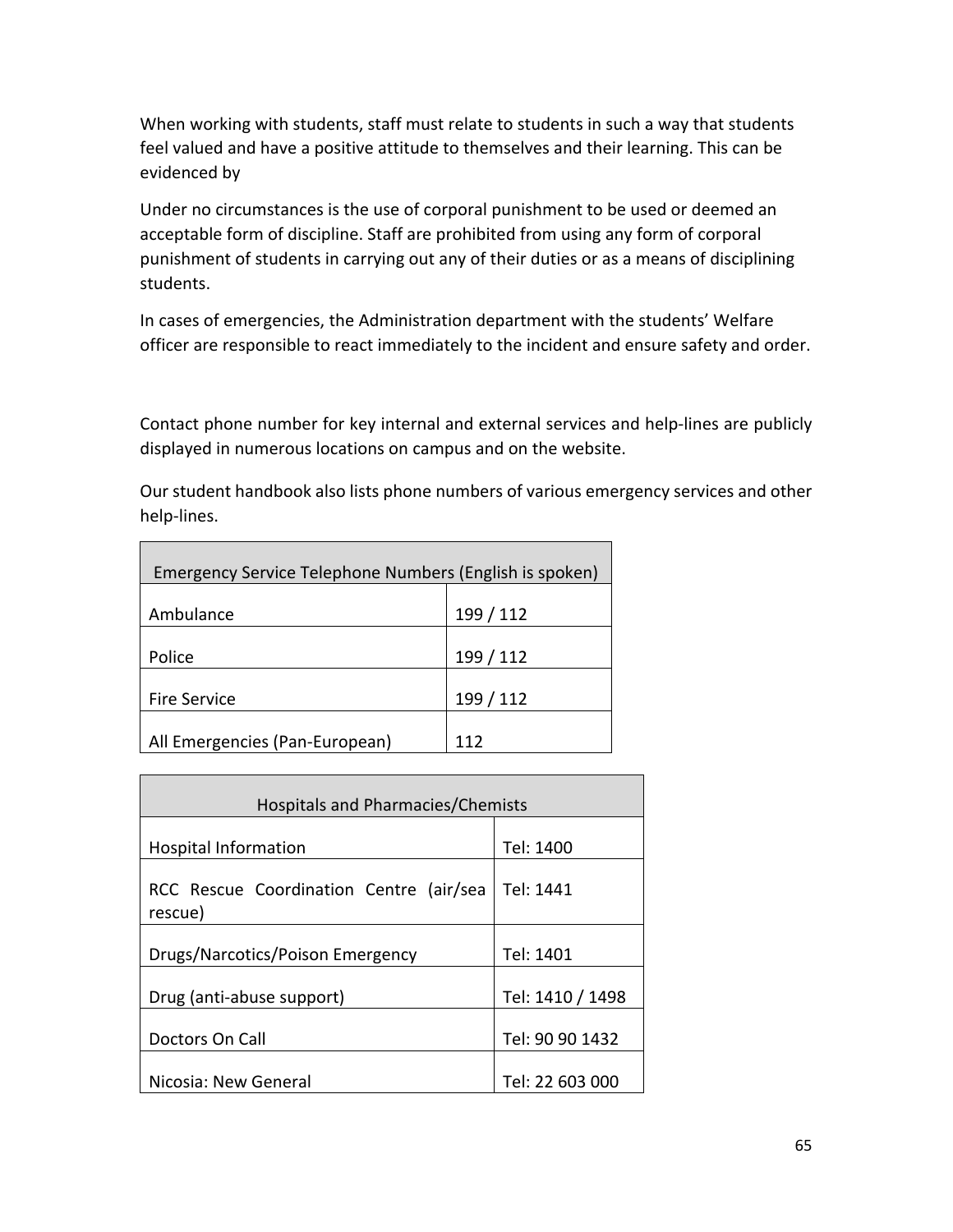## 9.9 Psychological Services

The mission of our Psychological Services is to assist and support students in their personal, academic/career, and life goals and to provide training and supervision for full time clinical and counseling psychology interns of the whole duration of their study.

Psychological Services seeks to assist in the creation and maintenance of a campus environment that will foster the well-being and personal development of its members.

The persons available are Mr. Anastasios Nikolakeas and Mr. Panagiotis ,Tel: 22-462846.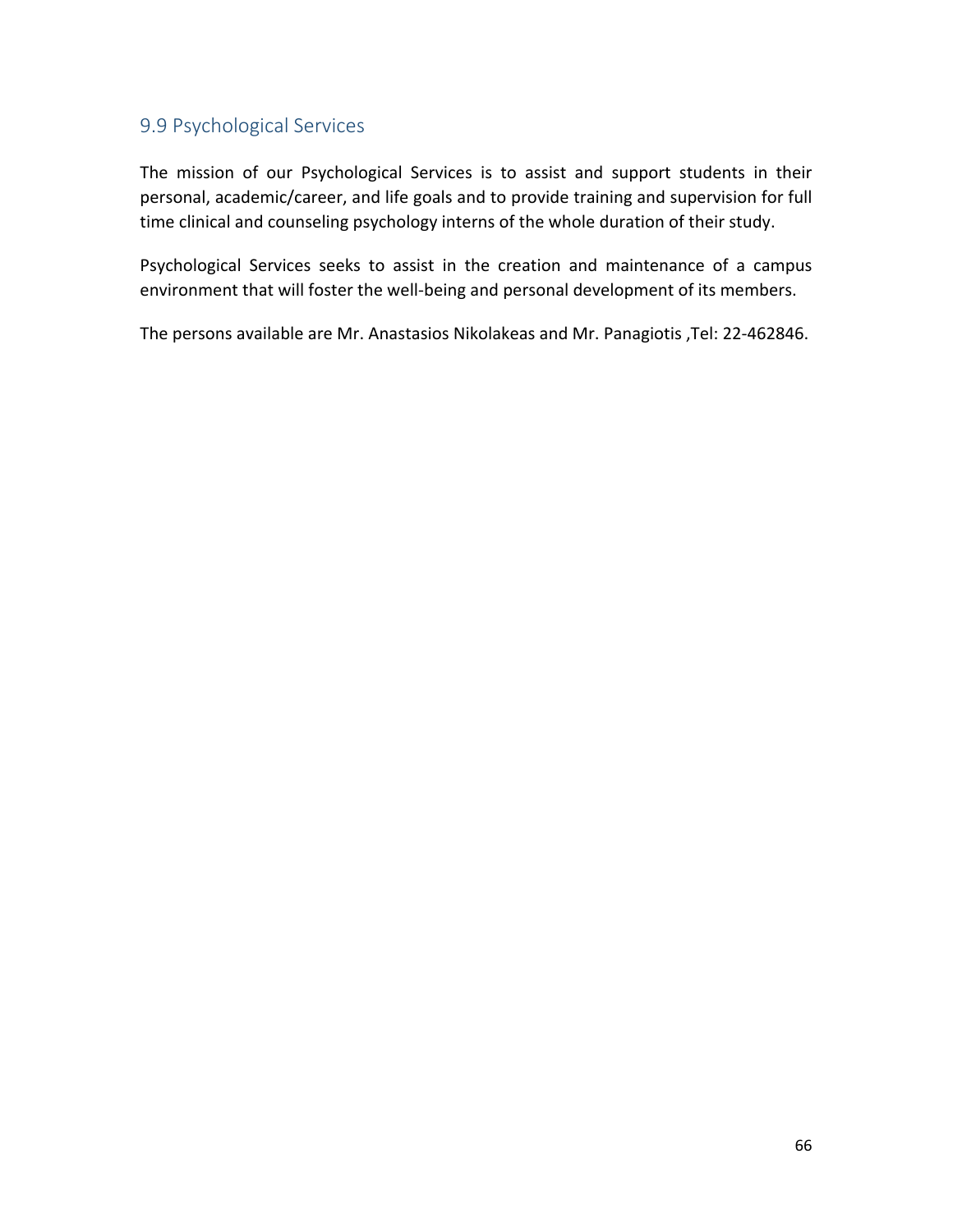# 9.10 Student Resources

| <b>Student Resources</b>       |                                                               |
|--------------------------------|---------------------------------------------------------------|
| <b>Name</b>                    | <b>Description</b>                                            |
| <b>Academic affairs Office</b> | The department provides the necessary information about       |
|                                | the academic calendar, the individual timetable, exams        |
|                                | schedule etc. In addition they issue grades reports, official |
|                                | transcripts, work letters, clearance letters and any other    |
|                                | certificate or report that students may request.              |
|                                | The office assists students with their application,           |
|                                | reviews applications for acceptance, prepares forms           |
| <b>Admissions Office</b>       | for International students, follows procedures for            |
|                                | entry visas, plans and prepares entrance exams,               |
|                                | receives students and provides valuable information           |
|                                | for their induction and the student life at our College.      |
| Career day                     | Every year, before the end of the spring semester, the        |
|                                | career office, organizes the Career Day. This event is the    |
|                                | perfect opportunity for students to meet Hoteliers,           |
|                                | Directors and Managers with the opportunity to get            |
|                                | employed in one of the prestigious hotels during the          |
|                                | summer holidays and beyond.                                   |
|                                | A brand new computer lab with twenty (20) new                 |
|                                | computers. Network connection of 16<br>Mbps                   |
| <b>Computer Lab</b>            | HomePack DSL service and free WIFI is available               |
|                                | throughout the building.                                      |
| <b>Copy services</b>           | Students who wish to print their notes or make copies         |
|                                | have the opportunity to do so. Two heavy duty printing        |
|                                | machines are available for usage and depending on the         |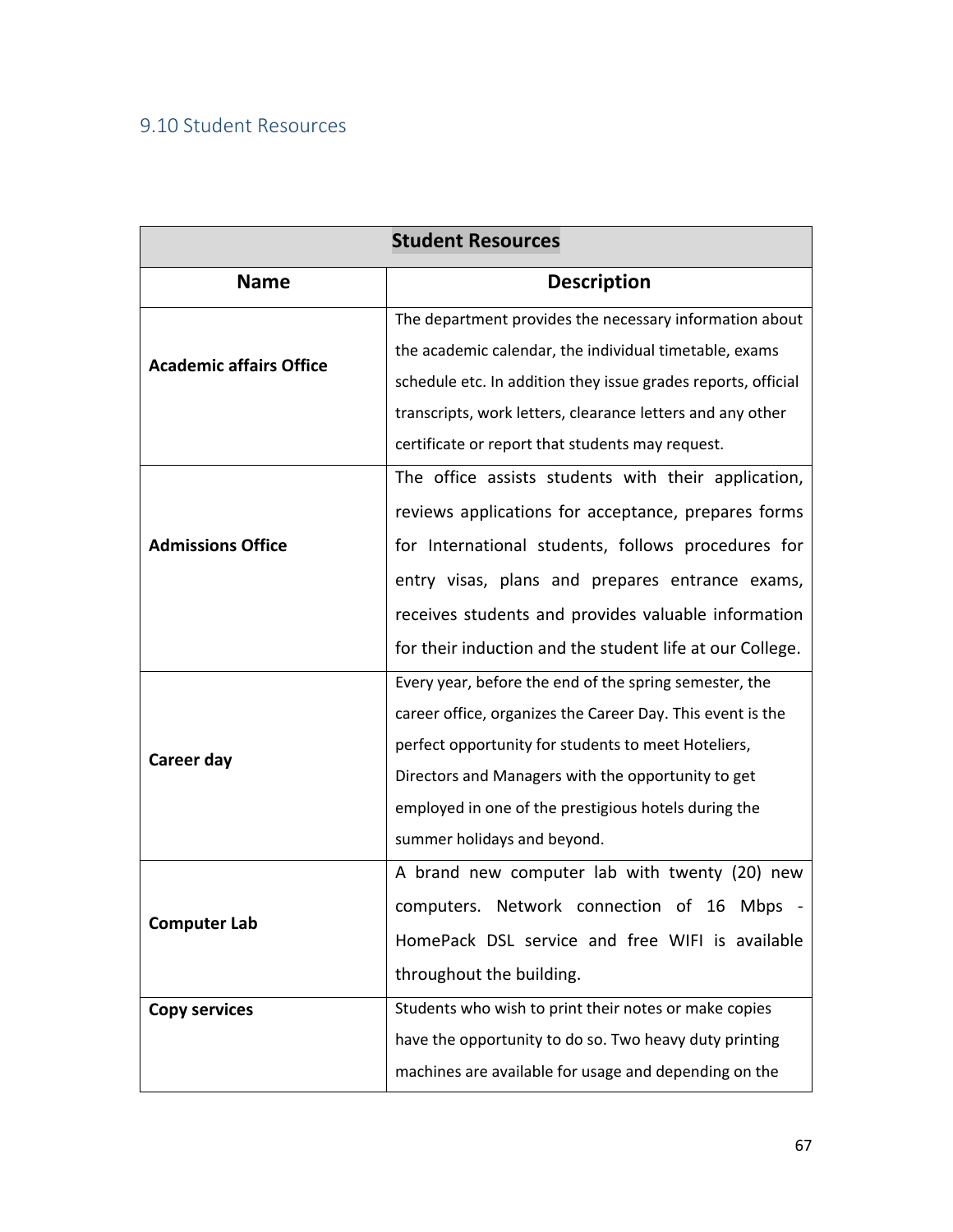|                                        | number of copies there may be a small charge. The copy          |
|----------------------------------------|-----------------------------------------------------------------|
|                                        | services are available for free for students with               |
|                                        | disabilities. The goal is to assist students according to their |
|                                        | learning needs, although we do recommend that they do           |
|                                        | not print if they can find the material in an electronic        |
|                                        | form.                                                           |
|                                        | Advisors make every effort to give effective guidance           |
| <b>Counselling services</b>            | to students regarding academic matters and to refer             |
|                                        | students to those qualified to help them.                       |
|                                        | The college has implemented the electronic support              |
|                                        | platform Edmodo to facilitate the communication between         |
|                                        | the lecturer and students, whereby students can retrieve        |
| <b>E-learning</b>                      | the notes of the lecture very easily. Furthermore, students     |
|                                        | can use the platform to communicate between them and            |
|                                        | the lecturer. Lecturers use the platform to upload notes,       |
|                                        | assignments, videos and quizzes and in some cases grades.       |
|                                        | The College's financial aid program exists in order to make     |
| <b>Financial Assistance</b>            | the education it offers affordable to all students, who         |
|                                        | qualify for admission and to act as recognition of              |
|                                        | performance or special talent.                                  |
|                                        | Our college provides contact information for hospitals,         |
|                                        | doctors, nurses, and/or psychiatrists. This is particularly     |
| <b>Health services</b>                 | helpful for international students that do not have any         |
|                                        | contacts. International students are also covered by a          |
|                                        | health insurance plan that is covered through their             |
|                                        | student fees.                                                   |
| <b>International Students Services</b> | These services help international students adjust to living     |
|                                        | and learning in Cyprus. This may include information and        |
|                                        | support around visa and work permits, health insurance,         |
|                                        | housing, orientation, workshops, social events, and             |
|                                        |                                                                 |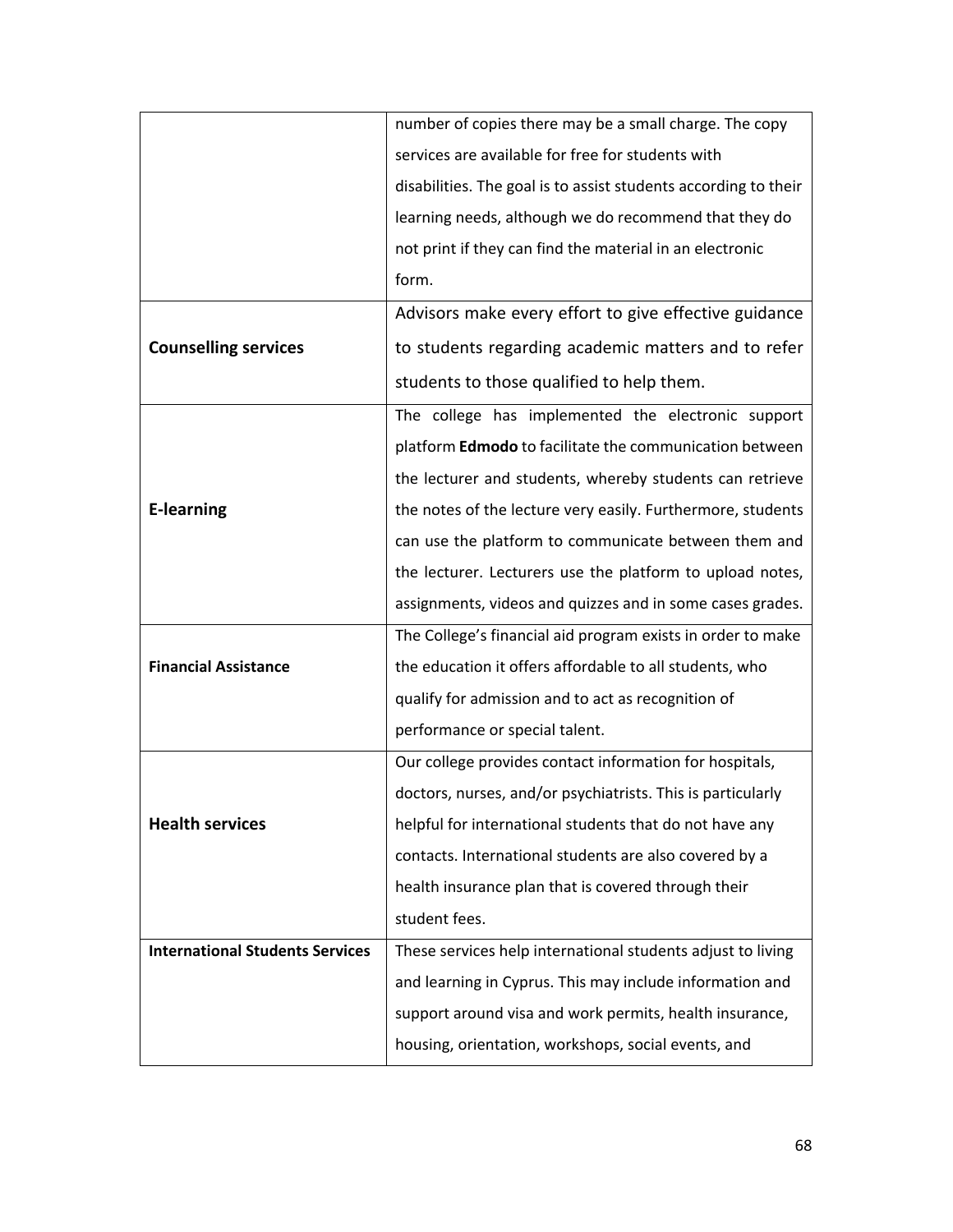|                                | more. The services are provided from the Admissions         |
|--------------------------------|-------------------------------------------------------------|
|                                | office in collaborations with the Academic Affairs Office.  |
| <b>Library Reference Desk</b>  | A librarian is available during Library working hours and   |
|                                | his job is to help students find the resources that they    |
|                                | need for their projects and classes.                        |
|                                | For students with Disabilities the College has the one-stop |
| <b>One-stop counter</b>        | counter that offers joined services and support through     |
|                                | one counter only for more convenience and speed.            |
| <b>Sports facilities</b>       | For sports, the possibilities are endless, outdoor sports   |
|                                | such as handball; cricket etc can be practiced on the       |
|                                | football/basketball grounds of a nearby school.             |
| <b>Student cafeteria</b>       | A pleasant environment for students to meet their fellow    |
|                                | students and teachers in between and after classes.         |
| <b>Student Welfare Service</b> | Supports students with regards to academic and personal     |
|                                | problems and difficulties.                                  |
|                                | Our IT expert helps the students to understand and          |
|                                | easily navigate through our electronic module               |
|                                | platform (EDMODO) and electronic databases of the           |
|                                | Library. Every semester he organizes a workshop day         |
| Technological assistance for   | at the Computer Lab, where newly registered students        |
| students                       | are trained on how to access the platforms. During the      |
|                                | event he answers all their questions to ensure all          |
|                                | learning tools are smoothly introduced and used as          |
|                                | planned.                                                    |
|                                | He is also available during the whole year for any          |
|                                | individual training and to resolve any issues may arise.    |
|                                |                                                             |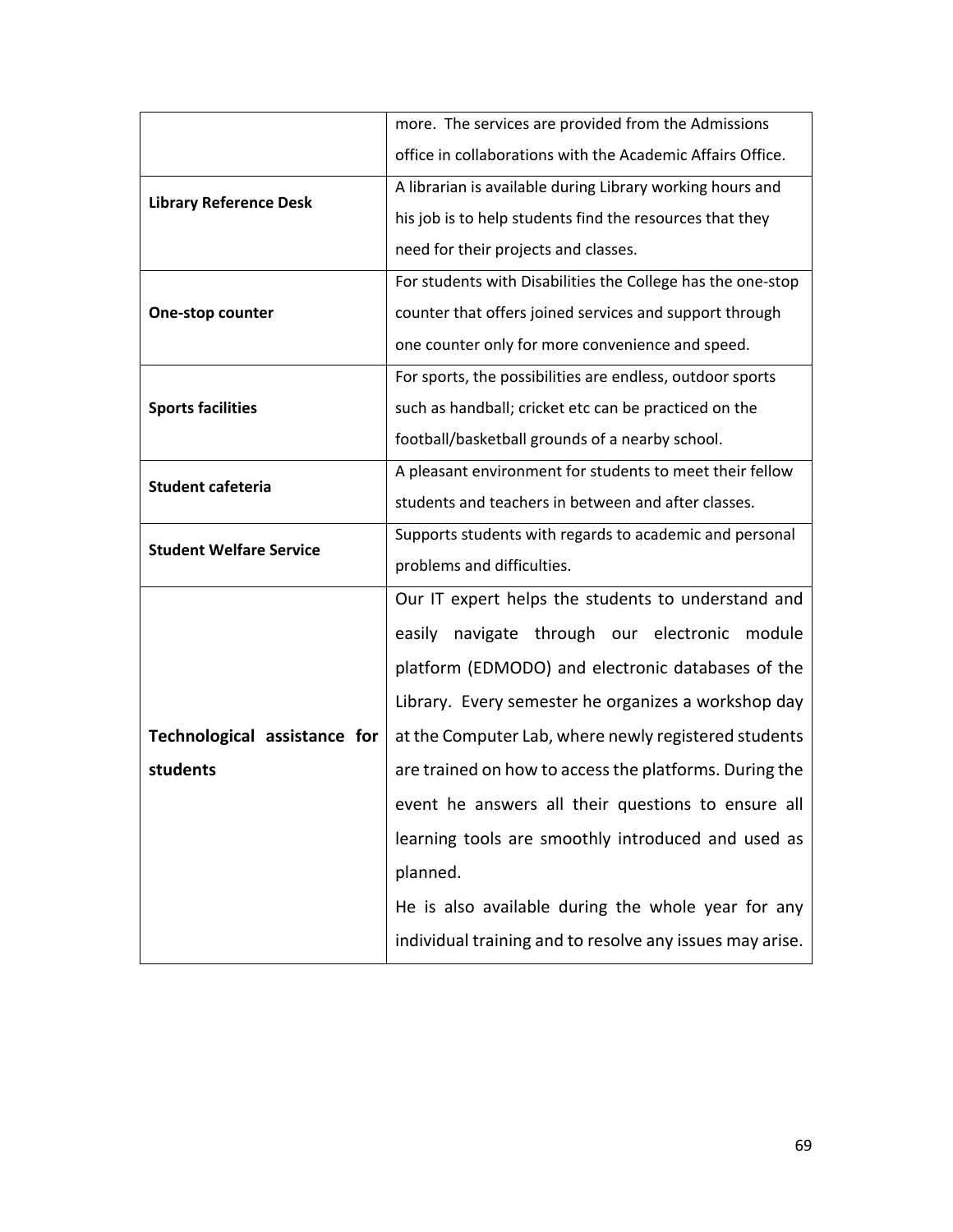## 9.11 International Student Services

The Director of Student Affairs can assist international students with all issues concerning studying and residing in Cyprus. The Director will provide help with completing and submitting migration forms, acclimatizing to life in Cyprus and studying at the Institute, locating accommodations or any other issues they might have.

# 10.ACADEMIC CALENDAR

The College follows the American System of higher education. The academic year consists of 2 semesters, one in the Fall and one in the Spring, each 13 weeks long, inclusive of registration, holidays and final examinations.

The Fall Semester begins during the first week of October and the Spring Semester begins during the first week of February.

A six-week intensive summer session is also offered beginning in June and ending in July.

A ten week intensive English summer program, as foundation course, is offered in the summer.

The approved organisation of each program of study will be detailed in the official prospectus of the school.

## 10.1 Organization of the Academic Year

The academic year is subdivided for enrolment purposes, exams and assessment by one of the following ways:

(a) Yearly mode of study

If the above system is adopted, classes will commence in October and end in May of the following year. The exact dates of the commencement of classes and of the final exams will be made clear in the Prospectus.

(b) Semester mode of study

In the event of following this system the Fall semester will begin October and end in January. The second (winter or spring) semester will commence on February and end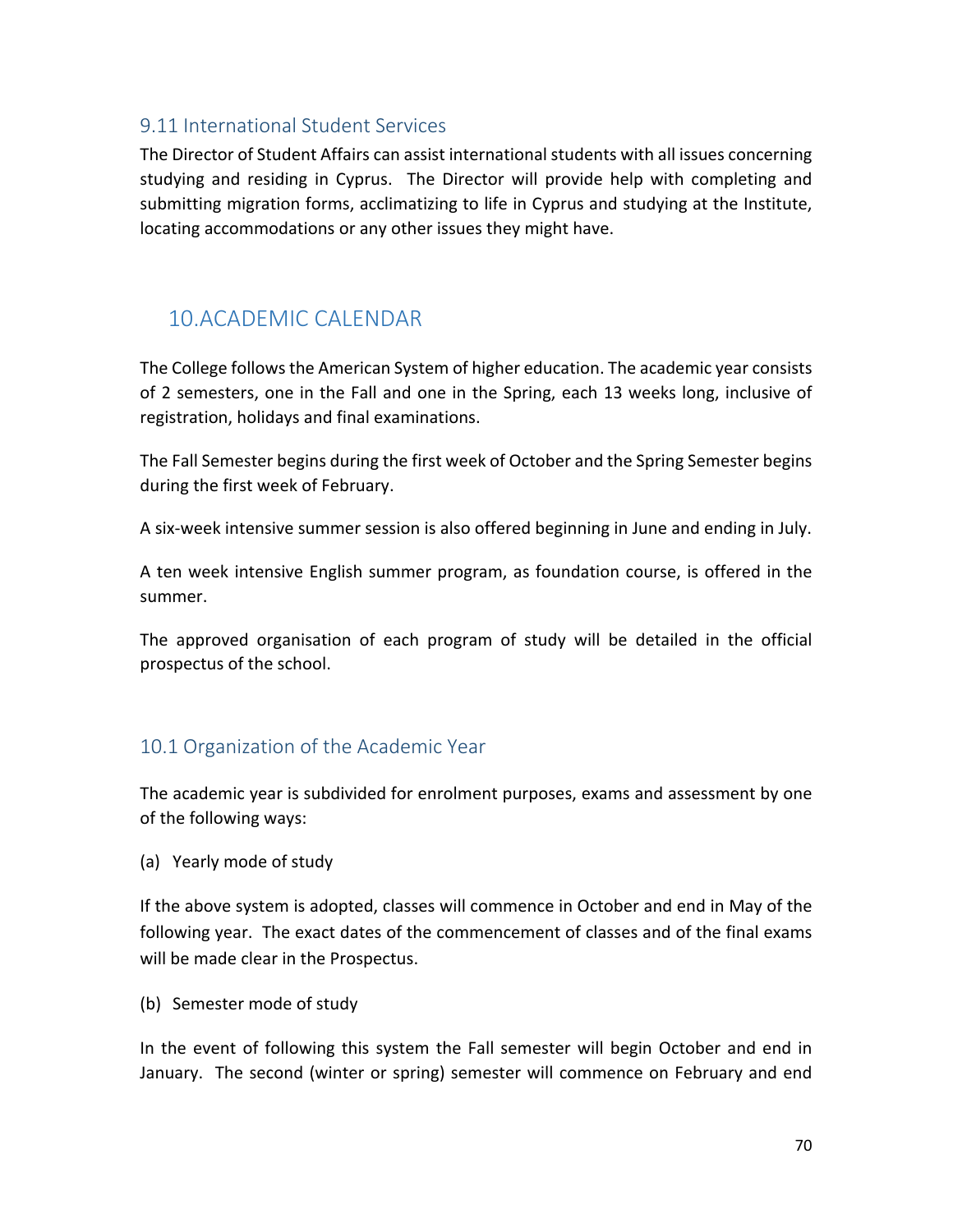May. The exact dates of the commencement of classes for each semester and the dates of the final exams at the end of the semester will be published in the Prospectus.

Each individual course will last one semester.

The assessment of students, which will be entered into the official records of the School at the end of each semester will be composed of two elements for each one of the courses taken by the student: the grade of the written final semester exam and the grade of the coursework during the semester.

(c) Modular mode of study

This method can be used only in connection with post graduate programs of study. Each module will last about two months. The exact dates of the commencement and end of each module and of the relevant final exams are specified in the Prospectus.

The grades will be entered in the official records of the school at the end of each module. This means that each module is composed of complete course(s) and has its own syllabus.

(d) Intensive Summer Session

July and August can be used either as summer vacations or as a period for intensive study. Within this period a student will be able to attend if they wish intensive lessons. In this way, a student who is normally enrolled at the beginning of the academic year or semester will be able to attend one or two intensive courses so that they take the relevant exams successfully. In this case, the credit units received can be accounted as part of the study program.

If there is any interest from the students to attend another semester during the summer period, it will be possible under the condition that the timetable is followed to cover the time slots.

## (e) Foundation course

The College may offer a foundation course of a duration of two semesters following approval by the Minister of Education and Culture. This course will be part of a registered program of study.

Candidates who satisfy the minimum entry requirements but have deficiencies in English may be admitted to a program of study. However, depending on the results of the entrance exams the student may be asked to attend the first or second semester of the foundation course.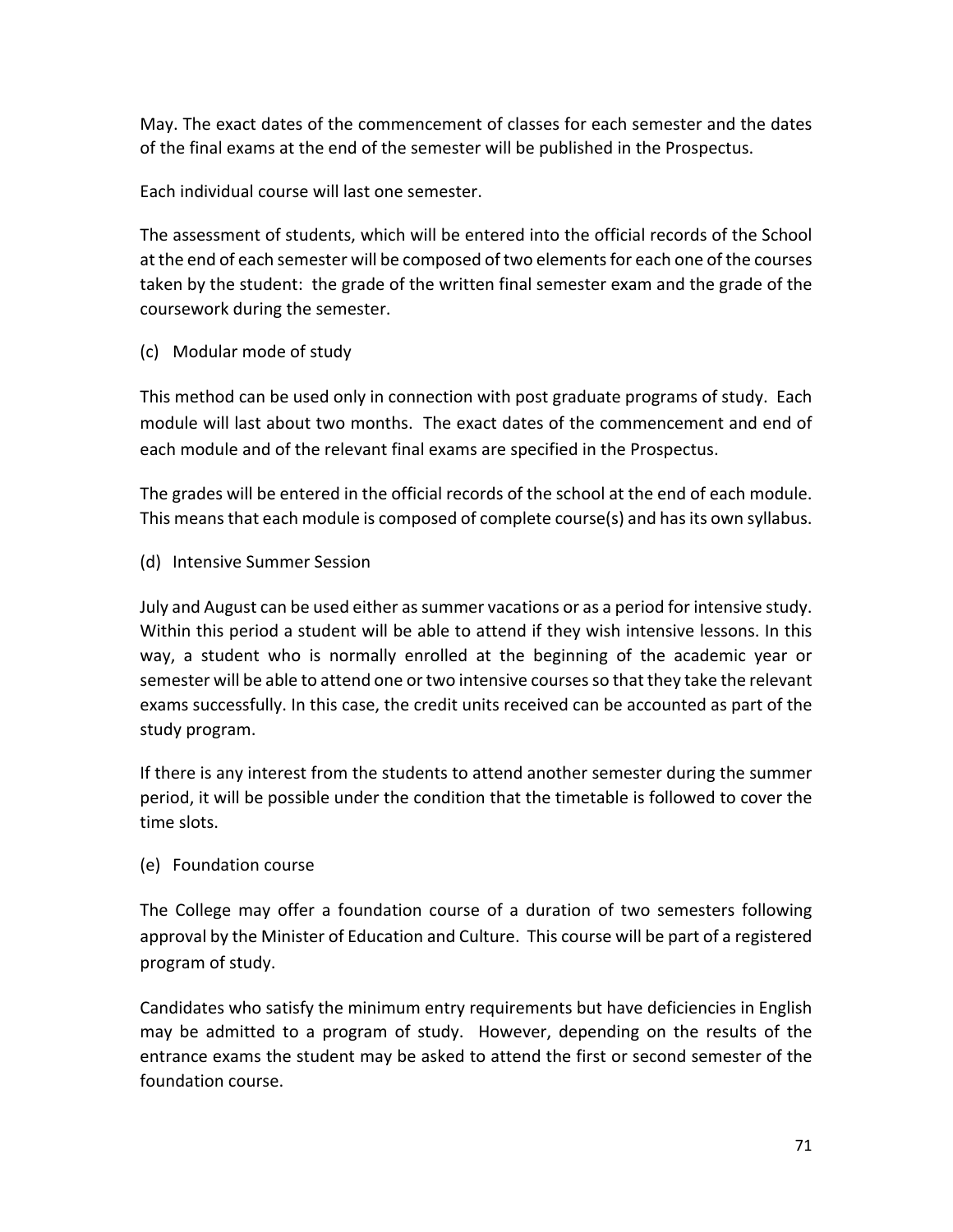During his studies of the first or second semester of the foundation course students should attend classes for five contact periods per day, but will not do any industrial placement. Common classes for students attending the same foundation course of two different programs of study may be offered. If a program of study includes a foundation course this will be mentioned in the name of the program of study, e.g. "Travel and Tourism Administration (2 years plus Foundation Year, Diploma)"

Students of the foundation course will be appropriately assessed and a transcript will be issued but no credits will be granted after successful completion of any part of the foundation course.

If the performance of a student during the second semester of the foundation course is satisfactory the student will be admitted to the first semester of the first year of the program of study to which the foundation course belongs.

# 11.Library

The library is available to all associates and students to conduct research locate extra materials and prepare for lectures and assessments. Books are arranged by module name and by module level (year). Books are lent for two week periods and reference books may not be removed from the library. Library use specifically and independent study/research in general should be encouraged by associates and reflects positively on the course and the Institute.

As well as ensuring good procedures for recruitment and selection of staff, as part of continuing professional development the Institute is committed to supporting its teaching staff undertake research. The College is adopting a dynamic stance on research as a means to remaining at the forefront of academic developments; new theories, subject developments, and up-to-date debates are encouraged and promoted. Faculty members are encouraged to engage in funded research with the whole-hearted support and backing of the Institute.

# 11.1 Justin Bugley Library

**Justin Bugley** was the first international student who in 1987 travelled from Australia to Cyprus to study at the College of Tourism and Hotel Management. After finishing his studies, he was employed as the first librarian of the College. In order to honour him the library was named after him.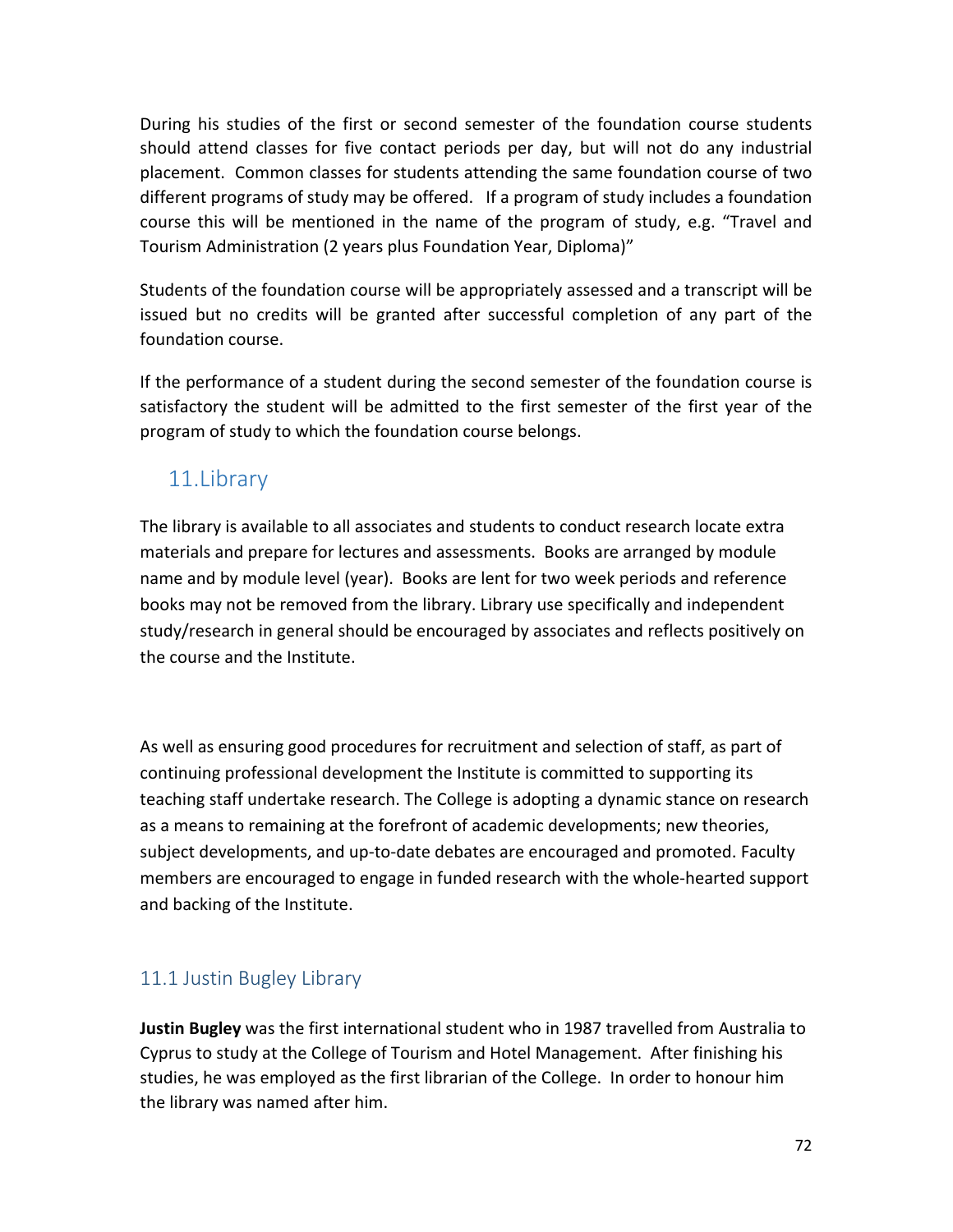The Justin Bugley Library of the College of Tourism and Hotel Management operates as a lending library for both faculty and students. It is a quiet, peaceful, and ideal place for students to use reference books, periodicals, magazines and journals during their study time.

Students and faculty can borrow books, search the Cyprus Documentation Centre, go through an updated collection of journals and magazines, and meet for group projects.

While studying at the College of Tourism, students will probably spend more time in the Library than in any other part of the College. With this in mind, a wide range of services are available to help students with their course work and examinations.

## 11.2 Library Hours

The College library office hours during the week are from Monday to Friday 08:00hrs – 13:00hrs and 13:30hrs – 16:45 hrs. The library is closed on weekends and Public Holidays.

## 11.3 Library Holdings

The library consists of approximately 10,000 items including books, videotapes, audiotapes and multimedia CD-ROMs. This material concentrates on the areas of Tourism and Hospitality Operations and Management, International Business Studies and Information Technology. Approximately 95 per cent of the collections are in English.

There are 51 subject classifications such as Travel and Tourism, Introduction to Hotel, Food and Beverage, Accounting/Finance, Management, Human Resources, Computers, Foreign Languages, books about Cyprus, etc.

## 11.4 Electronic Library

The library subscribes to numerous magazines, journals, newsletters, and newspapers relevant to the courses taught at the College. Many magazines deal exclusively with tourism, hotels and catering providing updated information. Students have access to the EBSCO-Library system (group of on-line databases with periodicals, journals and newspapers). The majority of the journals and magazines held in the library can be accessed on-line, providing full-text articles with past and present publications.